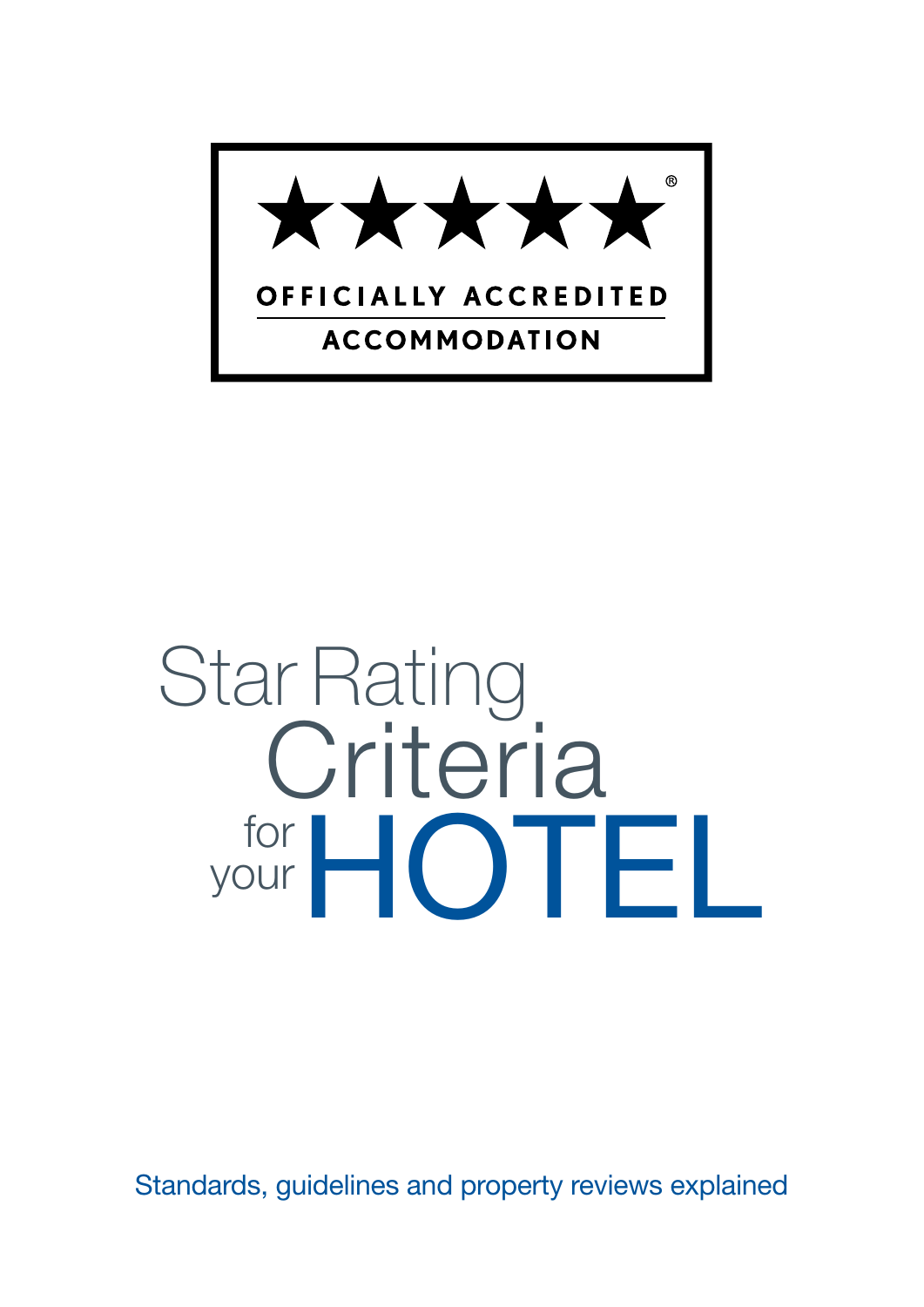## Contents

| Glossary of Terms |  |
|-------------------|--|

For more detailed information on the Star Rating scheme in Australia, visit starratings.com.au or contact:

### \*\*\*\*\*\* starratingsaustralia

PO BOX 16 Collins St West MELBOURNE VIC 8007



+61 3 9601 3325



minfo@starratings.com.au

#### *Disclaimer*

The information contained in this document or in any property review conducted by Star Ratings Australia made pursuant to these criteria and the standards and guidelines:

- Does not constitute a representation or warranty that your Property complies with applicable laws.
- Should not be relied on as the reason you do or do not do anything, to the full extent permitted by law, Star Ratings Australia, its shareholders, officers, di ectors, employees and agents will not be under any liability to any person in any respect of any loss or damage (including any consequential loss or damage) which any person may directly or indirectly suffer as a result of using or relying on any information contained in these standards and guidelines or on any property review made pursuant to.
- Where any statute implies any term in relation to any person's use of these standards and guidelines which cannot be excluded then that term is included, and the liability of Star Ratings Australia, its shareholders, directors, officers employees and agents for breach of that term is limited to the re–supply of the relevant service to which the breach relates.

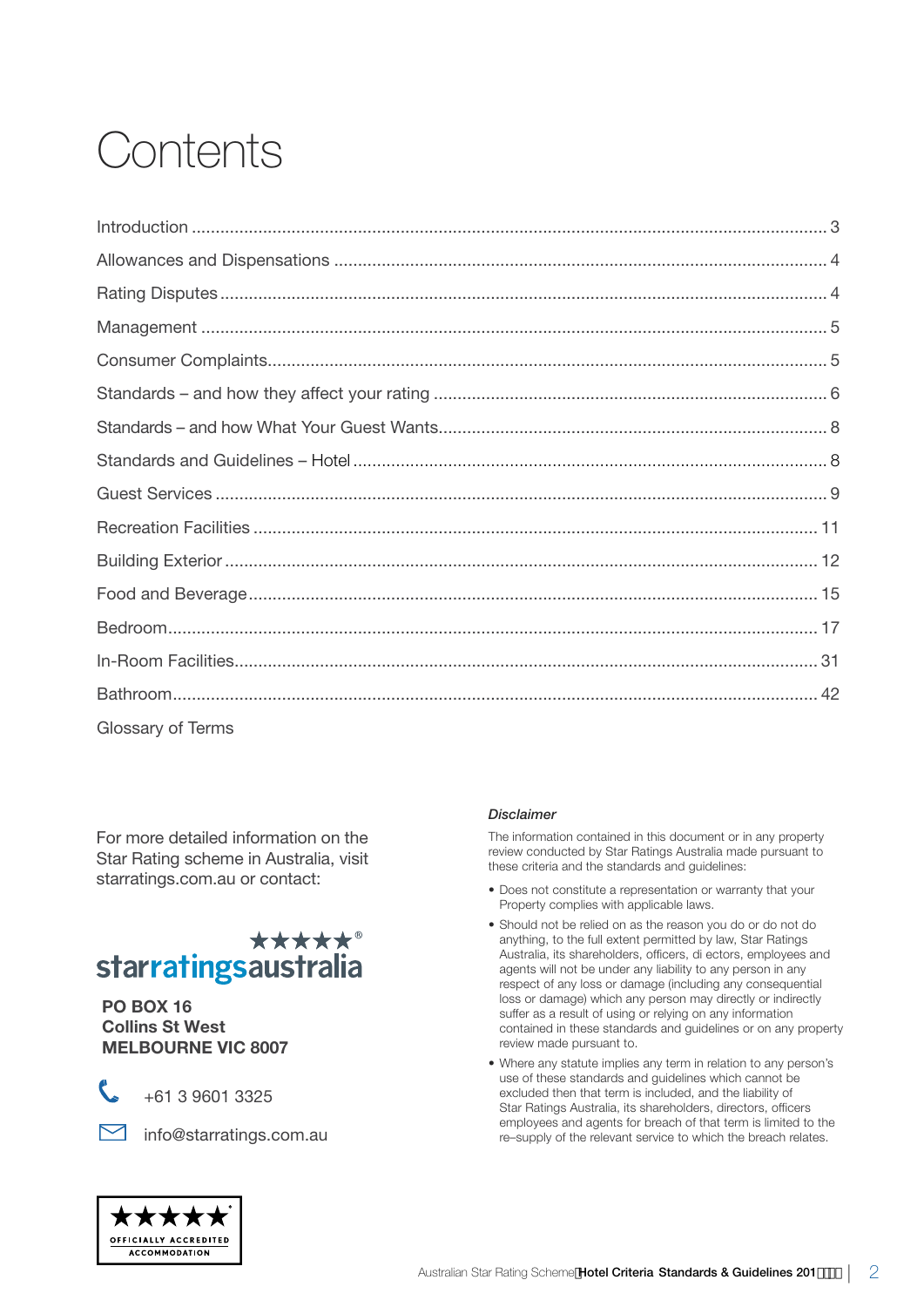## Introduction

#### Star Ratings are about standards – your standards, our standards and the standards expected by your guests.

They are basically a mark of quality, regardless of the number of Stars you have been awarded.

So, if you have a 1 Star Rating, your customers are assured that you have met the standards expected of a quality 1 Star property. If you have a 5 Star Rating, you have met the standards expected of a quality 5 Star property.

There's never been a better time to have an independent Star Rating.

#### Star Rated properties have never been more trusted

85% of Australian travellers use Stars when choosing accommodation.

#### Star Rated properties have never been more valued

In a time when your guests are deluged with online opinions and consumer reviews, your Star Rating immediately tells your guests that your property has been independently reviewed against quality accommodation standards.

#### Star Rated properties have never been more supported

Alliances with peak industry bodies will help us manage rating disputes as well as to act on consumer complaints with mystery guest services. A new 3 year property review cycle includes special allowances that recognise and reward ongoing refurbishment work.



#### Star Rated properties have never been so connected

93% of travellers say that their booking decision is influenced by online opinion and consumer reviews. That's why we have incorporated consumer ratings and reviews from more than 100 websites and social media platforms around the world. An annual Auto Club member travel survey will also deliver exclusive insights into Australian travel trends and decision making behaviour.

Before making an online hotel reservation, consumers vist approximatey 14 different travelrelated sites with about three visits per site combined with almost nine travel-related searches. Consumers often use hotel classifications as a filter mechanism, with guest reviews used to make a final selection. UNWTO, Online Guest Reviews and Hotel Classification Systems – An Integrated Approach, October 2014

#### Star Rated properties have never been more safeguarded

We are clamping down on 'self-rated' properties displaying or claiming to have 'stars' and will be aggressively protecting and defending our Australian intellectual property rights.

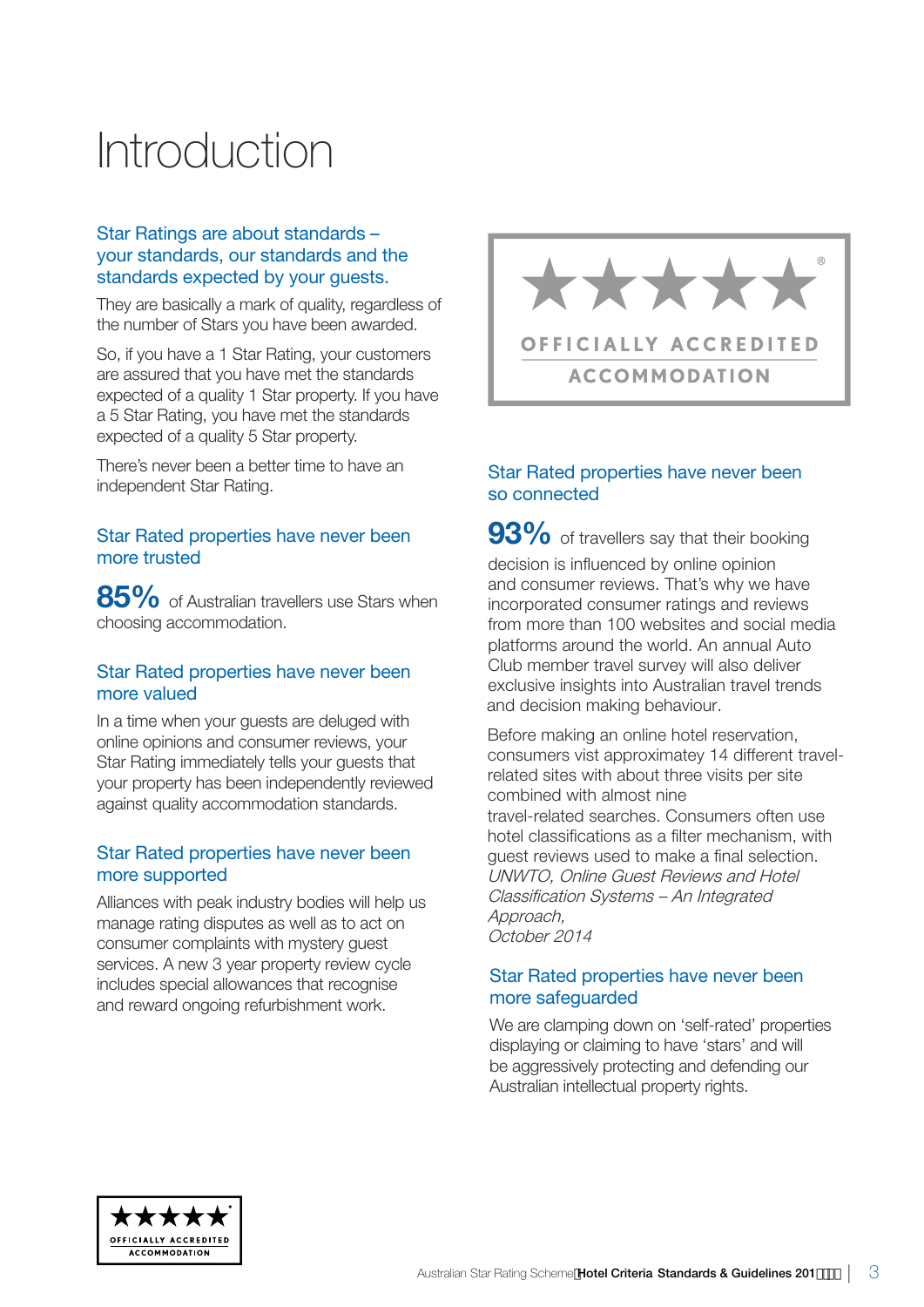## Allowances and Dispensations

In order to deliver a flexible, elevant and equitable ratings scheme for consumers and accommodation operators alike, a range of allowances have been made to take into account geographical locations, Local, State/Territory or Commonwealth laws, or unique property attributes.

It is the responsibility of the individual operator to produce the relevant documentation to substantiate claims for an allowance or dispensation.

The claim will be assessed and an allowance or dispensation may be extended for but not limited to the following:



- $\sqrt{ }$  For staged property refurbishments and/or upgrades that will extend beyond 12 months.
- $\sqrt{ }$  Where Local, State/Territory and/or Commonwealth laws, including Norfolk Island Government laws, forbid or restrict the provision of certain facilities and/or services.
- $\sqrt{\phantom{a}}$  For properties located in remote, regional and/or rural Australia where broadband-wireless internet, Pay-TV, or Free-to-Air TV services are limited or restricted.
- $\sqrt{ }$  For properties with distinct themes, unique or certified heritage attributes, and/o accredited environmental management practices that may restrict the provision of certain facilities and/or services.
- $\sqrt{\phantom{a}}$  For the availability of basic services such as a reception or service desk and housekeeping services during low season.
- $\sqrt{ }$  For Resort operations where the provision of certain facilities and/or services may not apply, or are not recognised by the relevant Standards & Guidelines.

## Rating Disputes

Following extensive consultation with the Accommodation Association of Australia (AAoA), agreement was reached on a framework that strengthens industry involvement in the independent Star Rating scheme.

In particular, an independent panel of commercial accommodation sector experts will review Star Rating disputes on a quarterly basis to provide a determination of the Star Rating result following considered review of all positions.



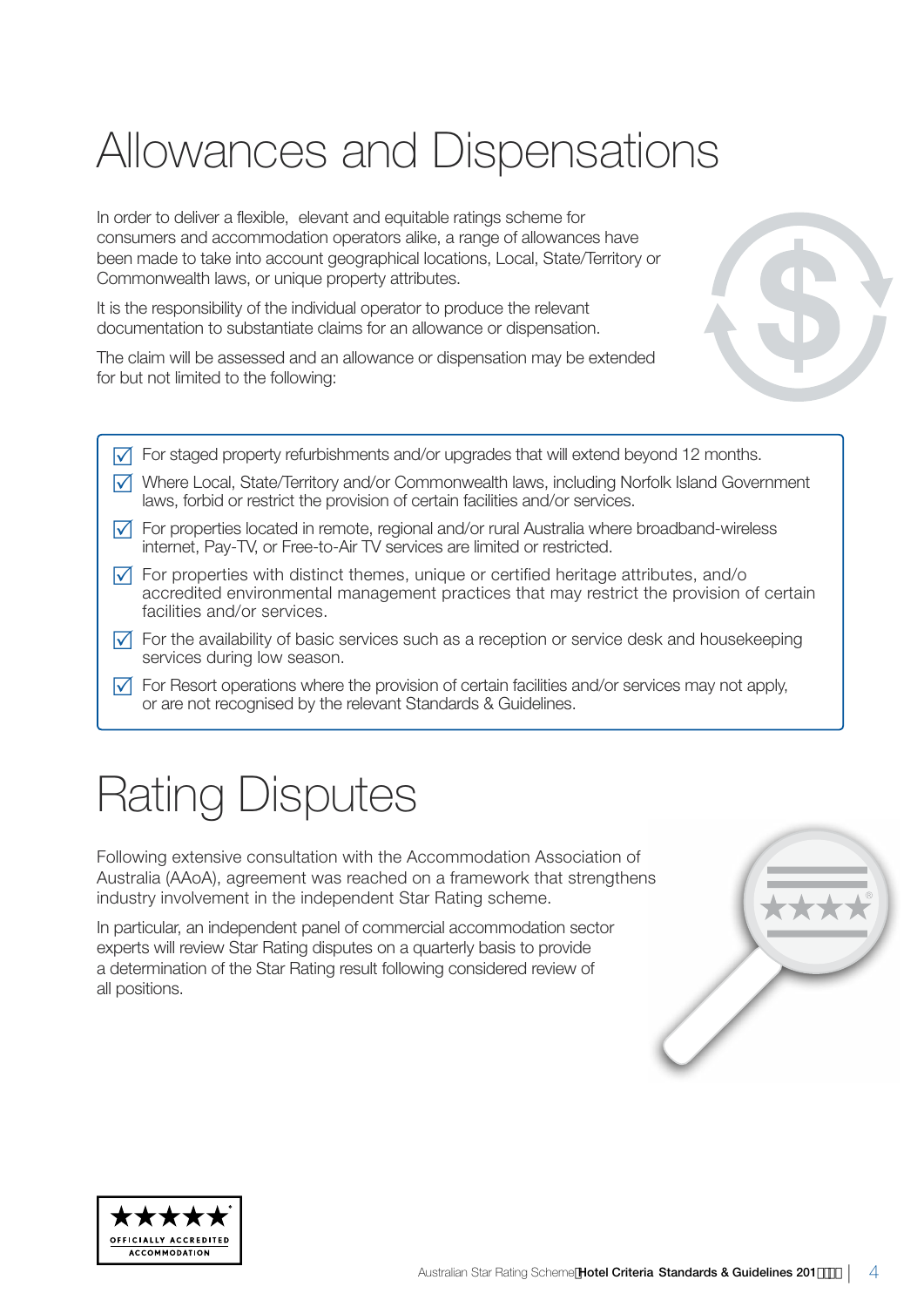## Management

Today, the Star Ratings scheme is managed by Star Ratings Australia, a stand-alone accreditation business that is focused on producing trusted and reliable rating results for domestic and international visitors.



Star Ratings Australia is a division of The Australian Tourism Industry Council (ATIC).

The Australian Star Rating scheme has been around since the 1950s, steadily developing to offer a national ratings model. In the 1980s and 1990s, the scheme was expanded to offer ratings for different accommodation types, including hosted accommodation, serviced apartments, caravan parks and self-catering properties.

The head office is in Melbourne.

For all Star Rating enquiries:



 $+61.39601.3300$ 

mfo@starratings.com.au

## Consumer Complaints

We take consumer complaints seriously.

If a Star Rated property is found to be in breach of our Code of Conduct, or if a major issue is raised with any aspect of accommodation standards, then we will act immediately.

All complaints are attended to and can result in a property being assessed through 'mystery guest' services provided by the Accommodation Association of Australia (AAoA). This sees qualified specialists visiting the p operty incognito to substantiate a major complaint.



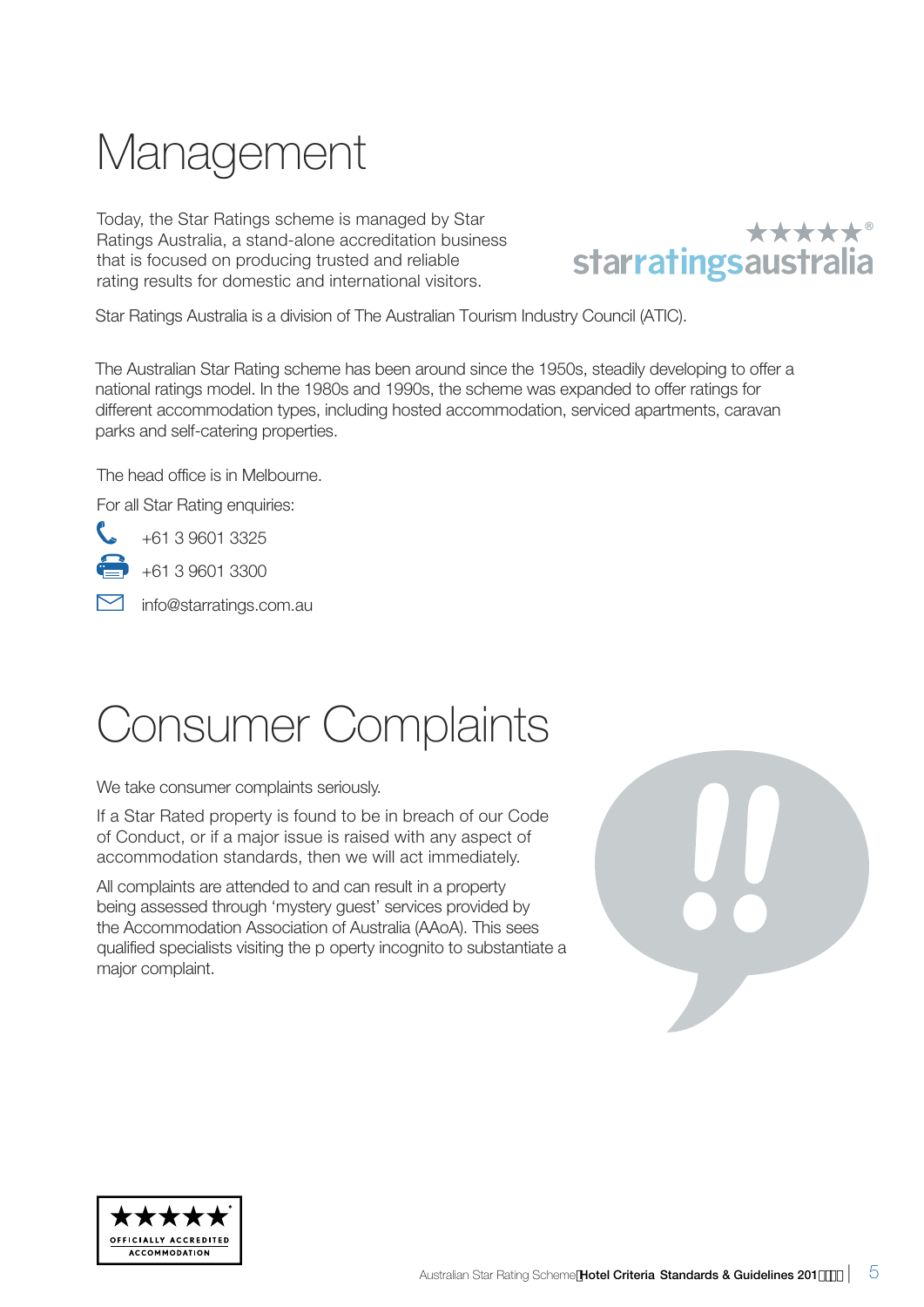## Standards – and how they affect your rating

Your official Star Rating is awarded according to how highly you score in three key areas of assessment:

- 1. Quality and Condition
- 2. Cleanliness
- 3. Facilities and Services

A percentage score is calculated for each of these three areas:

|            | 1. Quality and Condition: from Acceptable (20%) to Excellent (over 90%) |
|------------|-------------------------------------------------------------------------|
| $(20\%)$   | (over 90%)                                                              |
| Acceptable | Excellent                                                               |

| 2. Cleanliness: from Good (75%) to Excellent (over 95%) |            |
|---------------------------------------------------------|------------|
| (75%)                                                   | (over 95%) |
| Good                                                    | Excellent  |

|            | 3. Facilities and Services: from Acceptable (20%) to Excellent (over 90%) |  |
|------------|---------------------------------------------------------------------------|--|
| (20%)      | (over 90%)                                                                |  |
| Acceptable | Excellent                                                                 |  |

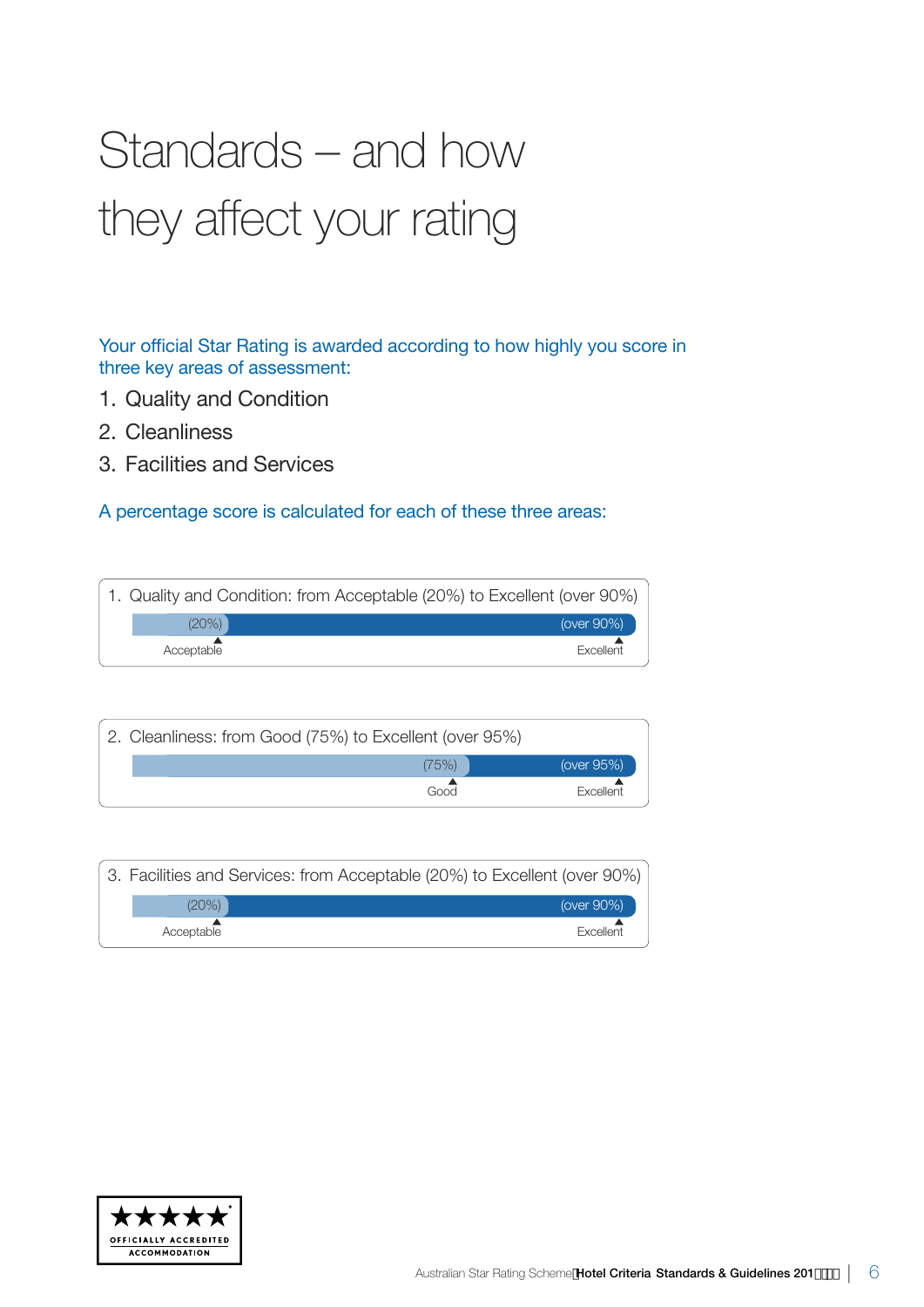## Standards – and how they affect your rating (continued)

Your score in each area will be accorded a Star Rating: the lowest score you earn out of the three areas is the Star Rating you will receive.

The table below shows the results for a 4 Star hotel. Note how it achieves excellence for cleanliness and has a superior range of guest facilities, but is rated according to the lowest result – 4 Stars for the quality and condition of guest facilities.



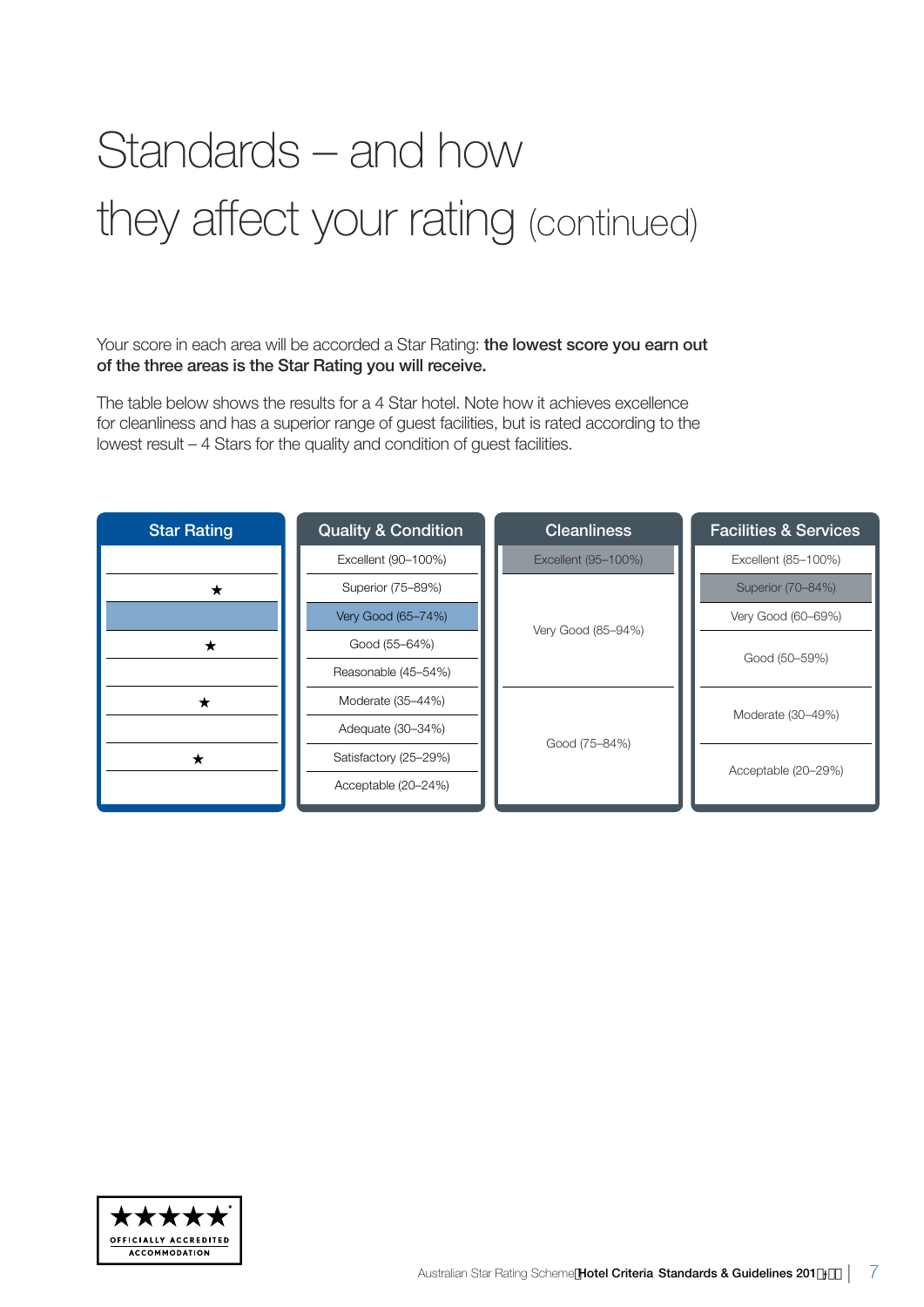## What Your Guest Wants

More than 200 criteria have been ranked by Australian travellers according to what's important to them. The 'Consumer Importance Weighting Index' is a proven evaluation technique originally developed by the Sustainable Tourism CRC at Victoria University.

Each of the three key assessment areas – Facilities and Services, Cleanliness, and Quality and Condition – are applied to aspects of a property, for instance, bedrooms, bathrooms, recreational facilities, in-room facilities and so on.

Within each of these aspects, guests have similarly placed greater and lesser value on things that make up their experience. So, within the bedroom, guests place most value on the bed/size of the mattress, followed by bedding and window coverings/privacy.

Look carefully at those things that guests value most and compare your standards across the three areas of assessment. They carry more weight in the assessment of your property and this way help you improve your chances of earning the Star Rating you expect.



## Standards and Guidelines – Hotel

## Consumer Importance Weighting Index



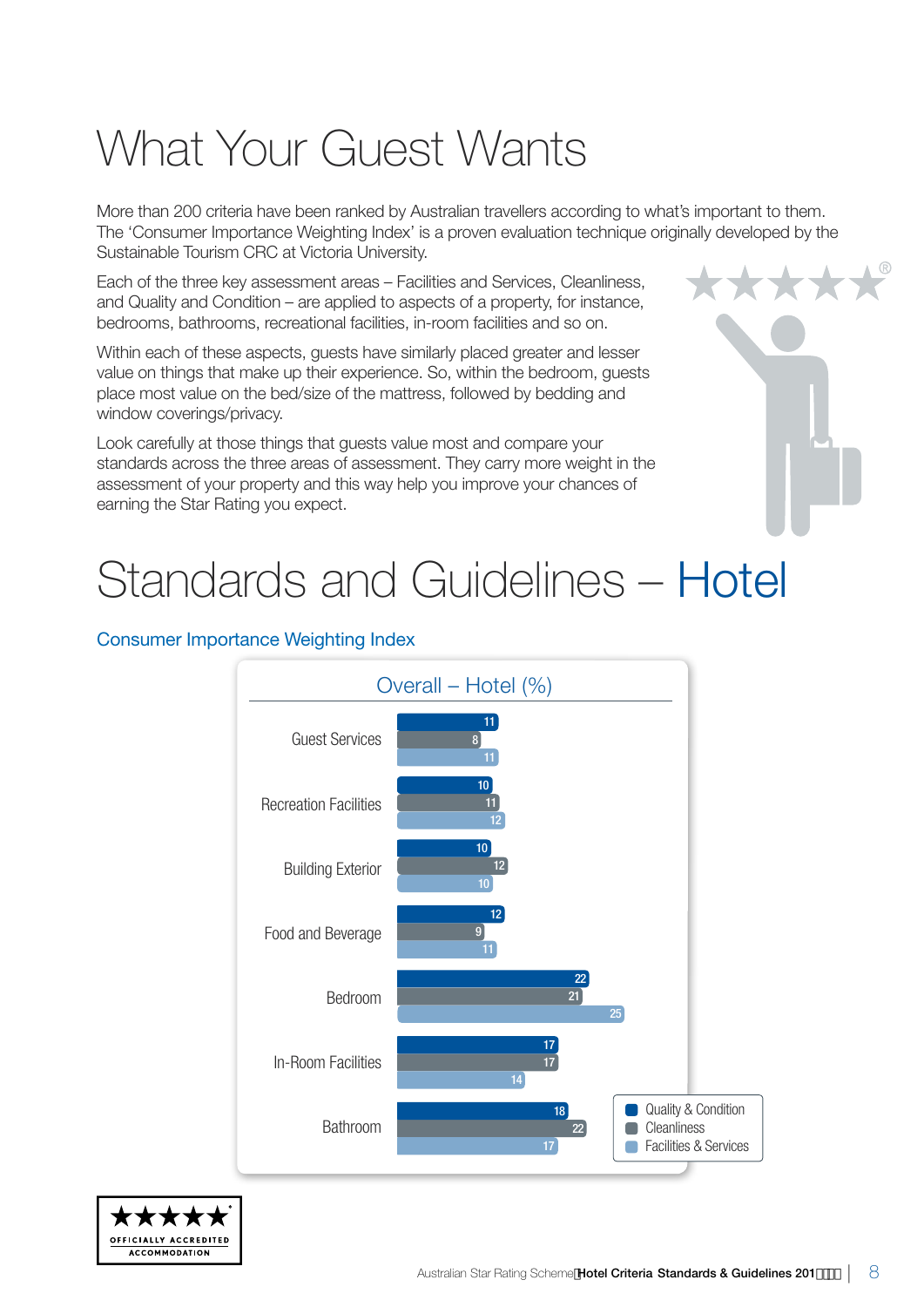## Guest Services

### Consumer Importance Weighting Index



### Reception

### Consumer Importance Weighting Index



Condition scores apply in lieu of Quality Guidelines.

| <b>Standard</b>             | <b>Maximum</b><br><b>Rank/Value</b> | <b>Guideline</b>                                                          |
|-----------------------------|-------------------------------------|---------------------------------------------------------------------------|
| 24 hours                    | 6                                   | Reception staffed 24 hours, 7 days a week.                                |
| Or - Minimum 16<br>hours    | 5                                   | Reception staffed 16 hours plus night bell or direct phone<br>to manager. |
| Or - Minimum 14<br>hours    | 4                                   | As above $-14$ hours.                                                     |
| Or - Minimum 12<br>hours    | 3                                   | As above $-12$ hours.                                                     |
| Or – Minimum 8<br>hours     | 2                                   | As above $-8$ hours.                                                      |
| $Or - Less than 8$<br>hours |                                     | As above – less than 8 hours.                                             |

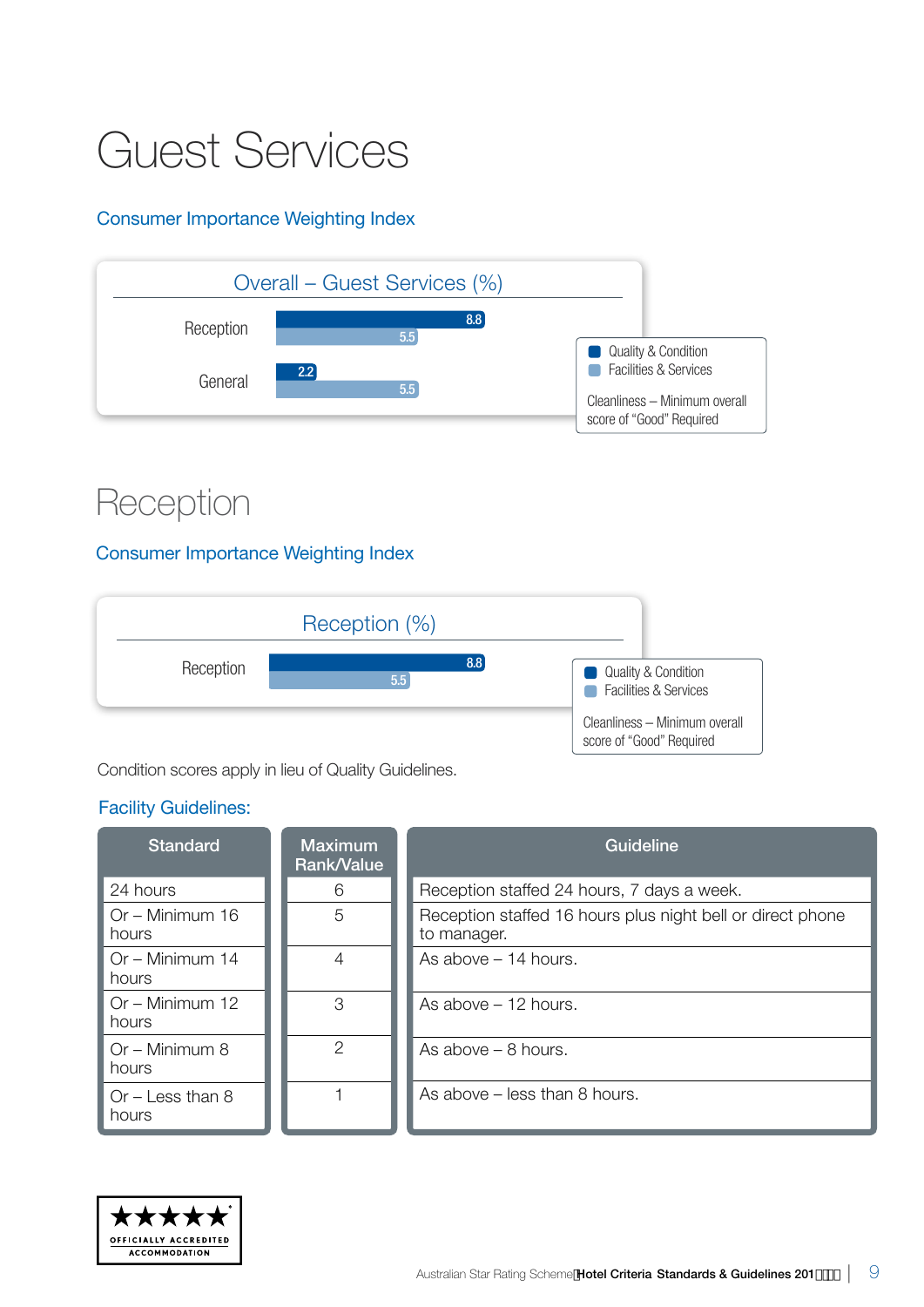### **General**

### Consumer Importance Weighting Index



Quality Guidelines and Condition scores do not apply.

| <b>Standard</b>                          | <b>Maximum</b><br><b>Rank/Value</b> | Guideline                                                                                                                                                                                                                                                                                                       |
|------------------------------------------|-------------------------------------|-----------------------------------------------------------------------------------------------------------------------------------------------------------------------------------------------------------------------------------------------------------------------------------------------------------------|
| <b>Guest Feedback</b><br>Practices       | 5                                   | Policies and procedures relevant to individual property,<br>maybe through formal online guest survey or inhouse guest<br>forms. Properties affliated with accommodation franchise<br>will have their procedures and practices recognised.                                                                       |
| Staff Induction &<br>Training            | $\overline{4}$                      | Guest service induction & training relevant to individual<br>property. Participation in recognised or accredited industry<br>programmes or attendance at industry conferences, meetings<br>or events. Properties affliated with accommodation franchise<br>will have their procedures and practices recognised. |
| <b>Business Centre</b>                   | 3                                   | Dedicated onsite business centre including computer,<br>printers, internet access.                                                                                                                                                                                                                              |
| Day Spa                                  | 3                                   | Dedicated onsite day spa, professionally staffed offering a<br>variety of treatments.                                                                                                                                                                                                                           |
| <b>Internet Kiosk</b>                    | 3                                   | Computer with internet access available within the complex.                                                                                                                                                                                                                                                     |
| Secretarial                              | $\overline{2}$                      | Staff available to provide secretarial services.                                                                                                                                                                                                                                                                |
| Concierge/Porter                         | 3                                   | Dedicated and staffed concierge desk.                                                                                                                                                                                                                                                                           |
| Lounge/Bar Area                          | 3                                   | Lounge/bar areas available to all inhouse guests.                                                                                                                                                                                                                                                               |
| Club Lounge                              | 3                                   | Club lounge available to 'club member' guests only,<br>providing business facilities, refreshments during the day,<br>drinks/canapés in evenings.                                                                                                                                                               |
| Wireless Internet                        | 3                                   | Wireless internet connection available in public areas of<br>property.                                                                                                                                                                                                                                          |
| Housekeeping 24<br>hours Inclusive       | 5                                   | Housekeeping services available 24 hours, 7 days and<br>included in the rate.                                                                                                                                                                                                                                   |
| Or - Housekeeping<br><24 hours Inclusive | $\overline{4}$                      | Housekeeping services available less than 24 hours, 7 days<br>and included in the rate.                                                                                                                                                                                                                         |
| Or - Housekeeping<br>Fee-Based           | 3                                   | Housekeeping services available upon request and fee-<br>based.                                                                                                                                                                                                                                                 |
| Other                                    | $\overline{2}$                      | Maximum 1 'other' guest service to apply.                                                                                                                                                                                                                                                                       |

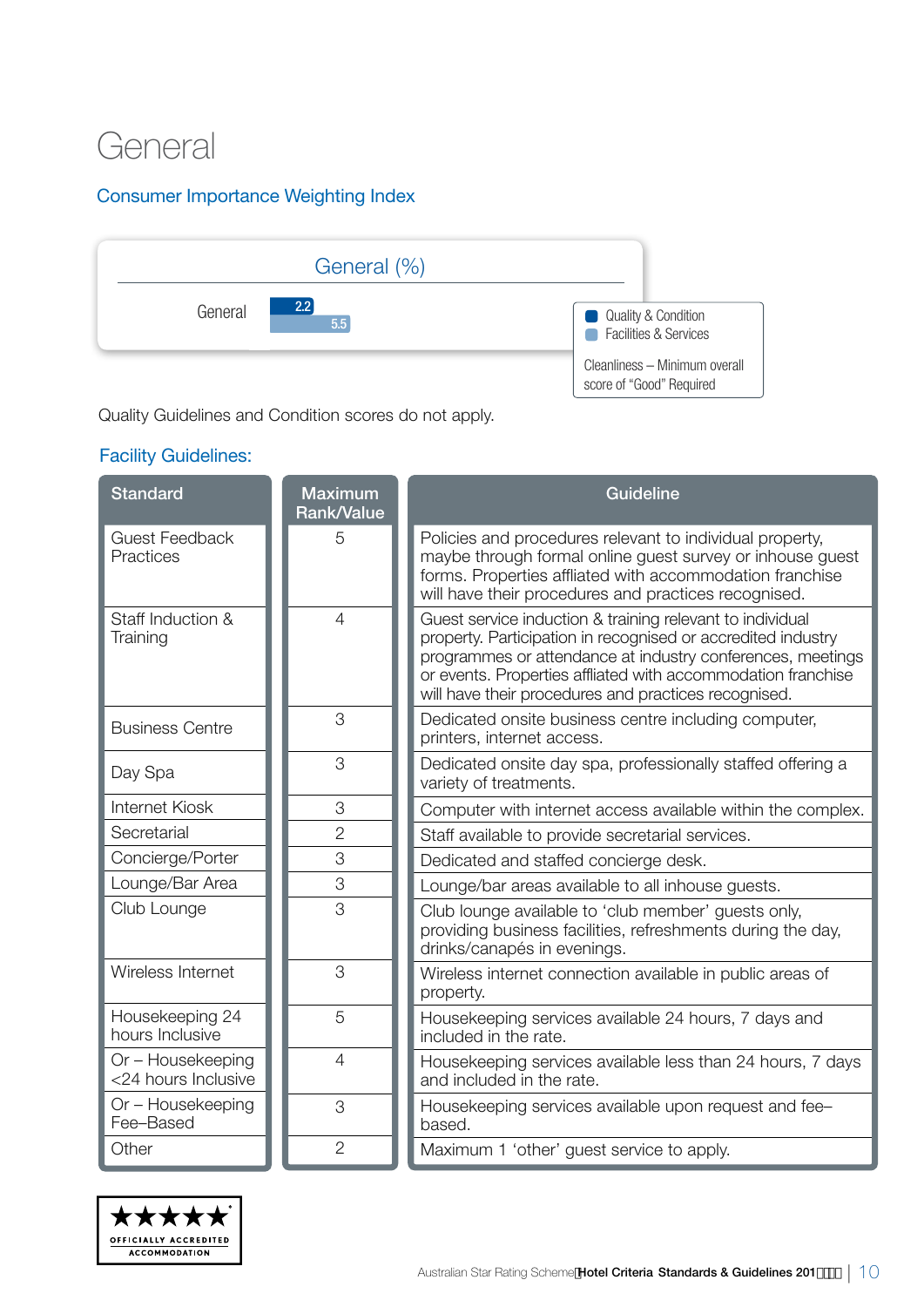## Recreation Facilities

### Consumer Importance Weighting Index



Condition scores apply in lieu of Quality Guidelines.

### Facility Guidelines:

A tolerance may apply for all measurements (under) and will be confirmed upon assessment

| <b>Standard</b>               | <b>Maximum</b><br>Rank/Value | <b>Guideline</b>                                    |
|-------------------------------|------------------------------|-----------------------------------------------------|
| Large Swimming<br>Pool        | 4                            | Minimum size 15m x 5m or 75sqm.                     |
| Or – Medium<br>Swimming Pool  | 3                            | Minimum size of 10m x 4m or 40sqm.                  |
| $Or$ – Small<br>Swimming Pool | $\overline{2}$               | Less than 10m x 4m or 40sqm but greater than 24sqm. |
| Indoor Pool                   | $\overline{2}$               | Heated indoor pool within the complex.              |
| Pool Towels                   |                              | Pool towels available in-room/pool area/reception.  |
| Sauna                         | $\overline{2}$               | Available to guests within the complex.             |
| Steam Room                    | $\overline{2}$               | Available to guests, within the complex.            |
| Spa/Hot Tub                   | $\overline{2}$               | Available to guests, within the complex.            |
| Tennis Court                  | $\overline{2}$               | Available to guests, within the complex.            |
| Or - Half Court<br>Tennis     |                              | Available to guests, within the complex.            |
| Gym                           | $\overline{2}$               | Minimum of 3 separate pieces of equipment, on site. |
| <b>Gym Towels</b>             |                              | Gym towels available in-room/gym area/reception.    |
| Other                         | $\overline{2}$               | Maximum 1 'other' recreational facility to apply.   |

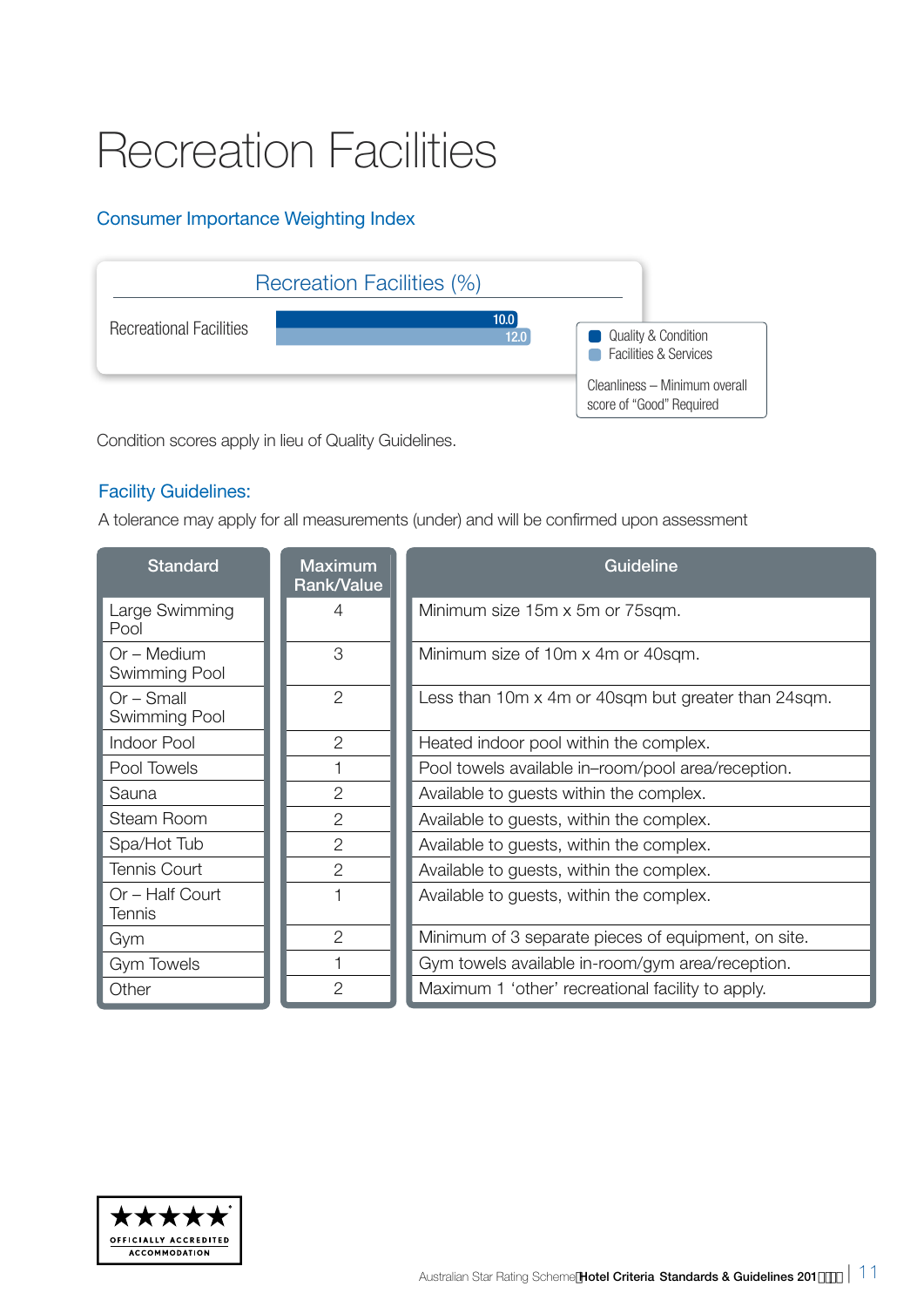## Building Exterior

### Consumer Importance Weighting Index



### Parking

### Consumer Importance Weighting Index



Condition scores apply in lieu of Quality Guidelines.

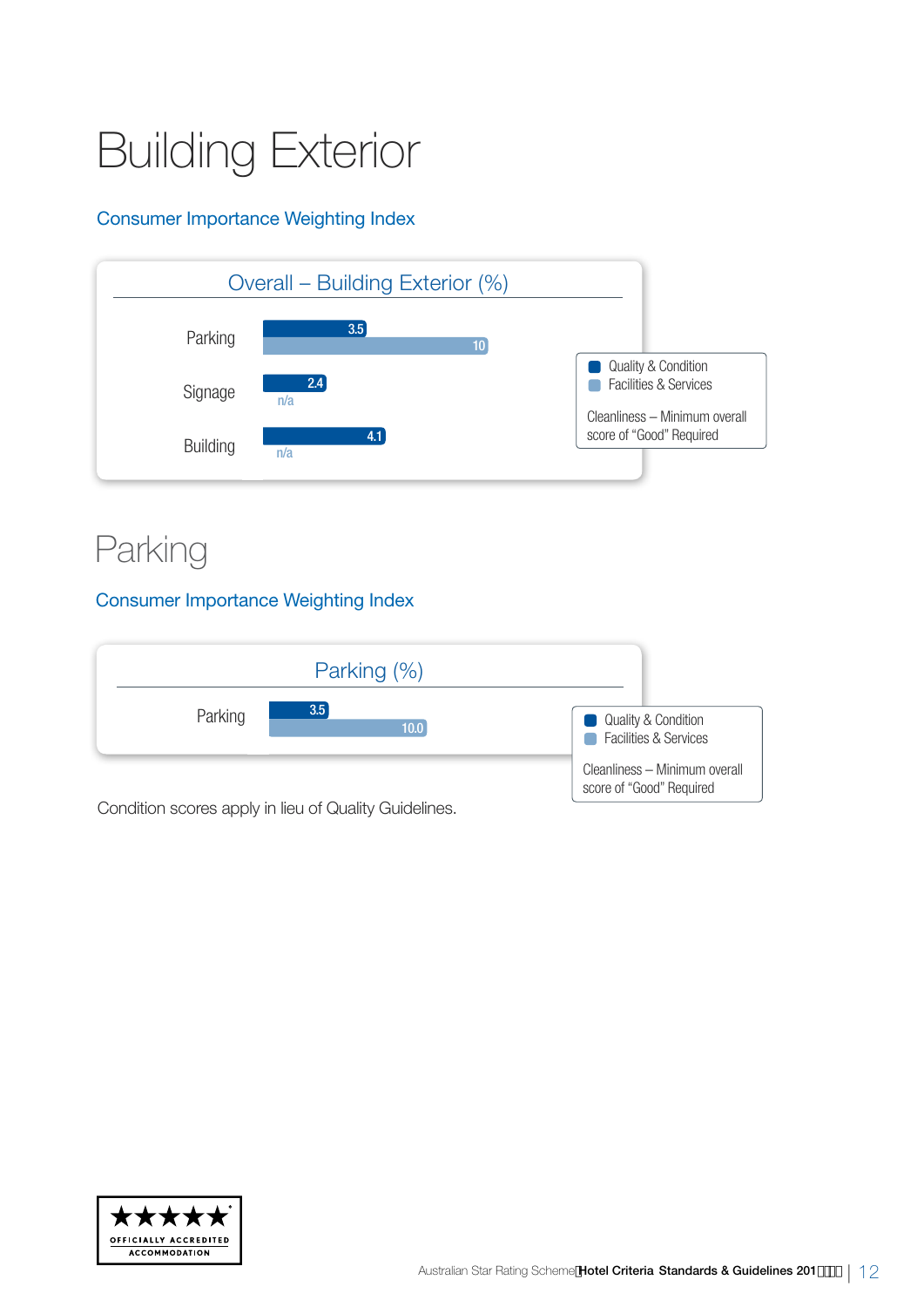### Parking (continued)

### Facility Guidelines:

| <b>Standard</b>                         | <b>Maximum</b><br><b>Rank/Value</b> | Guideline                                                                                                                                                                    |
|-----------------------------------------|-------------------------------------|------------------------------------------------------------------------------------------------------------------------------------------------------------------------------|
| <b>Valet Parking</b>                    | 5                                   | Dedicated valet parking.                                                                                                                                                     |
| Or – Sufficien<br><b>Onsite Parking</b> | 4                                   | Onsite parking to all rooms. Allowance is given for<br>properties located within 5km of city - providing space for<br>25% of rooms.                                          |
| $Or$ – Dedicated Off–<br>Site Parking   | З                                   | Conveniently located off-site parking - vouchers provided.                                                                                                                   |
| Secure Car Parking                      | 2                                   | Parking accessible via key, intercom, or electronic card<br>provided onsite.                                                                                                 |
| <b>Covered Parking</b>                  | 3                                   | Under cover parking provided on site for all rooms, city<br>allowance applies.                                                                                               |
| <b>Weather Protection</b>               | 2                                   | Under cover access to reception providing guests with<br>protection from the weather elements. Access for check in<br>from underground parking acceptable, if lift provided. |
| External Video<br>Surveillance          | З                                   | Video surveillance of car parking area, external common areas.                                                                                                               |

### Signage

### Consumer Importance Weighting Index

| Signage (%)           |                                                                 |
|-----------------------|-----------------------------------------------------------------|
| 2.4<br>Signage<br>n/a | Quality & Condition<br><b>Facilities &amp; Services</b><br>n an |
|                       | Cleanliness - Minimum overall<br>score of "Good" Required       |

Facility Guidelines do not apply.

Condition scores apply in lieu of Quality Guidelines.

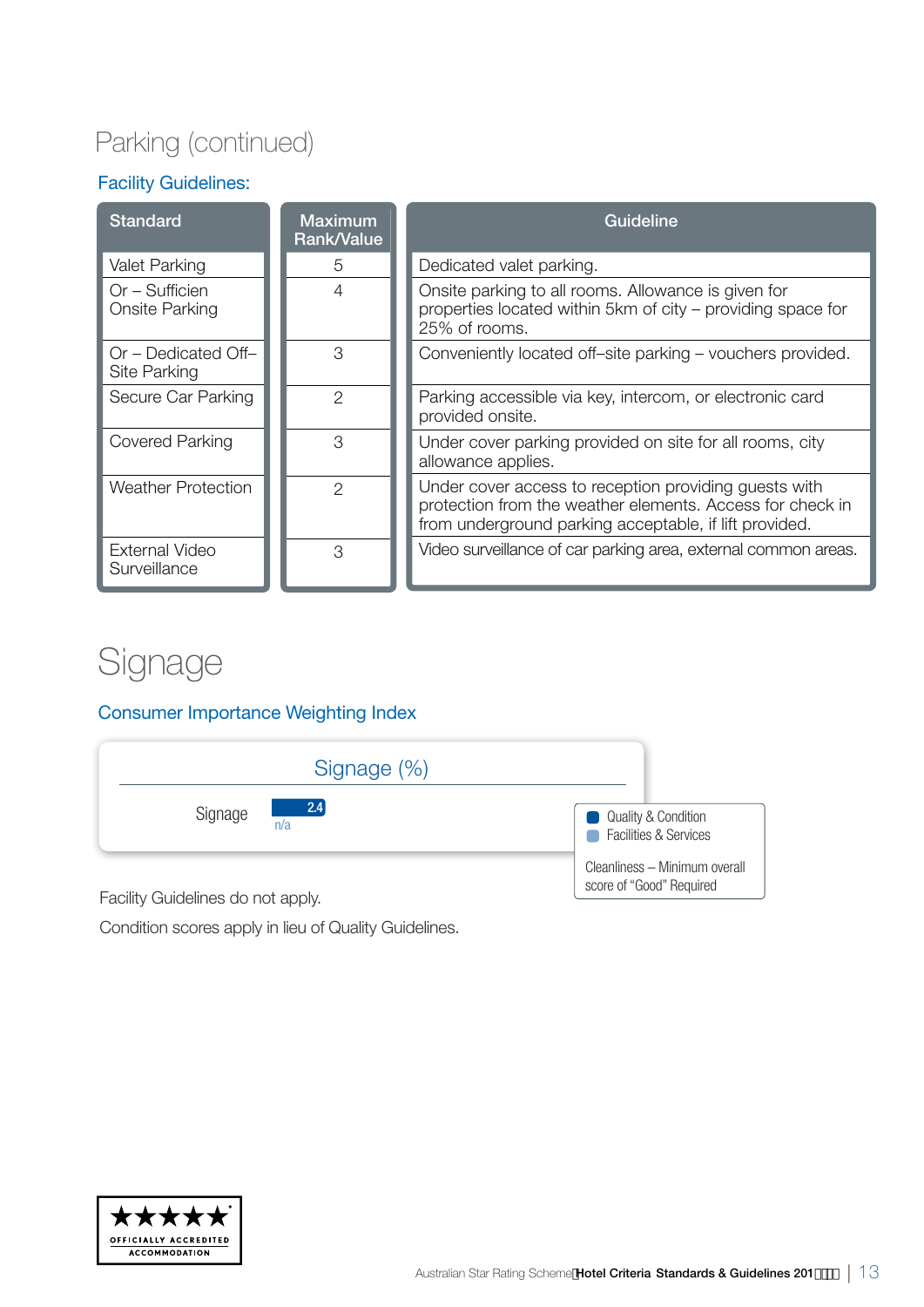### Building

### Consumer Importance Weighting Index



Condition scores apply in lieu of Quality Guidelines.

Facility Guidelines do not apply.

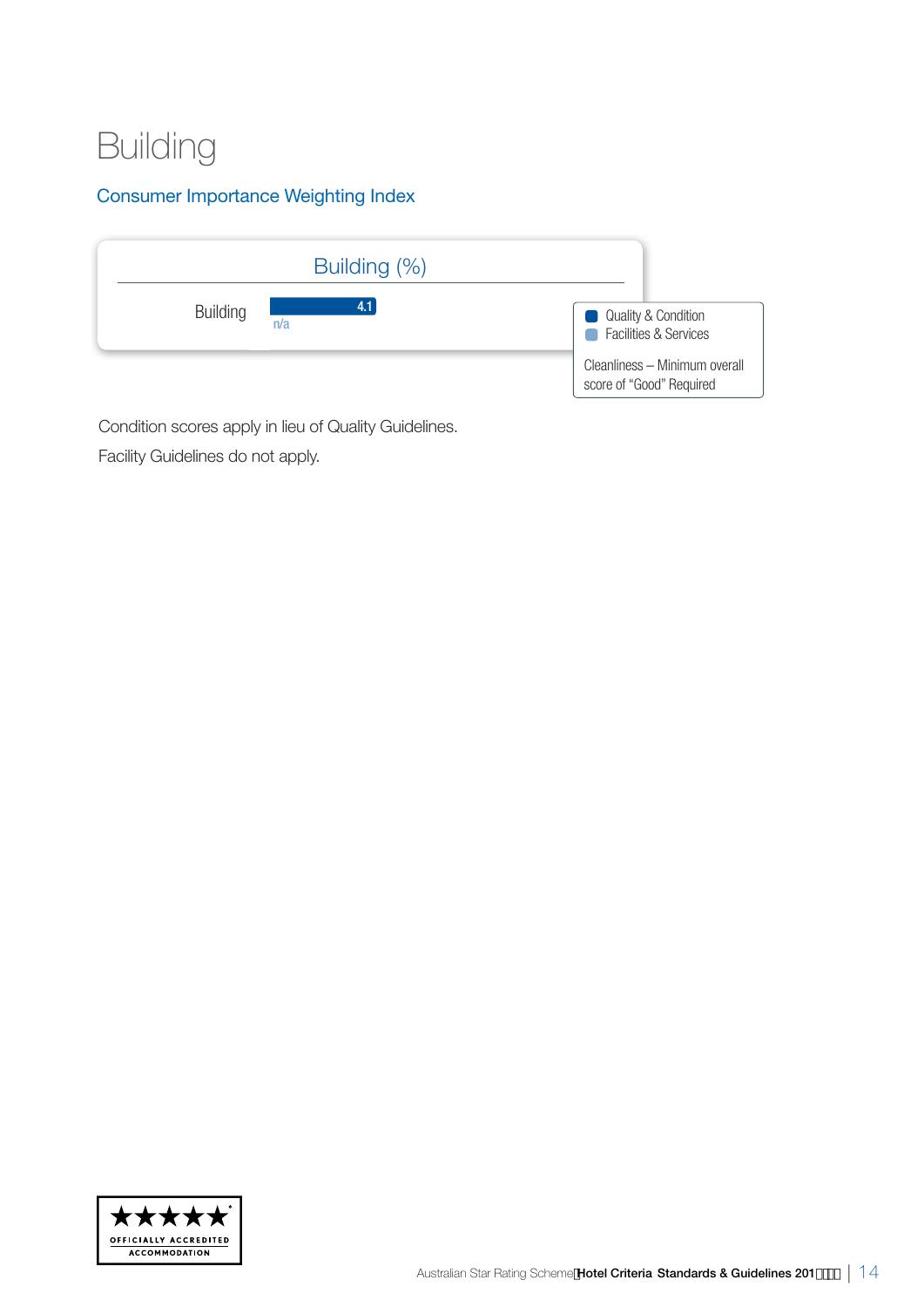## Food and Beverage

### Consumer Importance Weighting Index



### **Restaurant**

### Consumer Importance Weighting Index

|            | Restaurant (%) |      |                                                           |
|------------|----------------|------|-----------------------------------------------------------|
| Restaurant | 4.0            | 12.0 | Quality & Condition<br><b>Facilities &amp; Services</b>   |
|            |                |      | Cleanliness - Minimum overall<br>score of "Good" Required |

Condition scores apply in lieu of Quality Guidelines.

| <b>Standard</b>                        | <b>Maximum</b><br>Rank/Value | Guideline                                                                                                                            |
|----------------------------------------|------------------------------|--------------------------------------------------------------------------------------------------------------------------------------|
| Restaurant/Cafe                        | 5                            | 7 days – 3 meals within the hotel complex.                                                                                           |
| Or – Restaurant/<br>Cafe               |                              | $7$ days $-2$ meals as above.                                                                                                        |
| Or – Restaurant/<br>Cafe               | 3                            | $7$ days $-1$ meal, as above.                                                                                                        |
| Or - Restaurant/<br>Cafe               | 2                            | $5$ days $-1$ meal, as above.                                                                                                        |
| Separate Additional<br>Dining Facility | 2                            | A separate dining area to above, providing meals/snacks<br>with dedicated menu, or charge back arrangements with<br>external eatery. |

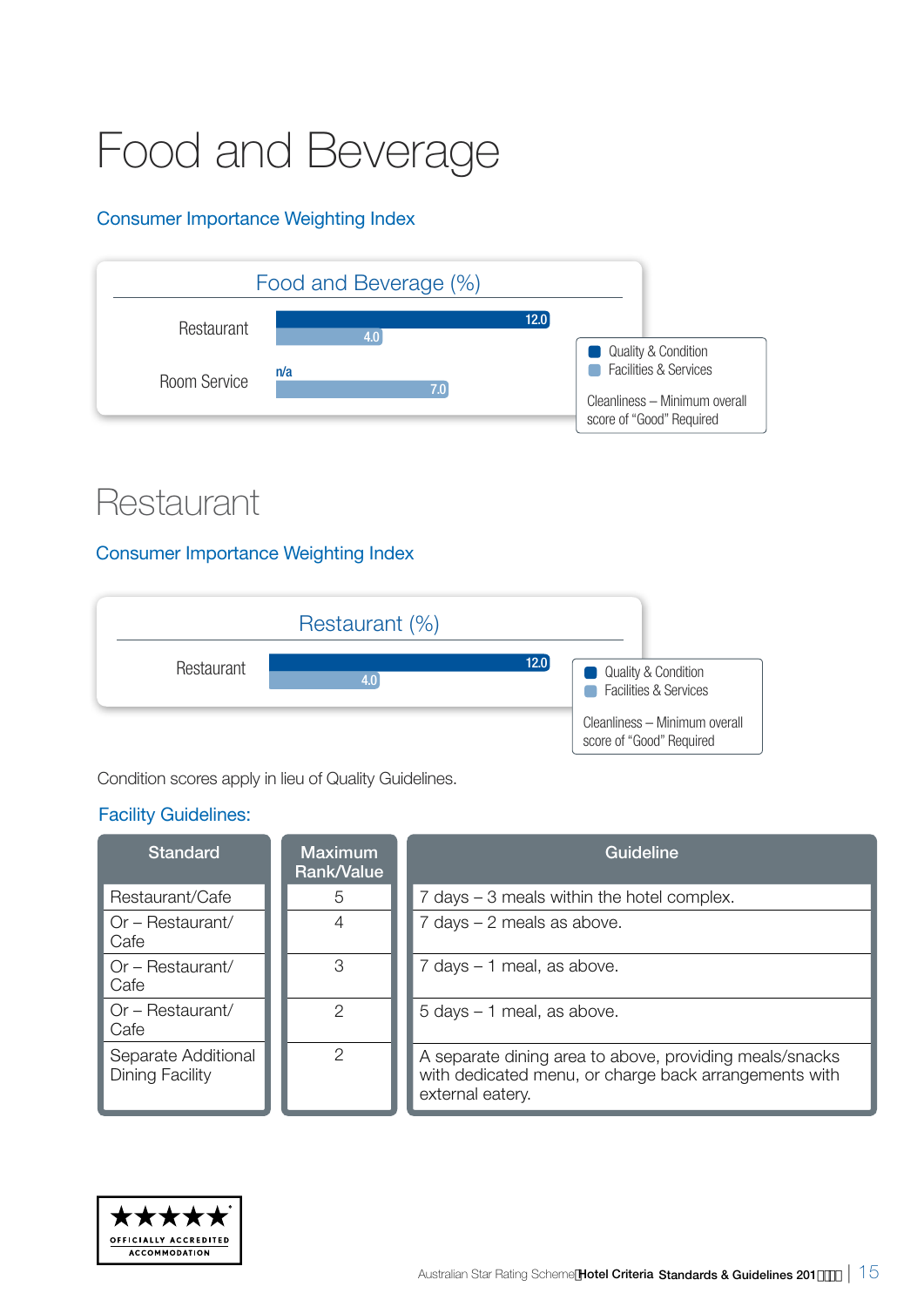### Room Service

### Consumer Importance Weighting Index



Condition scores and Quality Guidelines do not apply for these Standards.

| <b>Standard</b>                     | <b>Maximum</b><br>Rank/Value | Guideline                                                                                                                                     |
|-------------------------------------|------------------------------|-----------------------------------------------------------------------------------------------------------------------------------------------|
| 3 Meals & 7 days                    | 4                            | 3 meals provided by property to rooms - 7 days.                                                                                               |
| Or $-2$ Meals & $7$<br>days         | 3                            | 3 meals provided by property to rooms - 7 days.                                                                                               |
| Or $-1$ Meal & 7<br>days            | $\overline{2}$               | 3 meals provided by property to rooms - 7 days.                                                                                               |
| 24hr Room Service                   | 4                            | 24 hour provision of beverages, snacks and ice. Menu in-<br>room.                                                                             |
| $Or - 16hr$ Room<br>Service         | 3                            | As above – minimum of 16 hours.                                                                                                               |
| Or - 12hr Room<br>Service           | $\overline{2}$               | As above - minimum 12 hours.                                                                                                                  |
| Or – In-house Kiosk                 |                              | Beverages and snacks available from kiosk located within<br>the complex available minimum of 12 hours                                         |
| Full Mini Bar                       | 3                            | Selection of alcoholic and non-alcoholic beverages plus<br>light snacks eg peanuts, chips, chocolates. Mini Bar price<br>list to be in rooms. |
| Or - Limited Mini<br>Bar            | $\mathcal{P}$                | Selection of non alcoholic and/or alcoholic drinks.                                                                                           |
| $Or - Vending$<br>Machine/Smart Bar |                              | Vending machine/smart bar available 24 hours.                                                                                                 |

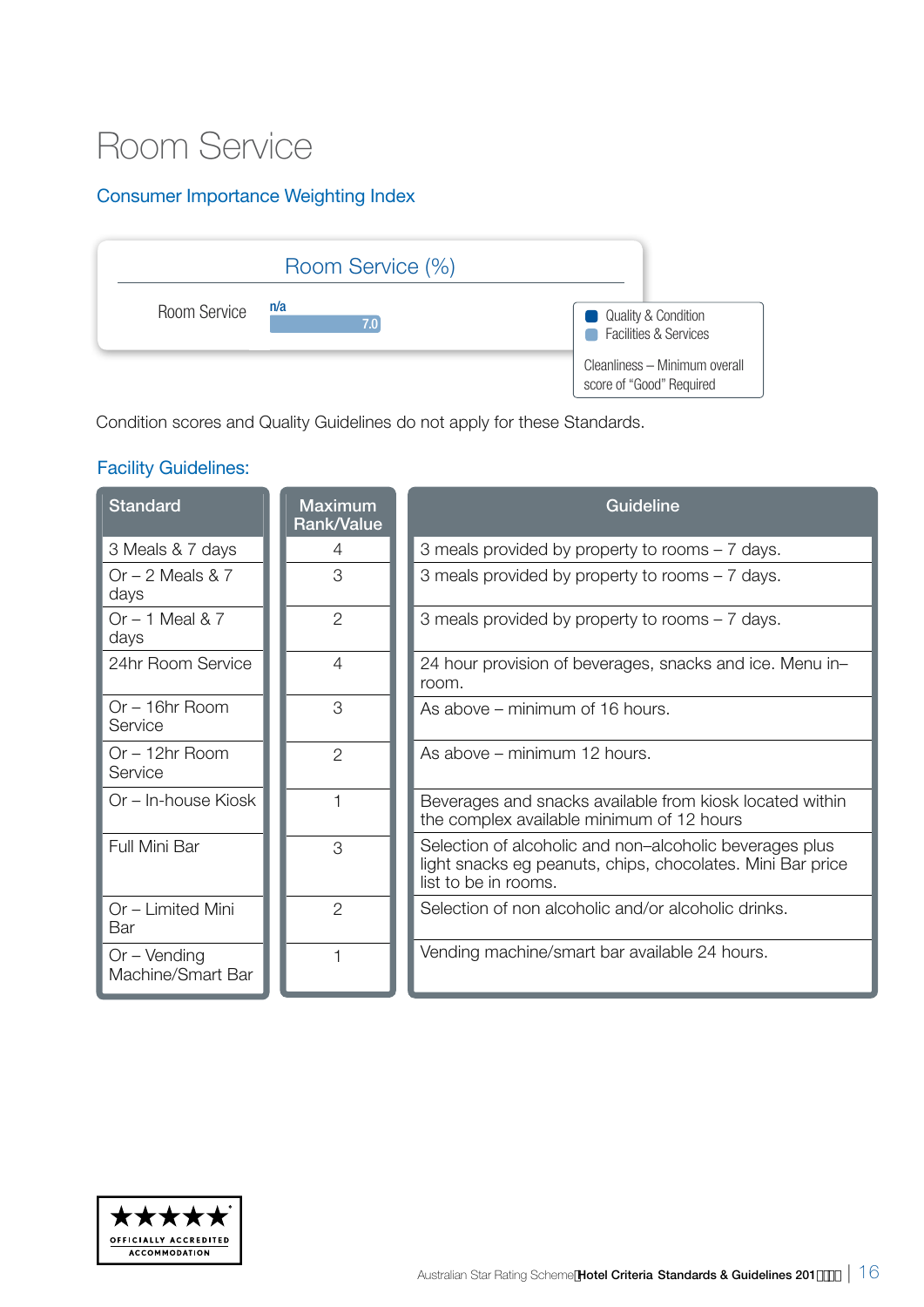## Bedroom

### Consumer Importance Weighting Index



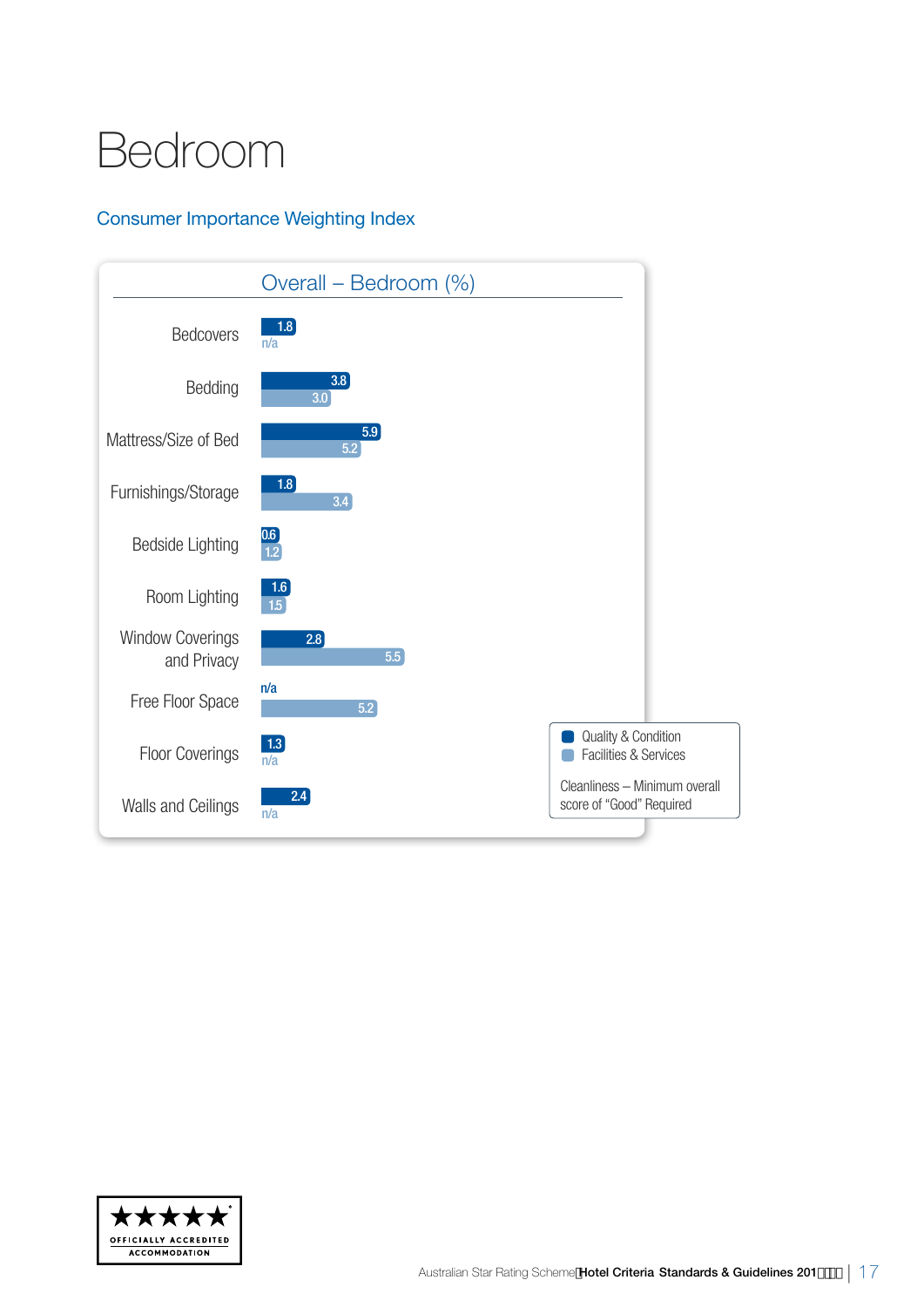### **Bedcovers**

### Consumer Importance Weighting Index

| Bedcovers (%)                            |                                                              |
|------------------------------------------|--------------------------------------------------------------|
| $\boxed{1.8}$<br><b>Bedcovers</b><br>n/a | Quality & Condition<br><b>Facilities &amp; Services</b><br>œ |
|                                          | Cleanliness - Minimum overall<br>score of "Good" Required    |

#### Quality Guidelines:

This area includes: the bed cover: bedspread; decorative sheet; quilt cover; decorative pillows/throws; bed base covering (not necessarily required in full bedspread provided). The durability of commercial products is recognised, however these may not always meet guest's expectations for the luxury market eg down quilts.

| Satisfactory                                                                                             | Moderate                                                              | Good                                                                                                                     | <b>Very Good</b>                                                                                                                                 | <b>Excellent</b>                                                                                       |  |  |
|----------------------------------------------------------------------------------------------------------|-----------------------------------------------------------------------|--------------------------------------------------------------------------------------------------------------------------|--------------------------------------------------------------------------------------------------------------------------------------------------|--------------------------------------------------------------------------------------------------------|--|--|
| <b>Bed Spread</b>                                                                                        |                                                                       |                                                                                                                          |                                                                                                                                                  |                                                                                                        |  |  |
| • basic throw<br>over, single<br>layer of fabric                                                         | • standard<br>quilted<br>reversible<br>throw over                     | • quilted, eg<br>channelled; or<br>throw over eg<br>jacquard                                                             | • quilted tailored-<br>high quality fabric<br>such as silk<br>blend, high thread<br>count poly cotton<br>mix:<br>• or throw over eg<br>Matelassé | · quilted custom<br>designed, quality<br>luxury fabric such as<br>silk, high thread count<br>fine cott |  |  |
|                                                                                                          | Top Sheet or Doona Cover and Display Pillow                           |                                                                                                                          |                                                                                                                                                  |                                                                                                        |  |  |
| $\bullet$ fabric:<br>Polyester;<br>polyester/<br>cotton mix<br>with cotton<br>component<br>less than 50% | • fabric: poly<br>cotton with<br>cotton<br>component<br>less than 50% | • fabric: polyester/<br>cotton with cotton<br>component equal<br>to or greater than<br>50%, may have<br>jacquard pattern | · fabric: polyester/<br>cotton with cotton<br>component equal<br>to or greater than<br>75%; may have<br>jacquard pattern                         | • fabric: high quality<br>luxury fabric such as<br>100% cotton. May<br>have jacquard pattern           |  |  |
| • thread count:<br>120-180<br>• weight: approx.<br>110gsm                                                | • thread count:<br>120-180<br>• weight:<br>approx. 125<br>gsm         | • thread count:<br>180-240<br>• weight: approx.<br>165 gsm                                                               | • thread count: 250<br>plus<br>• weight: approx<br>170gsm                                                                                        | • thread count: 330<br>plus<br>• weight: 175-190 gm                                                    |  |  |
|                                                                                                          |                                                                       | • professionally<br>pressed                                                                                              | • professionally<br>pressed                                                                                                                      | • professionally<br>pressed                                                                            |  |  |

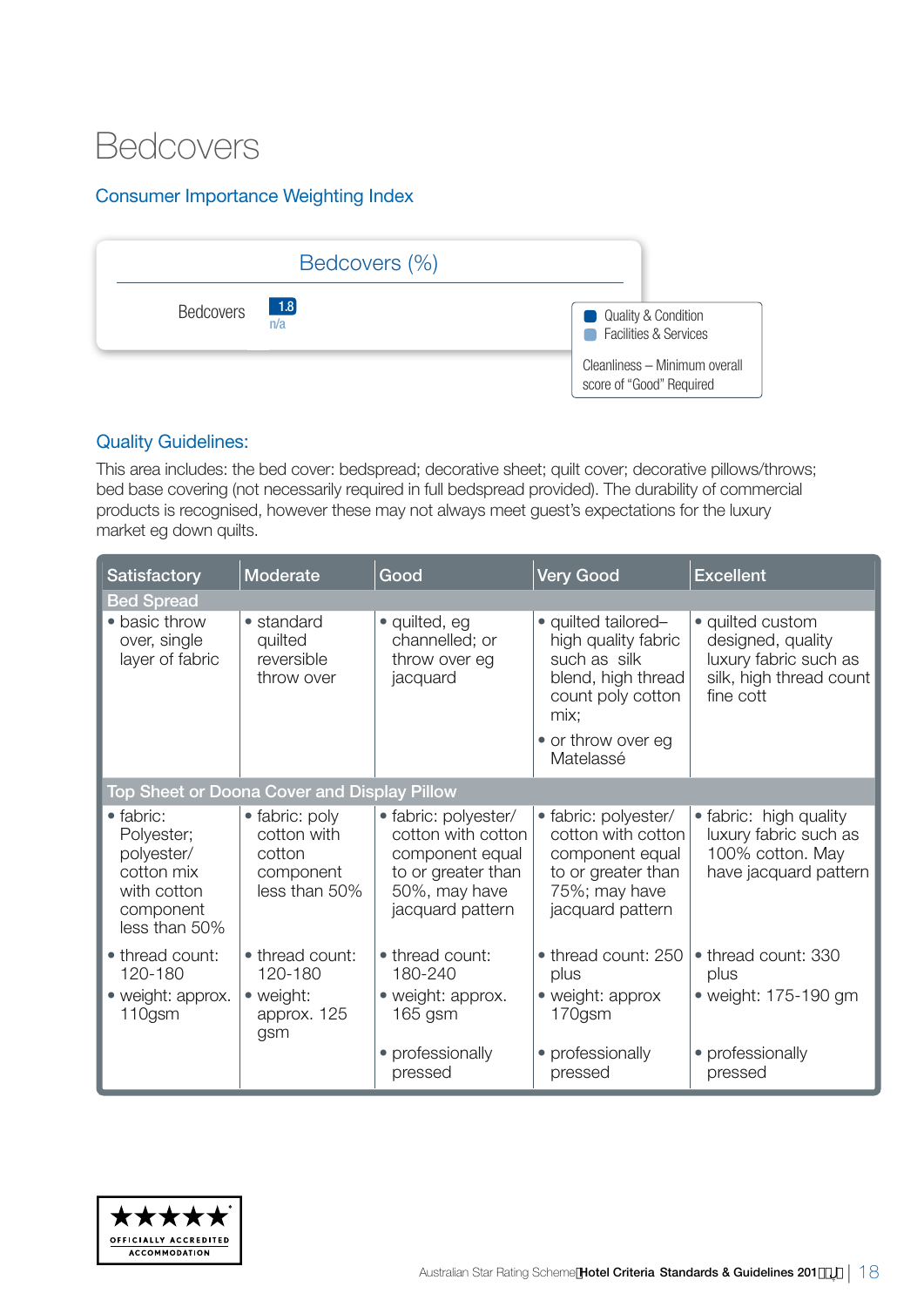### Bedcovers (continued)

| Satisfactory                                                  | Moderate                                          | Good                                           | <b>Very Good</b>                                                 | <b>Excellent</b>                                                                              |
|---------------------------------------------------------------|---------------------------------------------------|------------------------------------------------|------------------------------------------------------------------|-----------------------------------------------------------------------------------------------|
| Valance                                                       |                                                   |                                                |                                                                  |                                                                                               |
| • uncovered<br>base or basic<br>synthetic<br>'gathered' style | • poly cotton                                     | • fitted tailo ed;<br>factory<br>upholstered   | • fitted of qualit<br>heavy fabric or<br>lined, maybe<br>quilted | $\bullet$ custom designed $-$<br>high quality luxury<br>fabric such as silk,<br>maybe quilted |
| $\bullet$ no co-<br>ordination of<br>style or design          | • limited co-<br>ordination of<br>style or design | • co-ordinated<br>style and design<br>elements | • custom designed<br>and co-ordinated<br>with room style         | • custom designed<br>with obvious use<br>of elements and<br>principles of design              |

Facility Guidelines do not apply.

### Bedding

### Consumer Importance Weighting Index



#### Quality Guidelines:

This area includes the quilt/blankets, sheets, pillowcases, mattress & pillow protectors & pillows. The durability of commercial products is recognised, however these may not always meet guest's expectations for the luxury market eg down quilts.

| <b>Satisfactory</b>                            | Moderate                                                    | Good                                         | <b>Very Good</b>                                                            | <b>Excellent</b>                                                     |
|------------------------------------------------|-------------------------------------------------------------|----------------------------------------------|-----------------------------------------------------------------------------|----------------------------------------------------------------------|
| Quilt                                          |                                                             |                                              |                                                                             |                                                                      |
| $\bullet$ fill – syntheti                      | $\bullet$ fill – synthetic<br>cotton mix                    | $\bullet$ fill – mic ofibe<br>blend; feather | $\bullet$ fill – mic ofibe<br>blend, minimum<br>350gsm; feather<br>and down | $\bullet$ fill – goose or duc<br>down - minimum 90%<br>down; or wool |
| <b>Doona Cover</b>                             |                                                             |                                              |                                                                             |                                                                      |
| • outer fabric:<br>spun or non<br>woven fabric | • outer fabric:<br>synthetic/<br>cotton mix<br>woven fabric | • outer fabric:<br>cotton/poly               | $\bullet$ outer fabric: $-$<br>japara cotton                                | outer fabric: down<br>proof japara                                   |

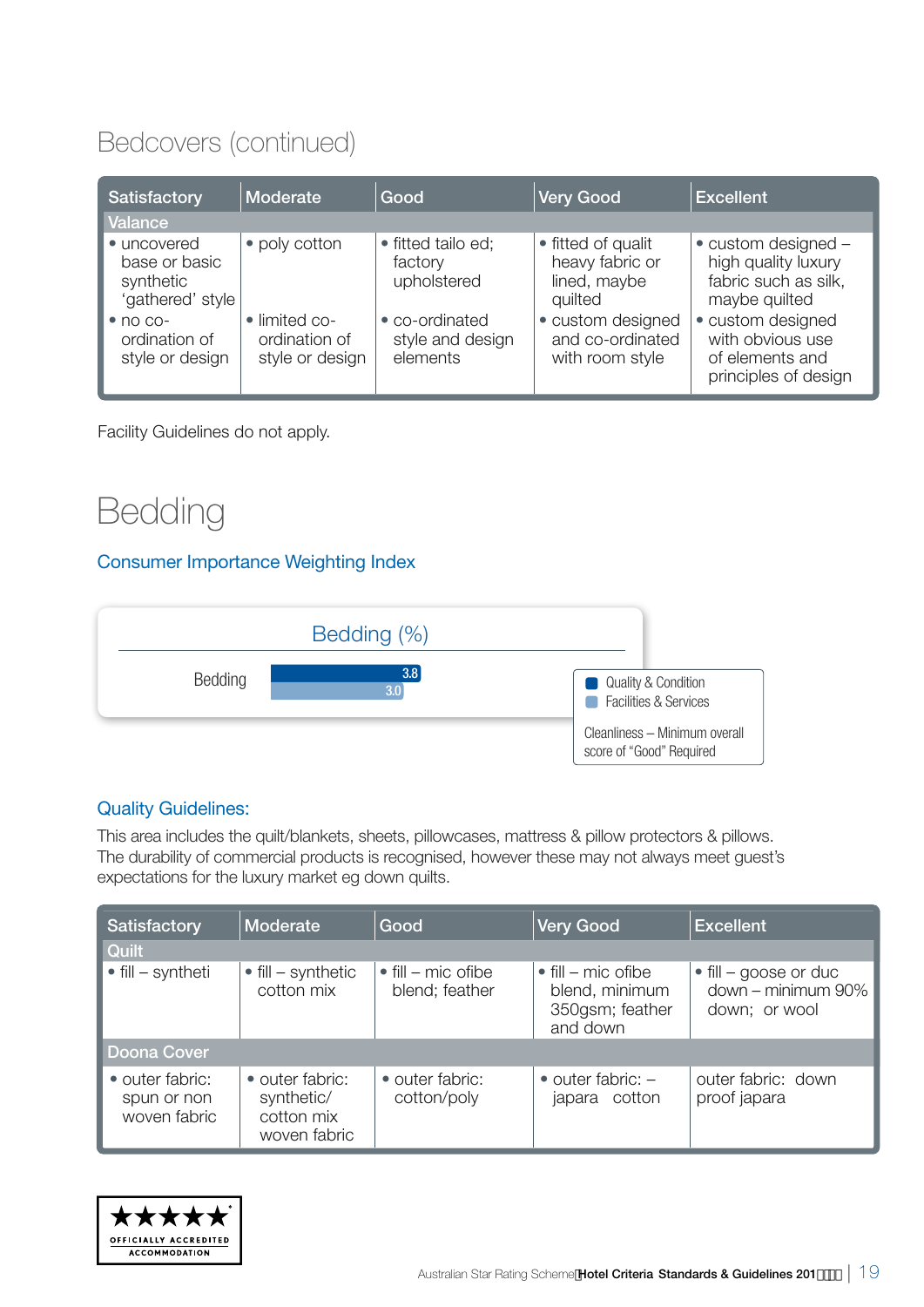### Bedding (continued)

| <b>Satisfactory</b>                                                                       | <b>Moderate</b>                                                                 | Good                                                                                   | <b>Very Good</b>                                                                                                                                                                                        | <b>Excellent</b>                                                                                                                                                                        |
|-------------------------------------------------------------------------------------------|---------------------------------------------------------------------------------|----------------------------------------------------------------------------------------|---------------------------------------------------------------------------------------------------------------------------------------------------------------------------------------------------------|-----------------------------------------------------------------------------------------------------------------------------------------------------------------------------------------|
| or Blankets                                                                               |                                                                                 |                                                                                        |                                                                                                                                                                                                         |                                                                                                                                                                                         |
| • synthetic<br>eg acrylic,<br>polyester                                                   | • cotton mix<br>acrylic,<br>polyester<br>fleece (mi<br>370gsm),<br>velour       | · cotton blends,<br>wool blends,<br>polyester fleec<br>$(min 400$ gsm $)$              | · cotton, wool                                                                                                                                                                                          | • wool; cashmere; fin<br>cotton                                                                                                                                                         |
| <b>Sheets and Pillowcases</b>                                                             |                                                                                 |                                                                                        |                                                                                                                                                                                                         |                                                                                                                                                                                         |
| · fabrics:<br>polyester;<br>polyester/cotton<br>with cotton<br>component less<br>than 50% | · fabrics:<br>polyester/<br>cotton<br>with cotton<br>component<br>less than 50% | · fabrics: poly/<br>cotton with cotton<br>component equal<br>to or greater than<br>50% | • fabrics:<br>polyester/cotton<br>with cotton<br>component equal<br>to or greater than<br>75%                                                                                                           | · fabrics: 100% cotton;<br>100% linen                                                                                                                                                   |
| • thread count:<br>approx. 120-<br>170                                                    | • thread count:<br>120-170                                                      | • thread count:<br>approx. 180                                                         | • thread count:<br>approx. 250                                                                                                                                                                          | • thread count: approx.<br>320                                                                                                                                                          |
| · weight: approx.<br>110gsm<br>• creased/<br>pillowcases<br>unpressed                     | · weight: approx.<br>125 gsm<br>· creaseless.<br>pressed<br>pillowcases         | • weight: approx.<br>165 gsm<br>• professionally<br>laundered                          | • weight: approx.<br>155gsm<br>· professionally<br>laundered/<br>creaseless<br>$\bullet$ pillow case $-$<br>header, decorative<br>enhancement<br>such as cuffed<br>and twin stitching;<br>or self flang | • weight: approx 145<br>$-155$ gsm<br>• professionally<br>laundered/pressed<br>· decorative header<br>such as hem stitched,<br>piping, pillowcases<br>may be finished wit<br>self flang |
|                                                                                           |                                                                                 | Mattress/Pillow Protectors - may have moisture proof backing                           |                                                                                                                                                                                                         |                                                                                                                                                                                         |
| • synthetic<br>or bonded<br>fabric eg<br>polypropylene                                    | • synthetic fabric                                                              | • quilted cotton/<br>poly cotton<br>protectors                                         | · quilted cotton/<br>poly cotton<br>protectors                                                                                                                                                          | • mattress protectors<br>thickly quilted, cotton                                                                                                                                        |
| • mattress<br>protector with<br>elastic anchor<br>straps                                  | • mattress<br>protector with<br>elastic anchor<br>straps                        | • mattress protector   • mattress<br>with elastic straps                               | protector with<br>elastic straps/<br>fitted sheet styl                                                                                                                                                  | · mattress protector<br>fitted sheet style o<br>elastic straps                                                                                                                          |
| • pillow protector<br>envelope style<br>or zip closure                                    | pillow<br>$\bullet$<br>protector,<br>envelope style<br>or zip closure           | · pillow protector<br>quilted cotton/<br>blend, envelope<br>slip cover                 | · pillow protector<br>quilted cotton<br>envelope slip<br>cover                                                                                                                                          | · pillow protector<br>quilted tightly woven<br>cotton, may have<br>zipped closure                                                                                                       |

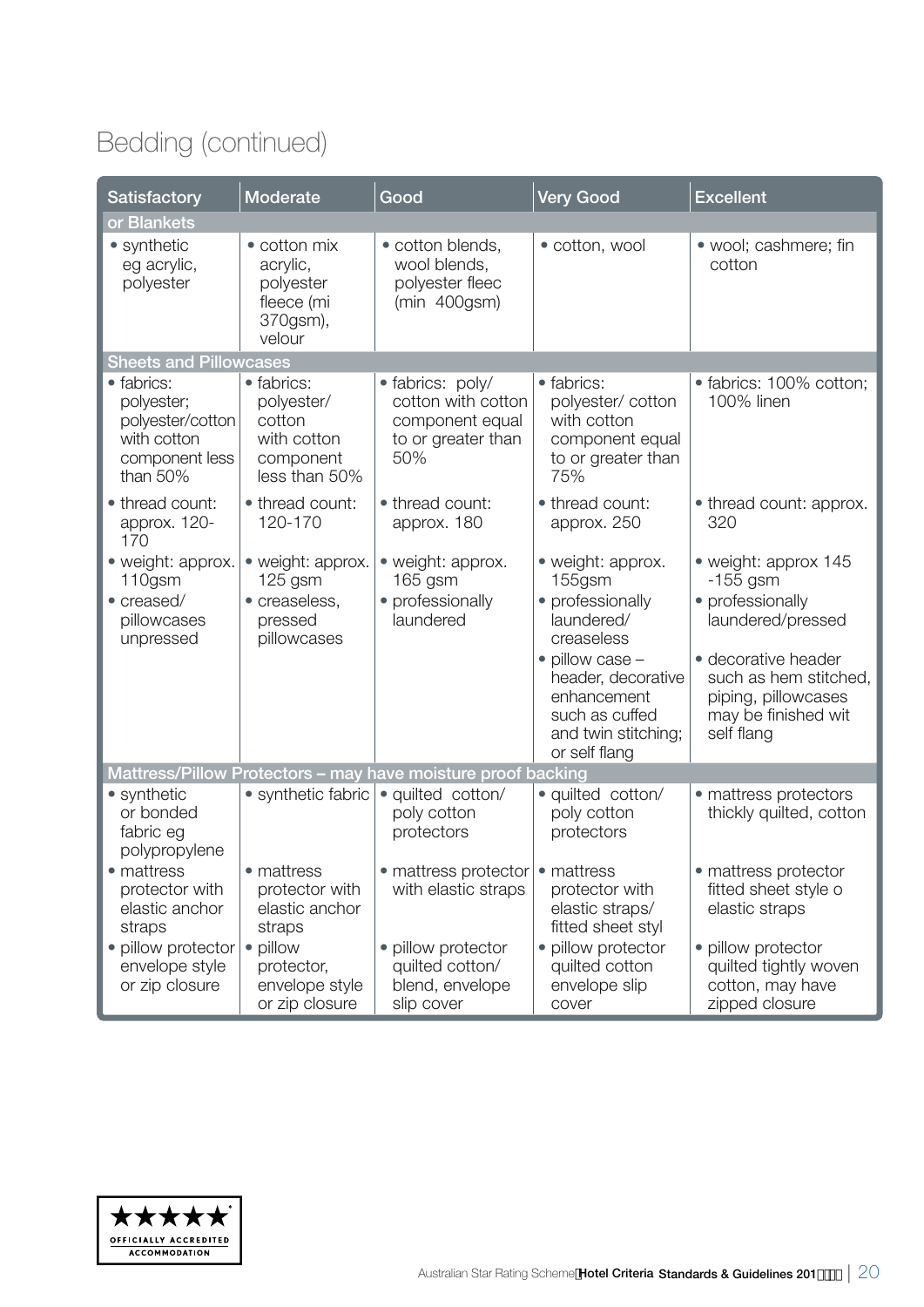### Bedding (continued)

| <b>Satisfactory</b>                                         | Moderate                                                     | Good                                                                      | <b>Very Good</b>                                                                                          | <b>Excellent</b>                                                                                                                                     |
|-------------------------------------------------------------|--------------------------------------------------------------|---------------------------------------------------------------------------|-----------------------------------------------------------------------------------------------------------|------------------------------------------------------------------------------------------------------------------------------------------------------|
| <b>Pillows</b>                                              |                                                              |                                                                           |                                                                                                           |                                                                                                                                                      |
| $\bullet$ fill – polyeste                                   | $\bullet$ fill – polyester<br>microfib e mix                 | $\bullet$ fill – mic ofib e<br>blend, feather                             | • fill – mic ofiber fi<br>• weight: $\gt$ /=<br>900grams<br>(standard size<br>pillow), feather &<br>down: | $\bullet$ fill – down; feathe<br>& down-min 85%<br>down, may have core<br>weight: equal to<br>or greater than<br>900grams (standard<br>size pillow); |
| $\bullet$ cover $-$<br>bonded<br>fabric eg<br>polypropylene | cover woven<br>$\bullet$<br>synthetic fabric<br>eg polyester | $\bullet$ cover – woven<br>fabric eg cotton or<br>cotton/synthetic<br>mix | $\bullet$ cover $-$ woven<br>fabric japara<br>cottonw                                                     | $\bullet$ cover – down proof<br>100% japara cotton                                                                                                   |
|                                                             |                                                              |                                                                           | • memory foam                                                                                             | $\bullet$ latex                                                                                                                                      |
|                                                             |                                                              |                                                                           |                                                                                                           | $\bullet$ King size pillow -<br>approx. 50x90cm, min<br>weight: 1200 grams of<br>microfiber blend (mi<br>of 80% microfiber                           |

### Facility Guidelines:

| Standard                  | <b>Maximum</b><br>Rank/Value | Guideline                                                                                           |  |
|---------------------------|------------------------------|-----------------------------------------------------------------------------------------------------|--|
| <b>Mattress Protector</b> | 3                            | All mattresses to have protective cover - may/may not have<br>stain/waterproof barrier.             |  |
| <b>Pillow Protector</b>   |                              | All pillows have protective cover.                                                                  |  |
| Spare Blankets/<br>Quilts |                              | Additional blanket/quilt provided for each bed - available in<br>room or from 24 hour housekeeping. |  |

### **Mattress**

### Consumer Importance Weighting Index



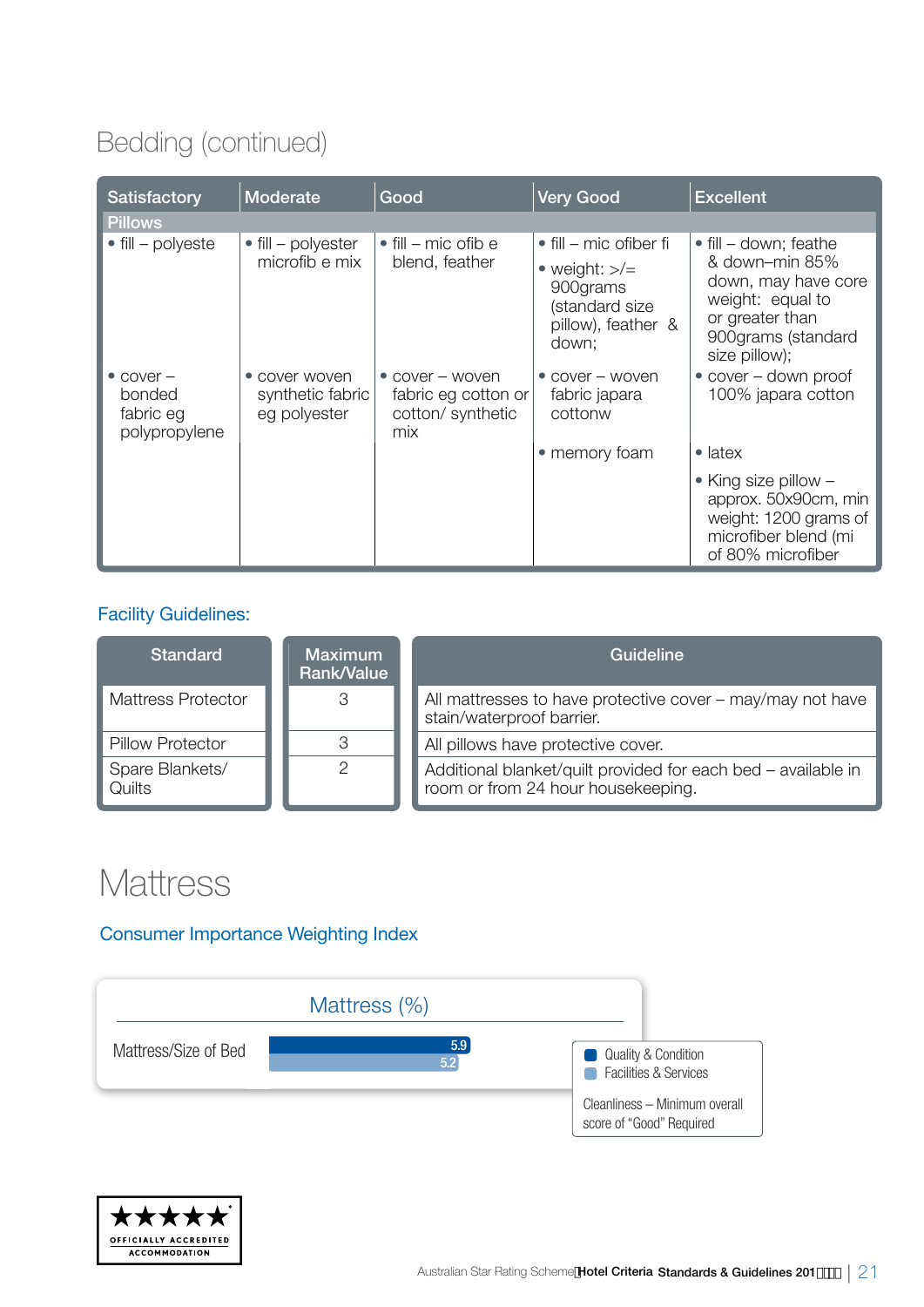### Mattress (continued)

### Quality Guidelines:

This area includes the mattress (and topper if provided).

| <b>Satisfactory</b>                                     | Moderate                                                          | Good                                                                 | <b>Very Good</b>                                                                   | <b>Excellent</b>                                                                                                        |
|---------------------------------------------------------|-------------------------------------------------------------------|----------------------------------------------------------------------|------------------------------------------------------------------------------------|-------------------------------------------------------------------------------------------------------------------------|
| <b>Mattress</b>                                         |                                                                   |                                                                      |                                                                                    |                                                                                                                         |
| $\bullet$ 100mm<br>(approx) foam<br>block               | •200mm<br>(approx) high<br>density foam<br>block                  | • standard bonnell<br>coil with minimum<br>of 3 comfort<br>layers    | • coil innerspring<br>with minimum<br>4 comfort layers                             | • high technology<br>pocket spring, with<br>deep comfort layers<br>(min 5)                                              |
| <b>or</b>                                               | <b>or</b>                                                         | <b>or</b>                                                            | <b>or</b>                                                                          | <b>or</b>                                                                                                               |
| • standard<br>bonnell coil<br>with no comfort<br>layers | • standard<br>bonnell<br>coil with<br>minimum 2<br>comfort layers | • standard pocket<br>coil with minimum<br>of 3 comfort<br>layers     | • pocket spring,<br>with minimum<br>4 comfort layers                               | • high technology coil<br>innerspring with deep<br>comfort layers (min 5)<br><b>or</b><br>· latex with gel top<br>layer |
| • ticking (fabric)<br>Cotton                            | • ticking (fabric)<br>- Cotton twill.                             | $\bullet$ ticking (fabric) –<br>Cotton chintz                        | $\bullet$ ticking (fabric) –<br>Damask                                             | $\bullet$ ticking (fabric) – knit                                                                                       |
| <b>Topper</b>                                           |                                                                   |                                                                      |                                                                                    |                                                                                                                         |
| • no topper                                             | • separate<br>mattress<br>topper<br>-polyester fill               | • separate<br>mattress topper<br>$-$ microfib $e/$<br>polyester fill | • separate<br>mattress topper -<br>microfib e blend<br>fill, minimum 95<br>gsm fil | • separate mattress<br>topper - down/feather<br>$-$ (minimum 40%<br>down) fil                                           |
|                                                         |                                                                   |                                                                      | • or feather and<br>down fill - les<br>than 40% down                               | • or latex                                                                                                              |

### Facility Guidelines:

A tolerance may apply for all measurements (under) and will be confirmed upon assessment

| <b>Standard</b>        | Maximum<br><b>Rank/Value</b> | Guideline                                                                         |
|------------------------|------------------------------|-----------------------------------------------------------------------------------|
| King Size              | 6                            | A King Size Bed will measure 2030mm x 1830mm or split<br>king or 2 x king singles |
| Queen Size             | 5                            | Minimum 2030mm x 1530mm                                                           |
| <b>Standard Double</b> | 3                            | Minimum 1900mm x 1370mm                                                           |
| Standard Single/Twin   | 3                            | Minimum 1800mm x 920mm                                                            |

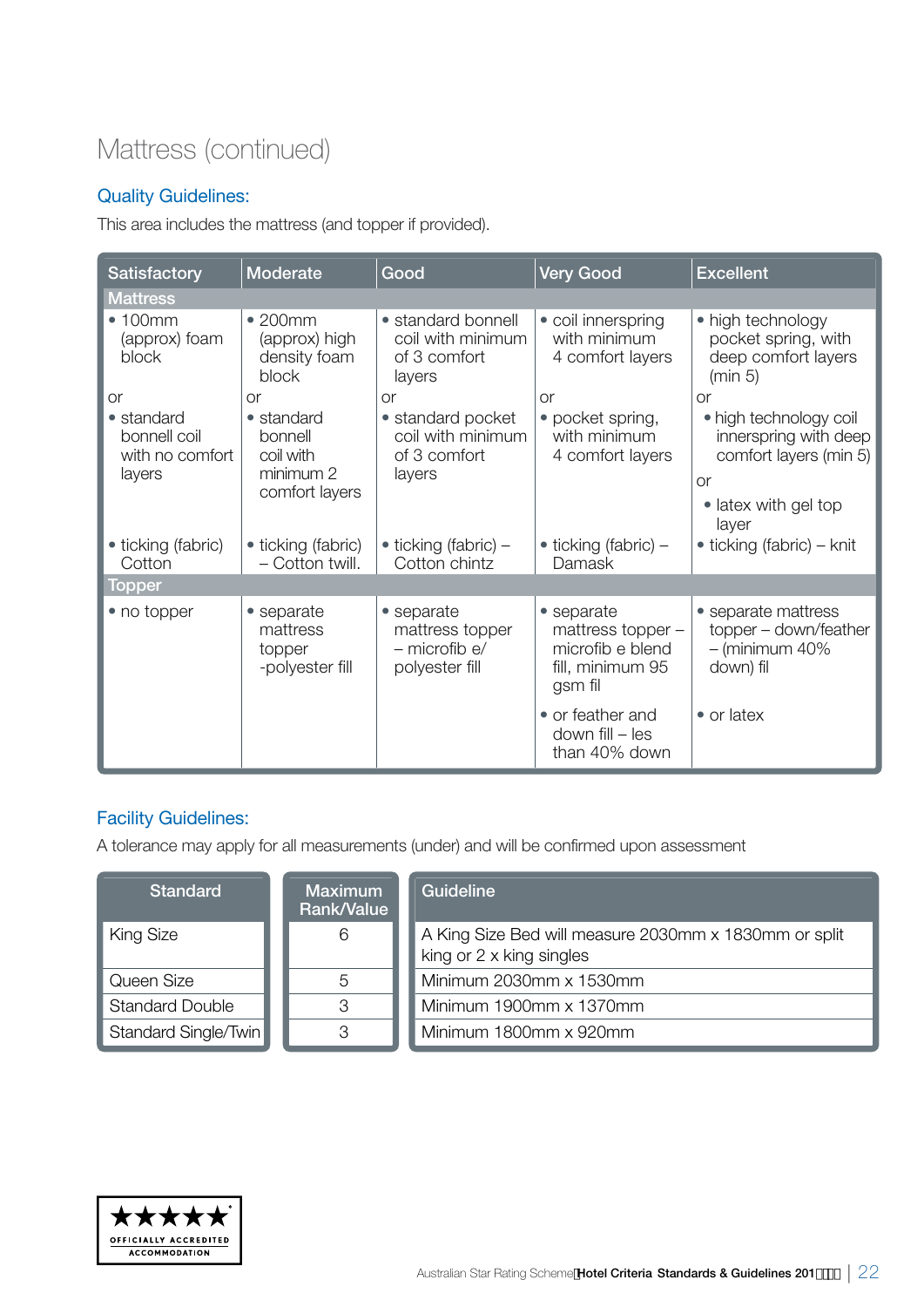### Furnishings/Storage

### Consumer Importance Weighting Index



#### Quality Guidelines:

This area includes the clothes storage i.e. wardrobe(s), drawers, shelving, dressing table, handles/ knobs, bedside tables/shelves, bedheads and mirrors. These Guidelines are typical indicators that may include, but not limited to the following:

| <b>Satisfactory</b>                                                                | Moderate                                                                                   | Good                                                                                       | <b>Very Good</b>                                                                                              | <b>Excellent</b>                                                                                                  |
|------------------------------------------------------------------------------------|--------------------------------------------------------------------------------------------|--------------------------------------------------------------------------------------------|---------------------------------------------------------------------------------------------------------------|-------------------------------------------------------------------------------------------------------------------|
| <b>Furnishings/Storage</b>                                                         |                                                                                            |                                                                                            |                                                                                                               |                                                                                                                   |
| • material eg<br>aged/dated<br>melamine/<br>laminates/timber<br>MDF, PVC           | • materials eg<br>melamine,<br>imitation timber<br>veneers.<br>laminates                   | · materials eg<br>timber plywood,<br>melamine,<br>timber veneers,<br>laminates             | • materials eg<br>designer timber<br>veneers                                                                  | • materials eg solid<br>timbers                                                                                   |
| • aged laminate<br>tops                                                            | • basic laminate<br>tops                                                                   | • glass tops eg with<br>unpolished edges,<br>laminates                                     | · glass tops eg with<br>polished edges<br>reconstituted<br>stone, timber                                      | • marble, stone top,<br>solid timber                                                                              |
| $\bullet$ mirror $-$<br>unframed,<br>unpolished edge                               | $\bullet$ mirror – basic<br>plastic frame                                                  | $\bullet$ mirror – powder<br>coated framew                                                 | $\bullet$ mirror – bevelled,<br>polished edge                                                                 | $\bullet$ mirror – custom<br>designed                                                                             |
| • basic wardrobe<br>doors, painted<br>chipboard                                    | • wardrobe<br>doors aged/<br>dated<br>melamine/<br>laminates                               | · aluminium/ powder<br>coated framed,<br>mirrored wardrobe<br>doors, melamine/<br>laminate | • frameless<br>mirrored<br>wardrobe doors,<br>timber/timber<br>veneer                                         | • wardrobe doors:<br>bevelled edge<br>frameless mirrored<br>door; solid timber                                    |
| • no backing,<br>no runners,<br>staples                                            | • drawer<br>runners, glued<br>joins                                                        | • backed, drawer<br>runners, screws                                                        | • concealed<br>hardware, interior<br>illumination                                                             | • concealed hardware,<br>automated interior<br>illumination.                                                      |
| • aged plastic<br>handles                                                          | • plastic handles                                                                          | · metal, timber<br>handles                                                                 | · brass, stainless<br>steel handles                                                                           | • custom designed<br>handles/openers                                                                              |
| • clothes storage<br>and furnishings<br>no co-<br>ordination of<br>style or design | • clothes<br>storage and<br>furnishings<br>limited co-<br>ordination of<br>style or design | • clothes storage<br>and furnishings<br>co-ordinated<br>style/design<br>elements           | • clothes storage<br>and furnishings<br>custom design<br>and co-ordinated<br>with overall room<br>style/theme | • clothes storage<br>and furnishings co-<br>ordinated with obvious<br>use of elements and<br>principles of design |

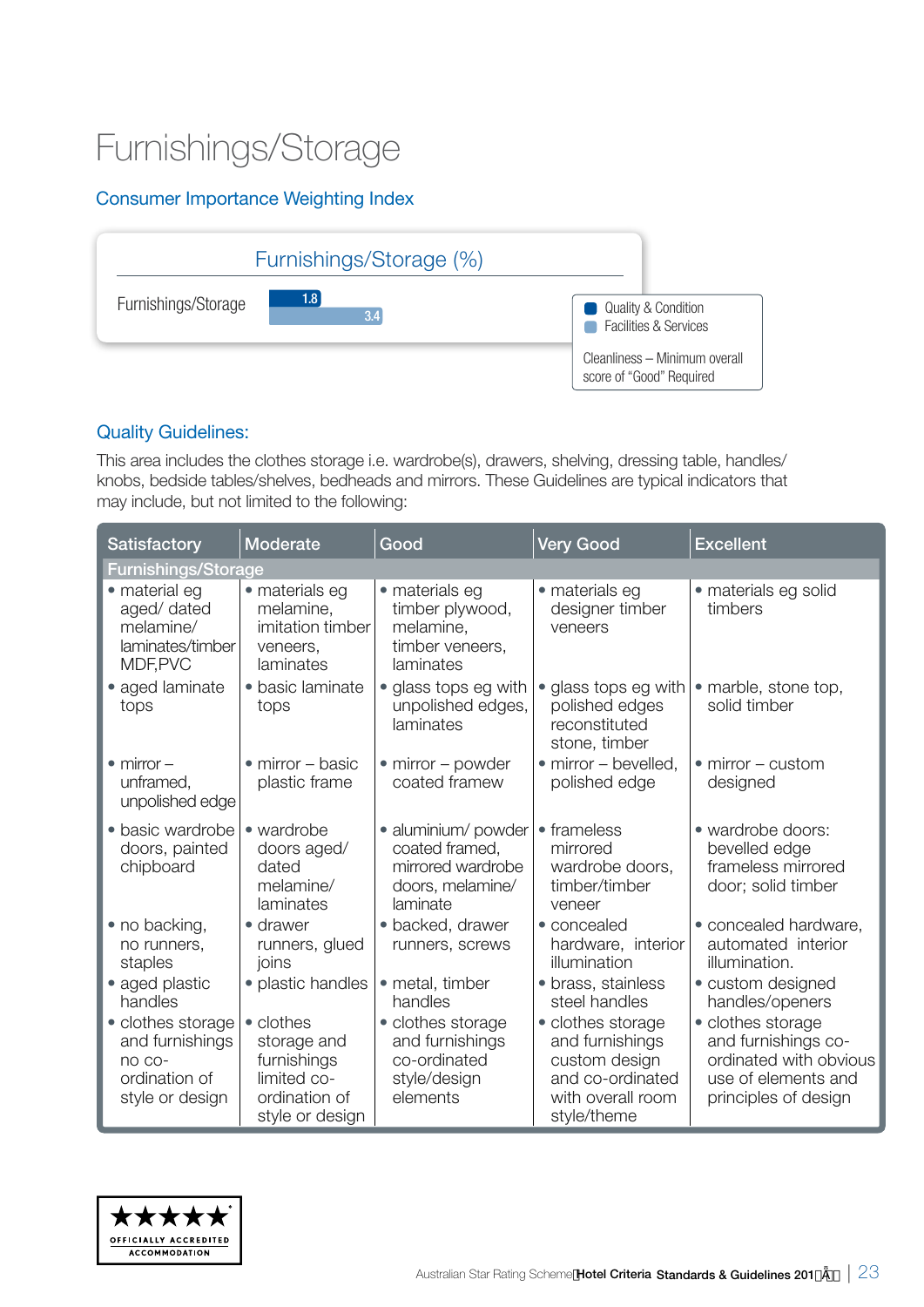### Furnishings/Storage (continued)

### Facility Guidelines:

All measurements will be taken from within any frames and a tolerance of 20mm may apply for all measurements (under) and will be confirmed upon assessment

| <b>Standard</b>                                         | <b>Maximum</b><br><b>Rank/Value</b> | Guideline                                                                                                           |  |
|---------------------------------------------------------|-------------------------------------|---------------------------------------------------------------------------------------------------------------------|--|
| Bedside Table/Shelf<br>$-$ All                          | 3                                   | Bedside table/shelf provided adjacent to all permanent<br>sleeping positions (except upper bunk).                   |  |
| Or - Less Than All                                      | $\mathbf{2}$                        | As above $-$ to minimum of 50%.                                                                                     |  |
| Bedside Table/Shelf<br>- Adequate Size                  | $\overline{2}$                      | Minimum space 900sqmm for each permanent sleeping<br>position.                                                      |  |
| Clock Radio/Alarm/<br>Docking Station                   | 3                                   | Clock/Alarm (may be part of television).                                                                            |  |
| Full Length Mirror                                      | 3                                   | Minimum 1200mm(H) x 400mm(W) (minimum height of<br>1800mm from floor to upper edge of mir or).                      |  |
| Or - Medium Mirror                                      | $\overline{2}$                      | Minimum 600mm(H) x 350mm(W).                                                                                        |  |
| Or - Small Mirror                                       | $\mathbf{1}$                        | Less than 600mm(H) x 350mm(W).                                                                                      |  |
| Wardrobe/Purpose<br><b>Built Hanging Space</b>          | 3                                   | Wardrobe or purpose built hanging space.                                                                            |  |
| <b>Screened From</b><br>Room                            | $\overline{2}$                      | Doors or walk in robe.                                                                                              |  |
| Spacious Wardrobe                                       | $\overline{2}$                      | Minimum of free hanging space $-1550$ mm(H) x 750mm(W)<br>x 550mm(D).                                               |  |
| Or - Adequate<br>Wardrobe                               | $\mathbf{1}$                        | Minimum of free hanging space 1400mm(H) x 450mm(W) x<br>450mm(D).                                                   |  |
| <b>Sufficient Clothes</b><br>Hangers                    | $\overline{2}$                      | Minimum 3 clothes hangers per sleeping position.                                                                    |  |
| Clamp Hanger<br>Provided                                | $\overline{2}$                      | Minimum 1 clamp hanger per wardrobe.                                                                                |  |
| <b>Sufficient Drawers</b><br>or Enclosed Shelf<br>Space | $\overline{2}$                      | Minimum 400mm(W) x 300mm(D) x 100mm(H) for each<br>permanent sleeping position, measurements maybe<br>accumulative. |  |
| Or - Sufficient Shelf<br>Space                          | $\mathbf{1}$                        | As above – shelf space not enclosed.                                                                                |  |
| Defined Luggage<br>Rack                                 | $\overline{2}$                      | Fixed or portable luggage rack.                                                                                     |  |

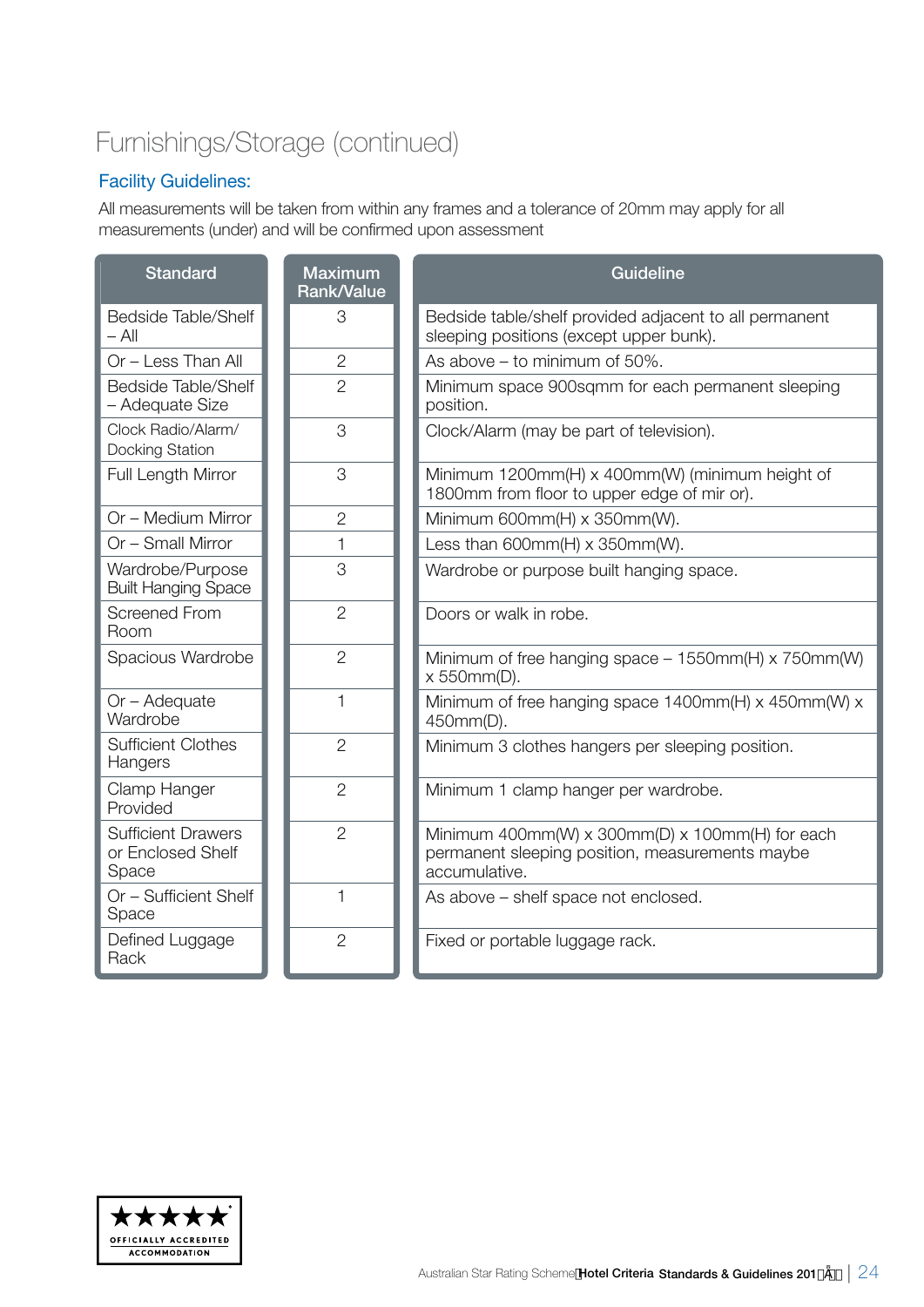### Bedside Lighting

### Consumer Importance Weighting Index

|                  | Bedside Lighting (%)                      |                                                           |
|------------------|-------------------------------------------|-----------------------------------------------------------|
| Bedside Lighting | $\begin{array}{c} 0.6 \\ 1.2 \end{array}$ | Quality & Condition<br><b>Exercilities &amp; Services</b> |
|                  |                                           | Cleanliness - Minimum overall<br>score of "Good" Required |

#### Quality Guidelines:

This area includes bedside light fittings which may be wall hung, ceiling or lamps. This does no include the illumination as this is a standard. These Guidelines are typical indicators that may include, but are not limited to, the following:

| <b>Satisfactory</b>                                     | Moderate                                        | Good                                                                  | <b>Very Good</b>                                                                              | <b>Excellent</b>                                                                                                                                      |
|---------------------------------------------------------|-------------------------------------------------|-----------------------------------------------------------------------|-----------------------------------------------------------------------------------------------|-------------------------------------------------------------------------------------------------------------------------------------------------------|
| <b>Bedside Lighting</b>                                 |                                                 |                                                                       |                                                                                               |                                                                                                                                                       |
| • dated pelmet,<br>fluo escent<br>lighting              | • fluo escent<br>lighting                       | • standard down-<br>painted white<br>fitting or wal<br>mounted lights | • custom design<br>down lights $-$ one<br>piece recessed<br>downlight, round<br>chrome fittin | • architectural design<br>down lights - one<br>piece unit down light<br>specifically designe<br>and manufactured<br>for the purpose or<br>application |
| • small ineffective<br>bedside lamps                    | basic light-<br>$\bullet$<br>weight lamp        | • weighted bedside<br>lamp, may have                                  | • custom made<br>bedside lamps,                                                               | • optional lighting<br>illumination                                                                                                                   |
|                                                         | base with<br>basic shade,<br>touch lights       | directional head                                                      | weighted base                                                                                 | • designer bedside<br>lamps with solid<br>construction                                                                                                |
| • power cords<br>exposed                                | • power cords<br>exposed                        | • attempts to<br>conceal power<br>leads                               | • power cords<br>concealed                                                                    | • power cords<br>concealed                                                                                                                            |
| $\bullet$ lack of<br>coordination of<br>style or design | • limited<br>coordination of<br>style or design | • co-ordinated<br>style/design<br>elements                            | • custom design<br>and co-ordinated<br>with overall room<br>style/theme                       | • co-ordinated with<br>obvious use of<br>elements and<br>principles of design                                                                         |

| <b>Standard</b>           | Maximum<br>Rank/Value | Guideline                                                                                      |
|---------------------------|-----------------------|------------------------------------------------------------------------------------------------|
| Bedside Lighting - All    | З                     | Bedside lighting to all permanent sleeping positions.                                          |
| $\Box$ Or – Less Than All |                       | As above to minimum 50% of permanent sleeping positions.                                       |
| Individual Switches       |                       | Separate switches that operate individual lights/lamps to all<br>permanent sleeping positions. |

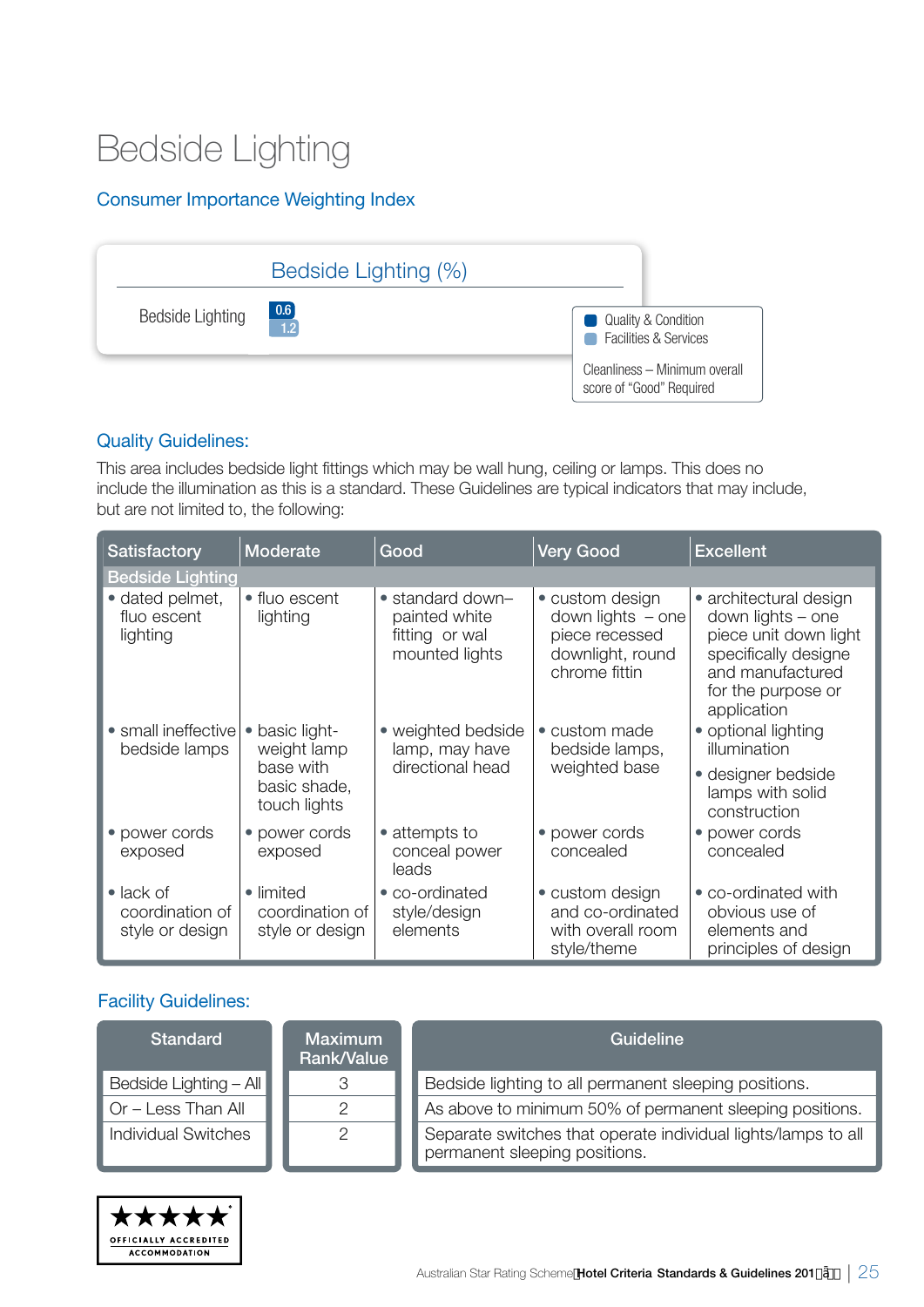### Room Lighting

### Consumer Importance Weighting Index



#### Quality Guidelines:

This area includes all bedroom (except bedside) light fittings and switches. This does no include the illumination, as this is a standard. These Guidelines are typical indicators that may include, but are not limited to, the following:

| Satisfactory                                            | <b>Moderate</b>                                 | Good                                                | <b>Very Good</b>                                                                              | <b>Excellent</b>                                                                                                                                      |
|---------------------------------------------------------|-------------------------------------------------|-----------------------------------------------------|-----------------------------------------------------------------------------------------------|-------------------------------------------------------------------------------------------------------------------------------------------------------|
| <b>Room Lighting</b>                                    |                                                 |                                                     |                                                                                               |                                                                                                                                                       |
| • exposed<br>globes or<br>fluo escent<br>tubes          | • fluo escent<br>lighting diffuser<br>panels    | • standard down<br>lights – painted<br>white fittin | • custom design<br>down lights $-$ one<br>piece recessed<br>downlight, round<br>chrome fittin | • architectural design<br>down lights – one<br>piece unit down light<br>specifically designe<br>and manufactured<br>for the purpose or<br>application |
| • dated light<br>fixtu es and<br>fitting                | • basic oyster<br>lighting                      | • oyster fitting                                    | • optional lighting<br>illumination                                                           | • optional lighting<br>illumination                                                                                                                   |
|                                                         |                                                 |                                                     | • custom light<br>shades may be<br>sensor lighting<br>with manual over-<br>ride               | • designer light fittings<br>may have electronic<br>control management<br>system, digital touch<br>pads                                               |
| $\bullet$ lack of<br>coordination of<br>style or design | • limited<br>coordination of<br>style or design | • coordinated style/<br>design elements             | • coordinated with<br>overall room style/<br>theme                                            | • coordinated with<br>obvious use of<br>elements and<br>principles of design                                                                          |

| Standard                | <b>Maximum</b><br>Rank/Value | Guideline                                                                                                                            |
|-------------------------|------------------------------|--------------------------------------------------------------------------------------------------------------------------------------|
| Sufficien Lighting      | $\mathcal{R}$                | Effective lighting to all functional areas of bedroom.                                                                               |
| Spare Power<br>Point(s) |                              | Spare power point/s provided in each room - double<br>adaptors and power boards (without individual switches)<br>are not acceptable. |

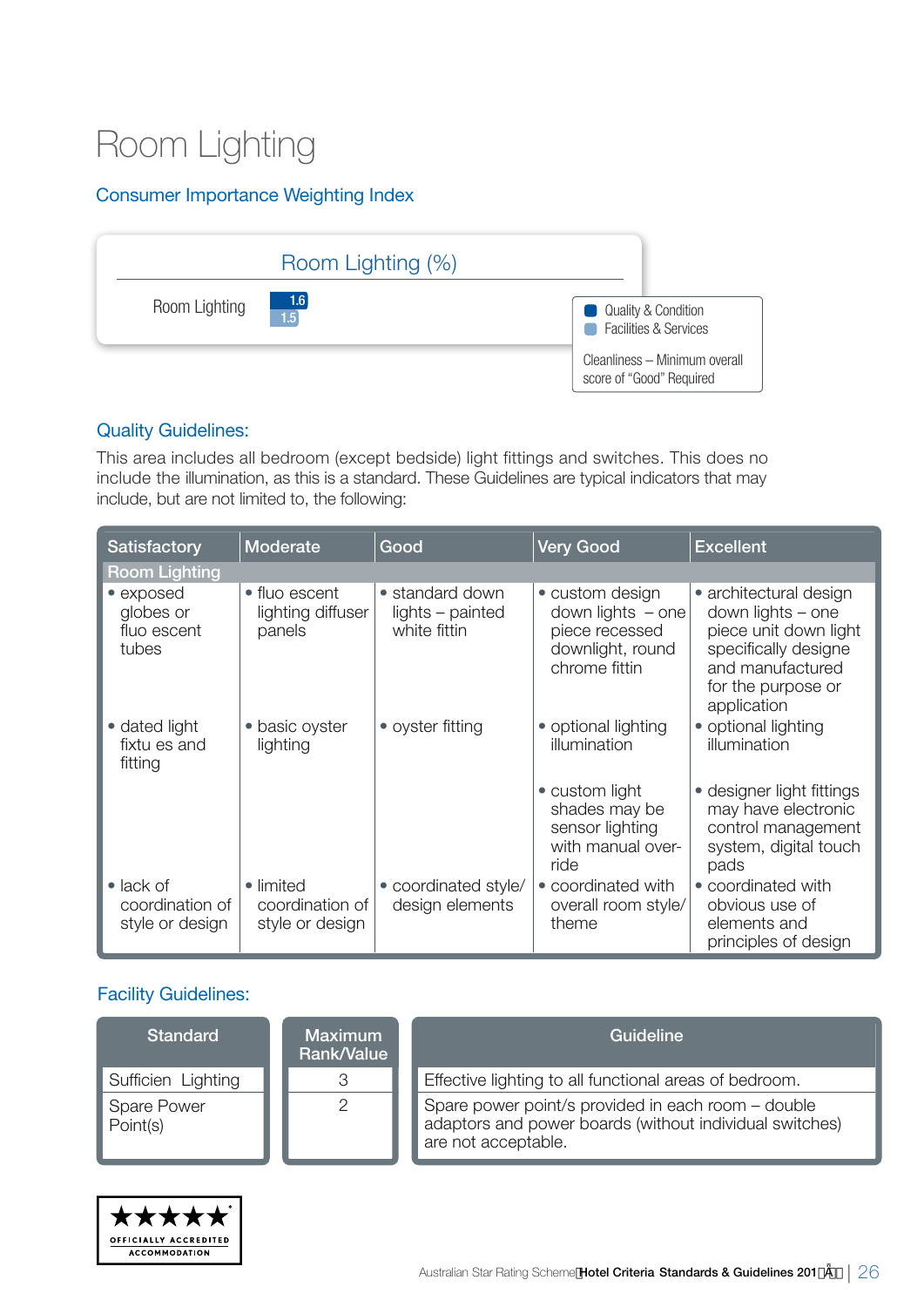### Window Coverings and Privacy

### Consumer Importance Weighting Index



### Quality Guidelines:

Area includes blinds, curtains, drapes, window trims (including pelmets). These Guidelines are typical indicators that may include, but are not limited to, the following:

| Satisfactory                                                   | Moderate                                            | Good                                                             | <b>Very Good</b>                                                        | <b>Excellent</b>                                                                                                                    |
|----------------------------------------------------------------|-----------------------------------------------------|------------------------------------------------------------------|-------------------------------------------------------------------------|-------------------------------------------------------------------------------------------------------------------------------------|
| <b>Window Coverings</b>                                        |                                                     |                                                                  |                                                                         |                                                                                                                                     |
| • curtain fabric<br>unlined or<br>without<br>bonded<br>backing | • curtain fabric<br>with bonded<br>backing          | • curtains fabric<br>self lined with<br>bonded rubber<br>backing | • thick quality<br>drapes with<br>separate<br>insulated lining          | • thick quality drapes<br>with generous fullness<br>with separate lining<br>and separate insulated<br>backing - may be<br>motorised |
| • no sheers                                                    | • sheer curtains<br>with little or no<br>'fullness' | • standard sheer<br>curtains                                     | • sheers with<br>generous<br>'fullness'                                 | • quality sheers with<br>generous 'fullness'<br>may be motorised                                                                    |
| $\bullet$ aged<br>venetians                                    | • plastic<br>venetians                              | • imitation timber<br>venetians/<br>shutters                     | • contemporary<br>timber venetians/<br>shutters                         | • quality timber<br>venetians/shutters                                                                                              |
| • aged roller<br>blinds                                        | • plastic roller<br>blinds, vertical<br>blinds      | • 'woven' plastic<br>roller blinds                               | • woven fib eglass,<br>channelled roller<br>blinds                      | • custom designed/<br>made roman blinds -<br>motorised                                                                              |
|                                                                | · budget roman<br>or budget<br>fabric panels        | • standard roman<br>blinds or standard<br>fabric panels          | • roman blinds or<br>designer fabric<br>panels                          |                                                                                                                                     |
| • exposed<br>tracking/<br>conduit rod                          | • exposed<br>tracking                               | • tracking exposed,<br>designer rods                             | · bulkheads,<br>pelmets<br>concealed<br>tracking                        | • bulkheads, pelmets<br>and/or other design<br>elements concealing<br>tracking/hardware                                             |
| $\bullet$ lack of<br>coordination of<br>style or design        | • limited<br>coordination<br>of style or<br>design  | • coordinated<br>style/design<br>elements                        | • custom design<br>and coordinated<br>with overall room<br>style/ theme | • coordinated with<br>obvious use of<br>elements and<br>principles of design                                                        |

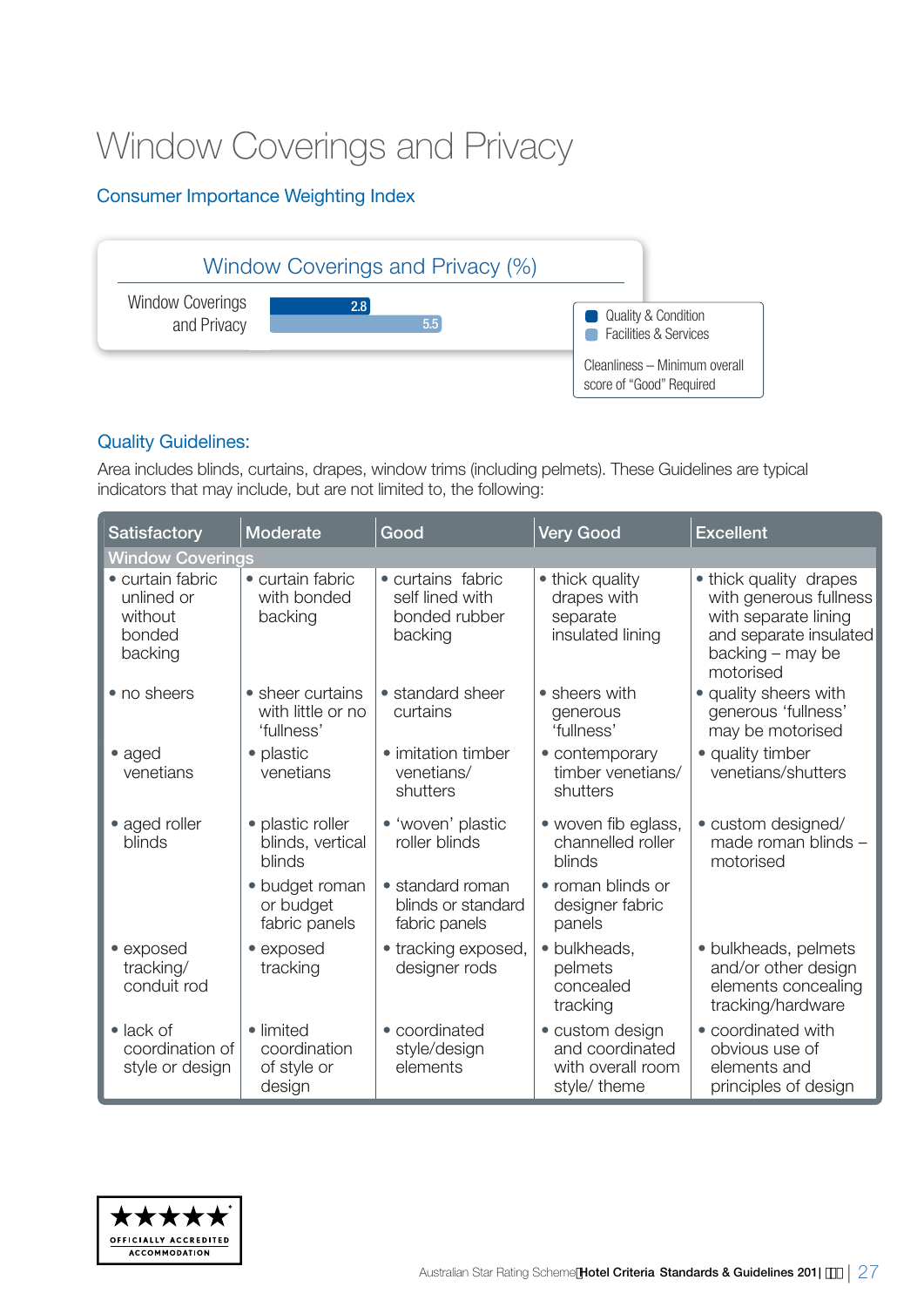### Window Coverings and Privacy (continued)

### Facility Guidelines:

| <b>Standard</b>           | <b>Maximum</b><br><b>Rank/Value</b> | Guideline                                                                                                                                      |
|---------------------------|-------------------------------------|------------------------------------------------------------------------------------------------------------------------------------------------|
| Adequate Day<br>Privacy   | 6                                   | Bedroom window screening - (eg sheer curtain, blinds,<br>window tinting) allows in-room guest to see 'out' and gives<br>privacy from external. |
| Adequate Night<br>Privacy | 6                                   | All windows/glass sliding doors fitted with covering for tota<br>privacy.                                                                      |
| <b>Insect Screens</b>     |                                     | Fine mesh screening on all windows/sliding doors.                                                                                              |

### Free Floor Space

#### Consumer Importance Weighting Index



Quality Guidelines and Condition scores do not apply.

#### Facility Guidelines:

Areas within the bedroom that are less than 500mm will not be considered as part of the overall floo space. Entrances will be included as part of overall floo space. A tolerance may apply for all measurements (under) and will be confirmed upon assessment

| <b>Standard</b>  | Maximum<br>Rank/Value | Guideline                                      |
|------------------|-----------------------|------------------------------------------------|
| Spacious Area    |                       | Minimum 12sqm or greater of free floor space   |
| Or - Medium Area |                       | Minimum 9sqm or greater of free floor space    |
| Or - Small Area  |                       | Minimum of 6sqm or greater of free floor space |

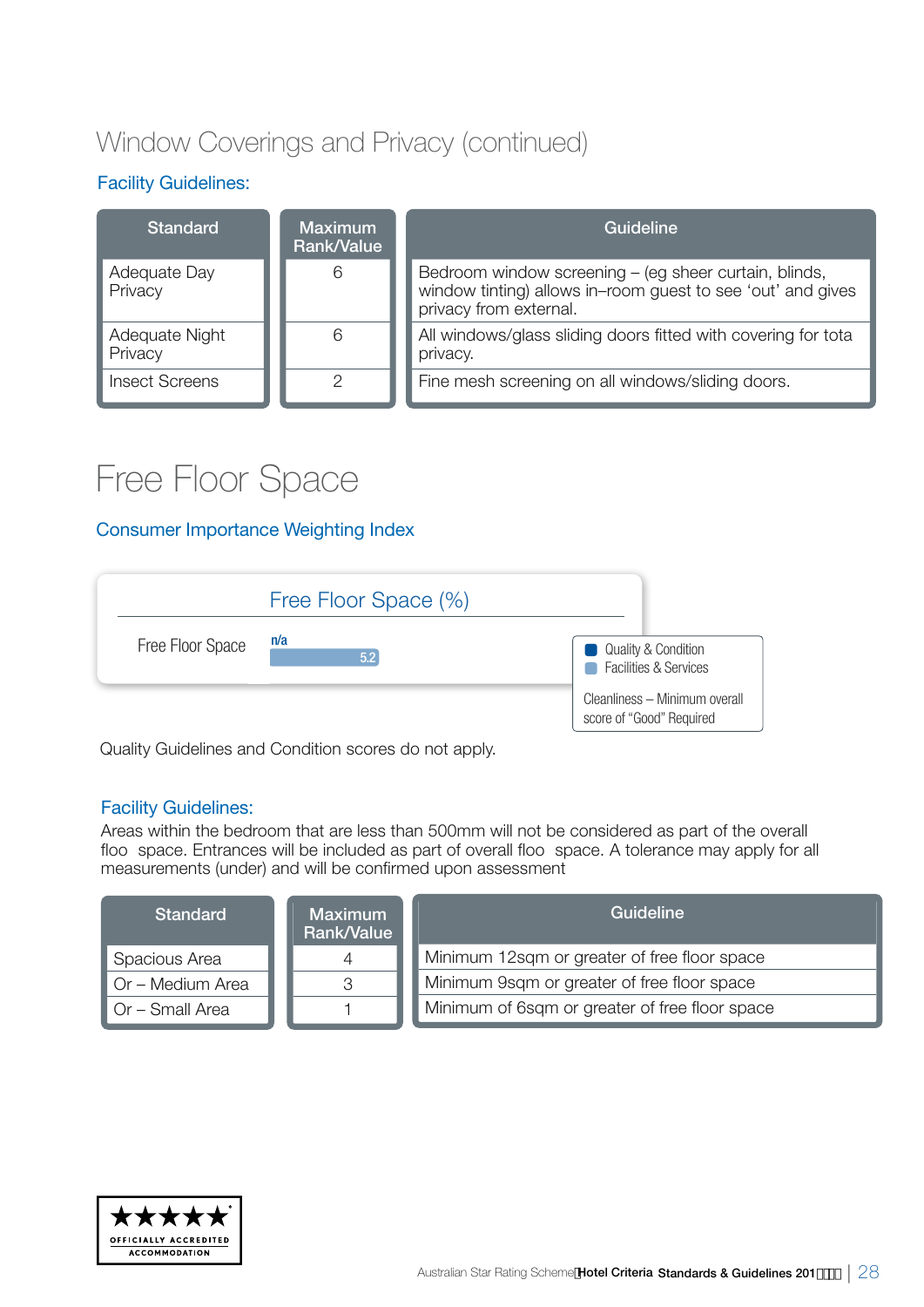### Floor Coverings

### Consumer Importance Weighting Index

|                        | Floor Coverings (%) |                                                           |
|------------------------|---------------------|-----------------------------------------------------------|
| <b>Floor Coverings</b> | $\frac{1.3}{n/a}$   | Quality & Condition<br>Facilities & Services              |
|                        |                     | Cleanliness - Minimum overall<br>score of "Good" Required |

#### Quality Guidelines:

These Guidelines are typical indicators that may include, but are not limited to, the following:

| <b>Satisfactory</b>                                     | Moderate                                        | Good                                                                                                                                  | <b>Very Good</b>                                                                | <b>Excellent</b>                                                        |
|---------------------------------------------------------|-------------------------------------------------|---------------------------------------------------------------------------------------------------------------------------------------|---------------------------------------------------------------------------------|-------------------------------------------------------------------------|
| <b>Floor Coverings</b>                                  |                                                 |                                                                                                                                       |                                                                                 |                                                                         |
| • poly propylene<br>carpet, low<br>density              | • nylon carpet,<br>low density                  | • medium density<br>synthetic/mix<br>carpet                                                                                           | • high density wool<br>mix carpet eg<br>80/20                                   | • high density pure<br>wool carpet,<br>thickness of pile                |
| • dated vinyl<br>sheeting                               | • basic vinyl                                   | • standard solution<br>dyed nylon carpet                                                                                              | • high density<br>solution dyed<br>nylon carpet                                 | polished solid<br>٠<br>hardwood quality<br>timber floors eg jarra       |
| • dated tiles, low<br>grade carpet<br>tiles             | • basic tiles                                   | • laminated timber<br>floor/plank vinyl<br>carpet tiles,<br>polished timber<br>floors eg cyp ess<br>pine, bamboo<br>• standard vinyls | • polished solid<br>hardwood<br>timber floors e<br>brushbox<br>• designer vinyl | • tiles eg natural stone,<br>marble, limestone,<br>reconstituted stone  |
|                                                         |                                                 |                                                                                                                                       |                                                                                 |                                                                         |
|                                                         |                                                 | • standard tiles                                                                                                                      | • contemporary tiles                                                            |                                                                         |
| $\bullet$ lack of<br>coordination of<br>style or design | • limited<br>coordination of<br>style or design | • coordinated style/<br>design elements                                                                                               | • coordinated with<br>obvious use of<br>elements and<br>principles of<br>design | • custom design and<br>coordinated with<br>overall room style/<br>theme |

Facility Guidelines do not apply.

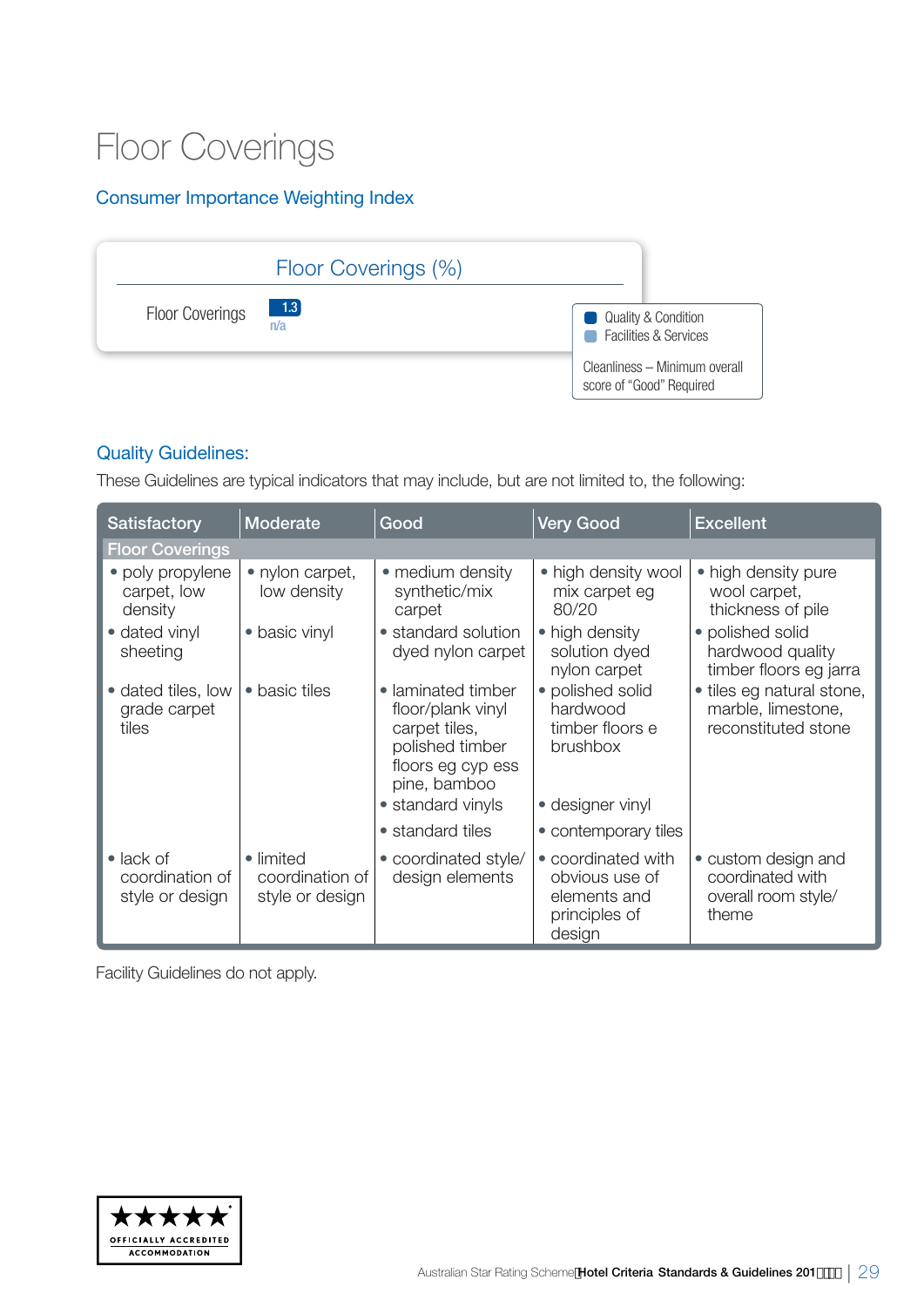### Walls and Ceilings

### Consumer Importance Weighting Index



#### Quality Guidelines:

Areas considered in this assessment include the floor surface, joins and g outing; wall ceiling finish skirting, doors, architraves and door handles. These Guidelines are typical indicators that may include, but are not limited to, the following:

| <b>Satisfactory</b>                                  | Moderate                                                 | Good                                                              | <b>Very Good</b>                                                    | <b>Excellent</b>                                                                  |
|------------------------------------------------------|----------------------------------------------------------|-------------------------------------------------------------------|---------------------------------------------------------------------|-----------------------------------------------------------------------------------|
| <b>Walls and Ceilings</b>                            |                                                          |                                                                   |                                                                     |                                                                                   |
| · dated plain<br>brick or<br>concrete block<br>walls | • exposed<br>plain brick or<br>concrete block<br>walls   | • painted brick<br>walls                                          | • feature brick walls                                               | · plaster walls/ ceilings,<br>architecturally<br>designed                         |
| · panelled walls/<br>ceilings with<br>visible joins  | · panelled walls/<br>ceilings with<br>visible joins      | · plaster walls/<br>ceilings                                      | • plaster walls/<br>ceilings                                        | • polished plaster walls                                                          |
| • quad trim<br>used for<br>skirtings/<br>cornice     | · basic narrow<br>skirting/<br>cornice                   | · plain skirting/<br>cornice with<br>no decorative<br>enhancement | • decorative<br>skirting/cornice,<br>square set<br>corners          | · decorative skirting/<br>cornice of generous<br>proportions                      |
| • no use of<br>colour to<br>create theme/<br>harmony | • little use of<br>colour to<br>create theme/<br>harmony | • colour has been<br>used to create a<br>theme/harmony            | • colour has been<br>used to create<br>coordinated<br>theme/harmony | • fully coordinated<br>and/or customised<br>design to match<br>overall room style |
| $\bullet$ lack of<br>decorative<br>enhancements      | • basic<br>decorative<br>enhancements                    | • use of decorative<br>enhancements                               | • use of decorative<br>enhancements                                 | • decorative<br>enhancements such<br>as commissioned<br>artwork                   |

Facility Guidelines do not apply.

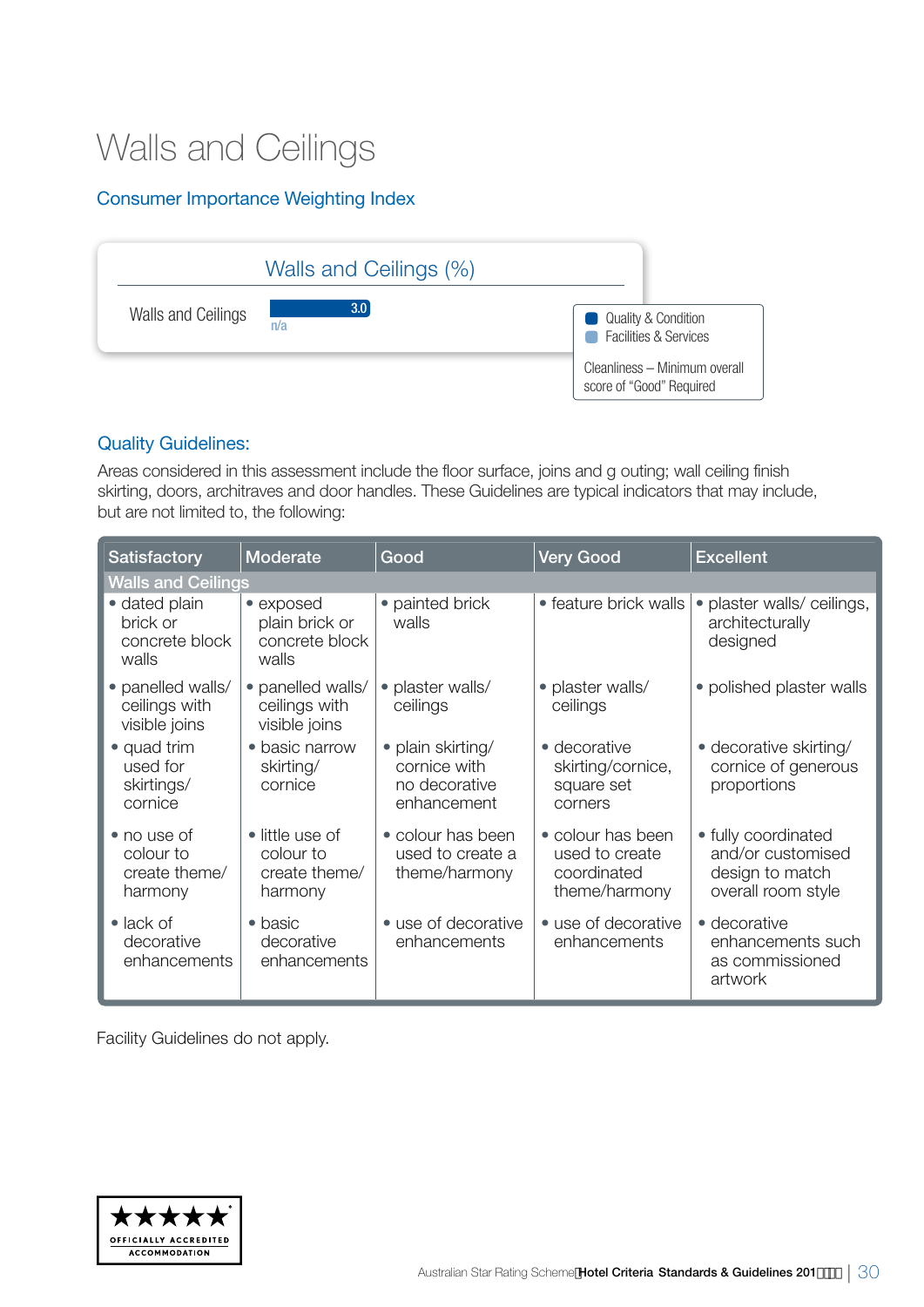## In-Room Facilities

### Consumer Importance Weighting Index



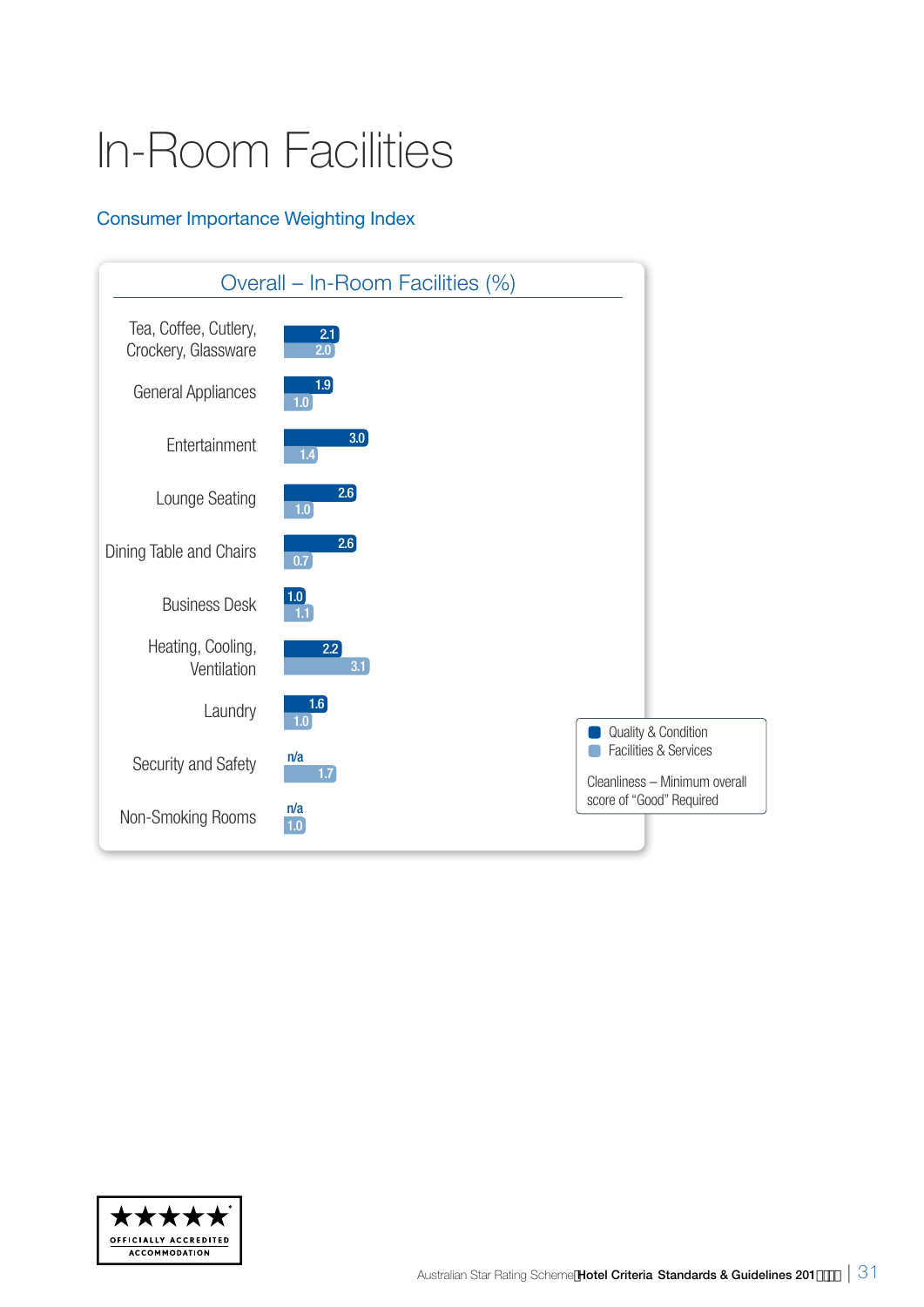### Tea, Coffee, Cutlery, Crockery and Glassware

### Consumer Importance Weighting Index

### Tea, Coffee, Cutlery, Crockery and Glassware (%)

2.1

Tea, Coffee, Cutlery, Crockery and Glassware

2.0 Quality & Condition **Facilities & Services** 

> Cleanliness – Minimum overall score of "Good" Required

Condition scores apply in lieu of Quality Guidelines.

### Facility Guidelines:

| <b>Standard</b>                                        | <b>Maximum</b><br><b>Rank/Value</b> | Guideline                                                                                                                     |
|--------------------------------------------------------|-------------------------------------|-------------------------------------------------------------------------------------------------------------------------------|
| Tea/Coffee Facilities<br>– In Room                     |                                     | A kettle provided in room.                                                                                                    |
| Or - Tea/Coffee<br>Facilities - Shared                 |                                     | Communal/shared facilities.                                                                                                   |
| Tea/Coffee<br>Provisions                               | З                                   | Sufficient (2 per person) complimentary packaged ing edients<br>tea, coffee and sugar satchels) and either fresh or UHT milk. |
| Sufficien<br>Quantities/Range of<br>Crockery & Cutlery | З                                   | Mugs and/or cups, saucers and spoons must be provided<br>for each permanent sleeping position.                                |
| Sufficien Quantities/<br>Range of Glassware            | З                                   | Glassware provided for each permanent sleeping position -<br>standard drinking glass and wine/champagne.                      |

### General Appliances

#### Consumer Importance Weighting Index



Condition scores apply in lieu of Quality Guidelines.

| <b>Standard</b>           | <b>Maximum</b><br>Rank/Value | Guideline                                |
|---------------------------|------------------------------|------------------------------------------|
| Fridge                    |                              | Fridge provided in-room.                 |
| $\Box$ Or – Shared Fridge |                              | Fridge provided in shared/communal area. |
| <b>Rubbish Bin</b>        |                              | Bin provided in room.                    |



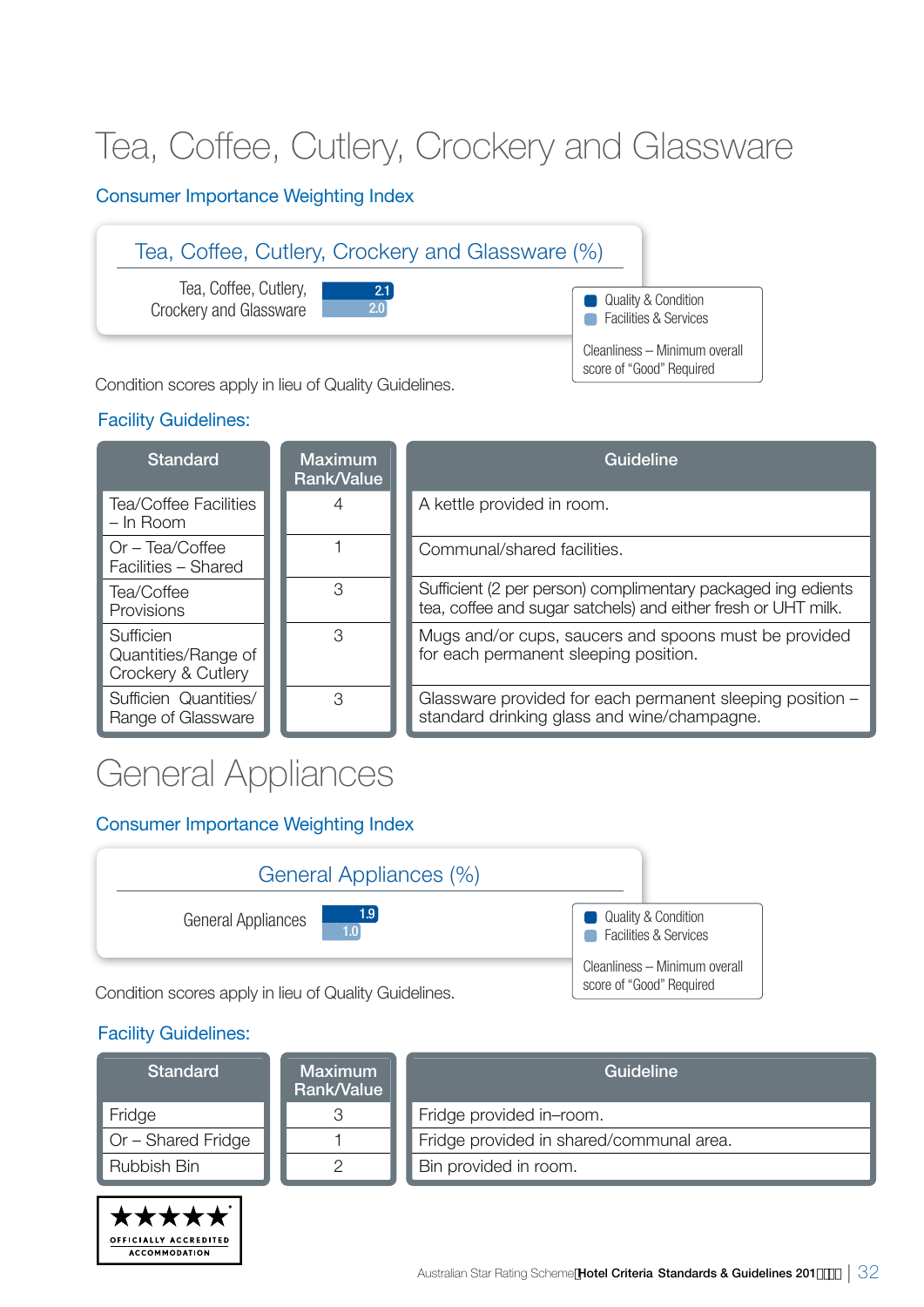### Entertainment

### Consumer Importance Weighting Index



#### Quality Guidelines:

This area includes the television, the TV presentation (cabinet/stand/wall mounted), sound system, DVD. These Guidelines are typical indicators that may include, but are not limited to, the following:

| <b>Satisfactory</b>                                  | Moderate                               | Good                                                                                                             | <b>Very Good</b>                                                                                                                                                         | <b>Excellent</b>                                                                                                   |
|------------------------------------------------------|----------------------------------------|------------------------------------------------------------------------------------------------------------------|--------------------------------------------------------------------------------------------------------------------------------------------------------------------------|--------------------------------------------------------------------------------------------------------------------|
| <b>Entertainment</b>                                 |                                        |                                                                                                                  |                                                                                                                                                                          |                                                                                                                    |
| $\bullet$ dated TV – on<br>wall or bench<br>or bench | • small TV (min<br>$26"$ ) – on wall   | $\bullet$ flat sc een $-$<br>medium sized<br>eg 32"- may be<br>wall mounted,<br>swivel mount or<br>purpose built | · large plasma,<br>LCD, LED TV,<br>state-of-the-art<br>as HD TV, maybe<br>features such as<br>have 3D available,<br>HD TV, surround<br>sound audio.<br>or wireless sound | · large LED TV, state-of-<br>the-art features such<br>surround sound audio                                         |
|                                                      |                                        | entertainment<br>unit/stand/<br>turntable                                                                        | • TV on wall<br>or cabinet,<br>coordinated with<br>overall theme of<br>room                                                                                              | system.<br>• TV is positioned<br>in a custom-built<br>entertainment unit/<br>stand, coordinated<br>with room style |
| • no CD or DVD<br>player                             | • portable CD<br>player, DVD<br>player | • basic stereo<br>sound system/<br>unit, DVD player                                                              | • sound system is<br>integrated into<br>TV or screened in<br>cabinet                                                                                                     | • sound system is<br>integrated into TV etc                                                                        |
| • no remote<br>control                               | • remote control                       | • remote control                                                                                                 | • remote control                                                                                                                                                         | • digital/touch pad<br>remote control                                                                              |
| • exposed<br>cords/cables                            | • exposed<br>cords/cables              | • attempt to<br>conceal cords/<br>cables                                                                         | • cables and cords<br>are concealed                                                                                                                                      | • cables and cords are<br>concealed.                                                                               |

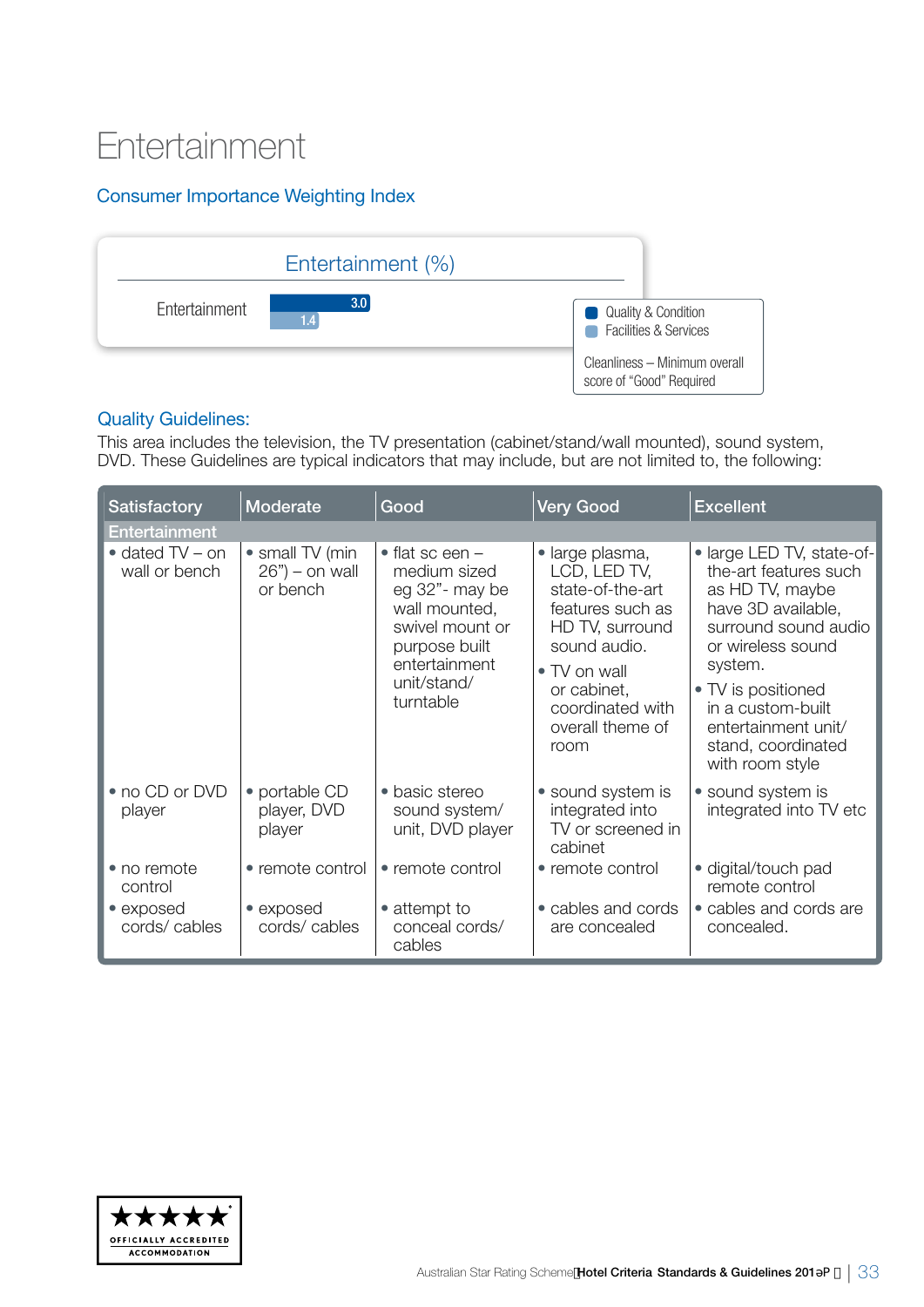### Entertainment (continued)

| <b>Standard</b>                                  | <b>Maximum</b><br>Rank/Value | Guideline                                                                                                    |  |
|--------------------------------------------------|------------------------------|--------------------------------------------------------------------------------------------------------------|--|
| <b>TV</b>                                        | $\overline{4}$               | TV provided in-room.                                                                                         |  |
| Or - Communal TV                                 |                              | TV provided in shared guest lounge.                                                                          |  |
| Large TV Screen                                  | $\overline{4}$               | TV screen is equal to or greater than 107cm/42 inch.<br>Diagonal measurement will apply.                     |  |
| Or - Medium TV<br>Screen                         | 3                            | As above - TV screen is equal to or greater than 80cm/32<br>inch.                                            |  |
| $Or$ – Small TV<br>Screen                        | $\overline{2}$               | TV screen is less than 80cm/32 inch and equal to or greater<br>than 66cm/26 inch                             |  |
| Multichannel<br>Selection                        | $\overline{4}$               | Minimum 6 TV channels (excluding Free-To-Air channels).                                                      |  |
| Or - Limited<br>Multichannel<br>Selection        | 3                            | Less than 6 TV channels (excluding Free-To-Air channels).                                                    |  |
| In House Movies or<br>Pay per View               | $\overline{2}$               | Movies provided in house or pay per view.                                                                    |  |
|                                                  |                              | Additional Entertainment Facilities (maximum 3 to apply)                                                     |  |
| <b>DVD Player</b>                                | $\mathbf{2}$                 | DVD player in-room.                                                                                          |  |
| CD Player/Sound<br>System/MP3<br>Docking Station | $\overline{2}$               | CD player, sound system and/or MP3 docking station<br>in-room.                                               |  |
| <b>Games System</b>                              | $\overline{2}$               | Provision of Nintendo, Playstation,<br>X-Box type games system.                                              |  |
| <b>Tourism Channel</b>                           | $\mathbf{2}$                 | Dedicated channel to local and/or Australian tourism.                                                        |  |
| On Screen Property<br>Information                | $\overline{2}$               | Guests can access property information through the<br>television, may or may not replace in room compendium. |  |
| On Screen<br>Messaging and<br>Accounts           | $\overline{2}$               | Guests can access their accounts and messages through<br>the television.                                     |  |

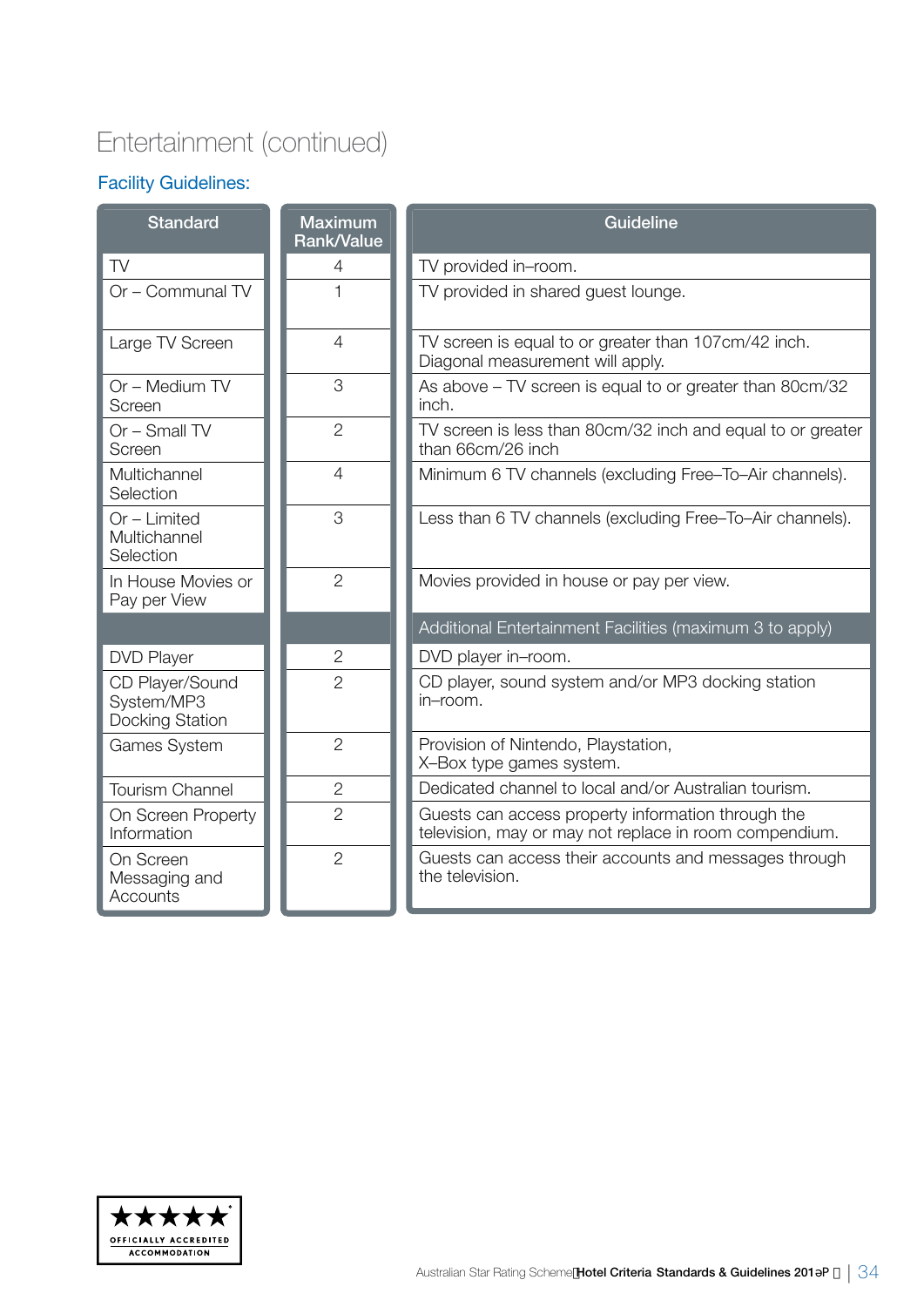### Lounge Seating

### Consumer Importance Weighting Index



#### Quality Guidelines:

Areas considered in this assessment include dining table & dining seating include stools & bench seating. These Guidelines are typical indicators that may include, but are not limited to, the following:

| <b>Satisfactory</b>                                                                     | Moderate                                                                                      | Good                                                                                          | <b>Very Good</b>                                                                                                                          | <b>Excellent</b>                                                                                                                                           |
|-----------------------------------------------------------------------------------------|-----------------------------------------------------------------------------------------------|-----------------------------------------------------------------------------------------------|-------------------------------------------------------------------------------------------------------------------------------------------|------------------------------------------------------------------------------------------------------------------------------------------------------------|
| <b>Lounge Seating</b>                                                                   |                                                                                               |                                                                                               |                                                                                                                                           |                                                                                                                                                            |
| • dated<br>construction,<br>$materials - low$<br>density foam,<br>loose weave<br>fabric | $\bullet$ basic<br>construction,<br>materials - low<br>density foam,<br>loose weave<br>fabric | • mid-range<br>furniture,<br>$materials -$<br>medium density<br>foams, close<br>weave fabrics | · solid construction,<br>thickly padded<br>with high density<br>foam, tightly woven<br>commercial grade<br>fabric, tightly<br>upholstered | · solid construction,<br>thick padding/<br>high density foam,<br>cushions may have<br>down filling, qualit<br>tightly woven fabric,<br>tightly upholstered |
| • solid base                                                                            | • slat or solid<br>base                                                                       | • web or slat base                                                                            | • sprung or web<br>base                                                                                                                   | • well-padded sprung<br>base                                                                                                                               |
| • dated cane<br>lounge/chairs                                                           | basic cane<br>$\bullet$<br>lounge/chairs                                                      | • mid range cane<br>lounge/chairs                                                             | • contemporary<br>rattan/cane<br>lounge/chairs                                                                                            | • designer rattan<br>lounge/chairs                                                                                                                         |
| $\bullet$ lack of<br>coordination of<br>style or design                                 | • limited<br>coordination of<br>style or design                                               | • coordinated style/<br>design elements                                                       | • custom design<br>and coordinated<br>with overall room<br>style/ theme                                                                   | • coordinated with<br>obvious use of<br>elements and<br>principles of design                                                                               |

| <b>Standard</b>                                    | <b>Maximum</b><br><b>Rank/Value</b> | Guideline                                                                                                                                  |
|----------------------------------------------------|-------------------------------------|--------------------------------------------------------------------------------------------------------------------------------------------|
| <b>Purpose Designed</b><br>Lounge Seating          |                                     | Purpose designed lounge seating may have arms and is<br>fully upholstered. Maybe cane/wicker lounge seating with<br>fully padded cushions. |
| $Or$ – Purpose<br>Designed<br>Occasional Seating   | 3                                   | Purpose designed occasional seating includes tub chairs,<br>occasional chairs, foam lounges.                                               |
| <b>Sufficient Seatin</b>                           | 2                                   | Lounge type seating provided for the maximum number of<br>permanent sleeping positions.                                                    |
| Lounge Seating in<br>Addition to Dining<br>Seating | $\mathcal{P}$                       | Room provided with lounge type seating plus dining chairs.                                                                                 |

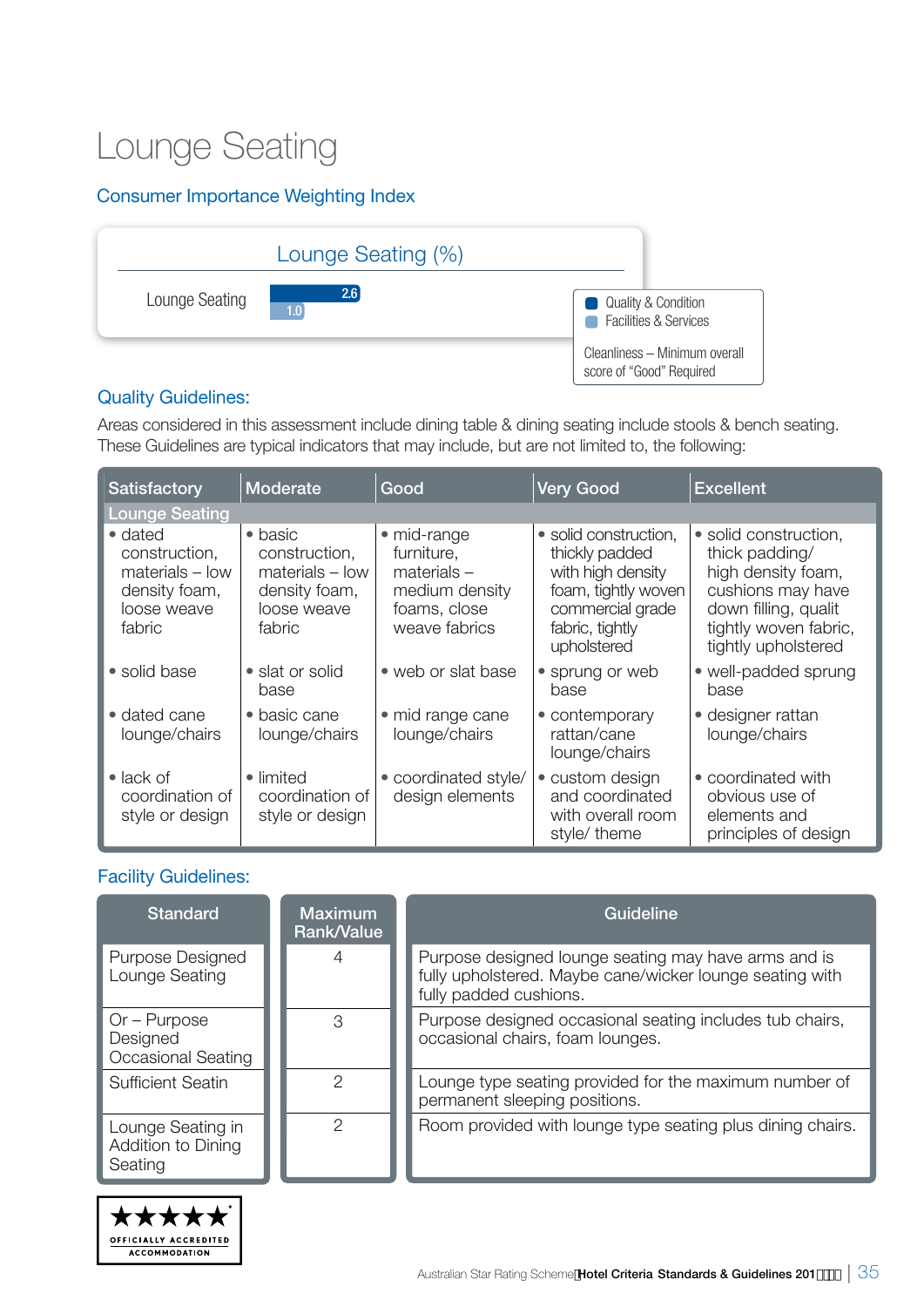### Dining Table and Chairs

### Consumer Importance Weighting Index



#### Quality Guidelines:

Areas considered in this assessment include dining table & dining seating include stools & bench seating. These Guidelines are typical indicators that may include, but are not limited to, the following:

| <b>Satisfactory</b>                                                                        | Moderate                                                              | Good                                                                                                                                                                              | <b>Very Good</b>                                                                                                                                                        | <b>Excellent</b>                                                                                                                 |  |  |  |
|--------------------------------------------------------------------------------------------|-----------------------------------------------------------------------|-----------------------------------------------------------------------------------------------------------------------------------------------------------------------------------|-------------------------------------------------------------------------------------------------------------------------------------------------------------------------|----------------------------------------------------------------------------------------------------------------------------------|--|--|--|
|                                                                                            | <b>Dining Table and Chairs</b>                                        |                                                                                                                                                                                   |                                                                                                                                                                         |                                                                                                                                  |  |  |  |
| • materials eg<br>dated plastic,<br>MDF, dated<br>laminates,<br>basic steel<br>tube frames | • materials eg<br>plastic, MDF,<br>laminates,<br>steel tube<br>frames | • materials eg<br>laminate,<br>melamine,<br>standard timber<br>(eg pine), timber<br>veneers, glass,<br>chrome or brushed<br>steel frames,<br>plywood, pine, high<br>grade plastic | • materials eg solid<br>timber (eg oak)<br>designer laminate,<br>melamine,<br>timber veneers,<br>reconstituted<br>stone, glass,<br>chrome or<br>brushed steel<br>frames | • materials eg solid<br>quality timber (eg<br>cedar), designer<br>timber veneers,<br>marble and stone,<br>stainless steel frames |  |  |  |
| • upholstery<br>materials eg<br>dated vinyl                                                | • upholstery<br>materials eg<br>vinyl                                 | • upholstery<br>$materials - eg$<br>commercial grade<br>fabric                                                                                                                    | • upholstery<br>$materials - eg$<br>commercial grade<br>fabric                                                                                                          | • upholstery materials<br>eg high grade fabrics                                                                                  |  |  |  |
| $\bullet$ stools.<br>benches or<br>fixed seatin                                            | · stools.<br>benches or<br>fixed seatin                               | · standard cane/<br>rattan                                                                                                                                                        | • contemporary<br>cane/rattan                                                                                                                                           | • designer cane/ rattan                                                                                                          |  |  |  |
| $\bullet$ lack of<br>coordination of<br>style or design                                    | · basic design,<br>limited<br>coordination<br>and style               | • coordinated style/<br>design elements                                                                                                                                           | • custom design<br>and coordinated<br>with overall room<br>style/ theme                                                                                                 | • coordinated with<br>obvious use of<br>elements and<br>principles of design                                                     |  |  |  |

| <b>Standard</b>                                  | Maximum<br>Rank/Value | Guideline                                                                  |
|--------------------------------------------------|-----------------------|----------------------------------------------------------------------------|
| Provision of dining<br>table/bench and<br>chairs | 4                     | Purpose built dining table and chairs.                                     |
| <b>Sufficient Seatin</b>                         | ◠                     | Seating provided for the maximum number of sleeping positions.             |
| Sufficient able/<br><b>Bench Space</b>           | ◠                     | Dining Table/Bench space provided for all permanent<br>sleeping positions. |

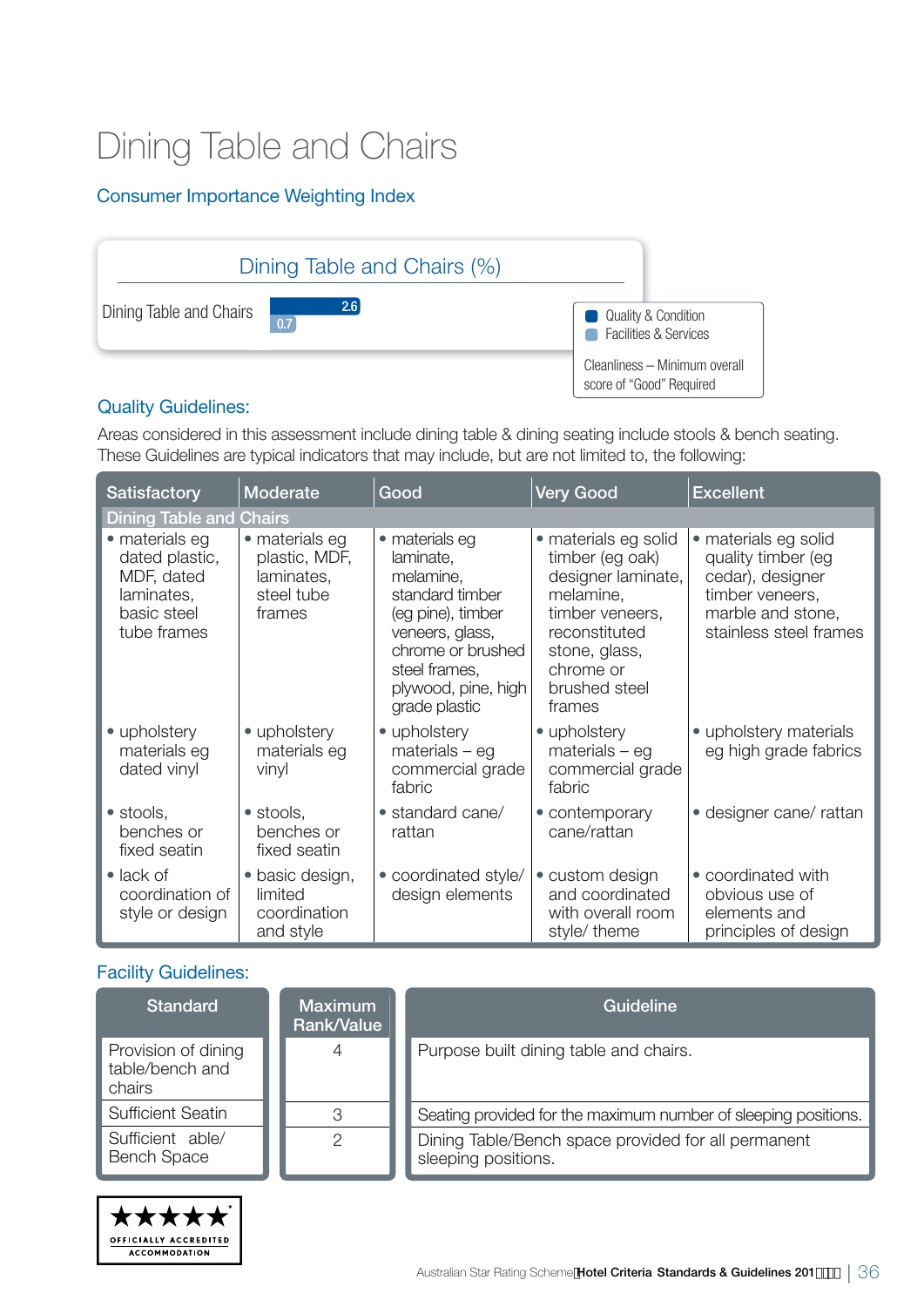### Business Desk

### Consumer Importance Weighting Index



Condition scores apply in lieu of Quality Guidelines.

#### Facility Guidelines:

| <b>Standard</b>                 | <b>Maximum</b><br><b>Rank/Value</b> | Guideline                                                                                                           |
|---------------------------------|-------------------------------------|---------------------------------------------------------------------------------------------------------------------|
| Phone                           | ႒                                   | Minimum of one telephone in room accessible 24 hours.                                                               |
| Local Phone Book                |                                     | In room.                                                                                                            |
| <b>Internet Access</b>          | 3                                   | Broadband and/or Wi Fi access in room.                                                                              |
| Compendium                      | 2                                   | Extensive range of property and local visitor information,<br>including local phone numbers - digital and/or print. |
| <b>Business Desk</b><br>In-Room | റ                                   | Separate table/bench in addition to dining, including<br>lighting, internet access and power point/s.               |

### Heating, Cooling and Ventilation

Consumer Importance Weighting Index



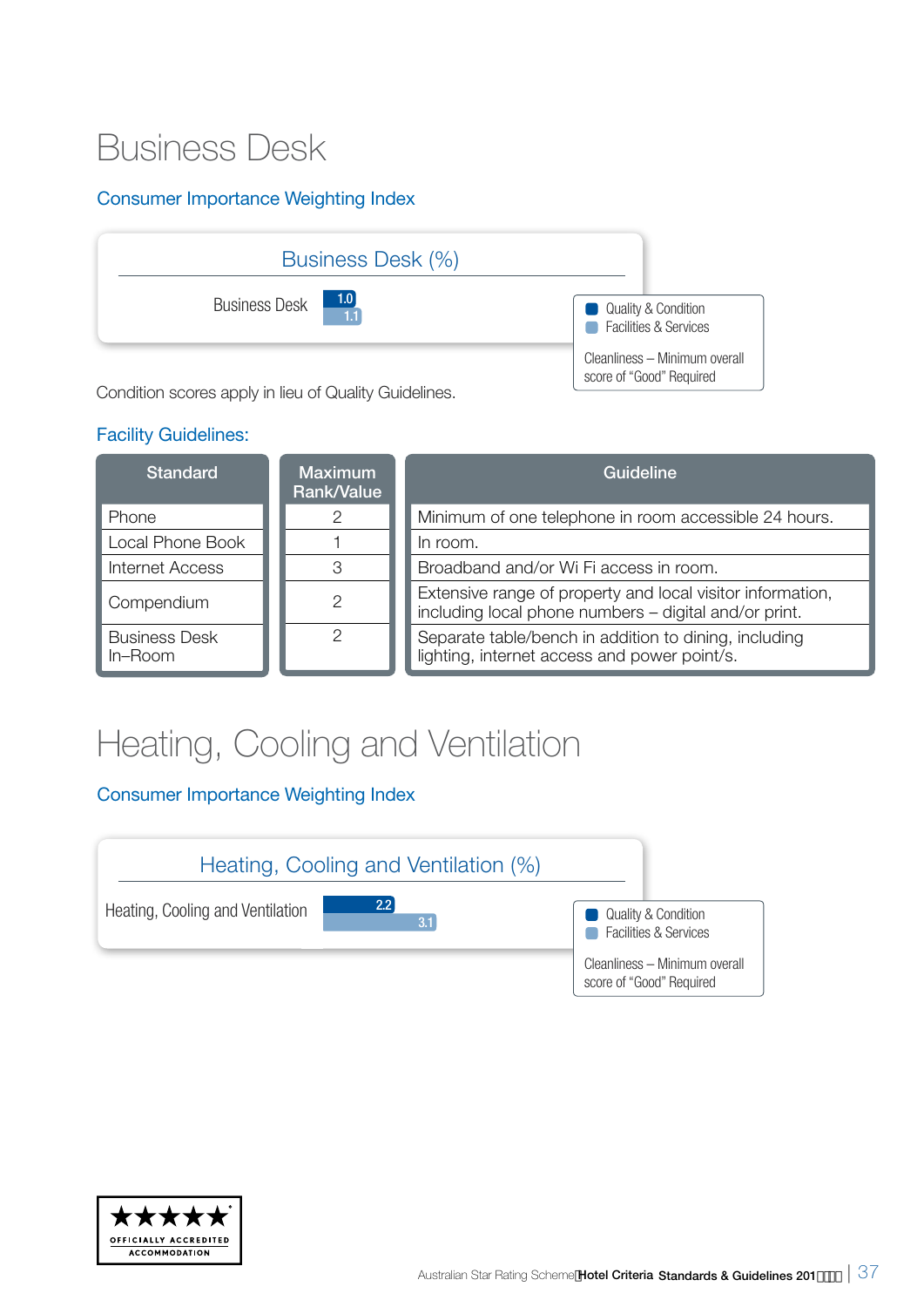### Heating, Cooling and Ventilation (continued)

#### Quality Guidelines:

These Guidelines are typical indicators that may include, but are not limited to, the following:

| <b>Satisfactory</b>                                                 | Moderate                                                                                                | Good                                                                                                                 | <b>Very Good</b>                                               | <b>Excellent</b>                                                                    |
|---------------------------------------------------------------------|---------------------------------------------------------------------------------------------------------|----------------------------------------------------------------------------------------------------------------------|----------------------------------------------------------------|-------------------------------------------------------------------------------------|
| <b>Heating, Cooling and Ventilation</b>                             |                                                                                                         |                                                                                                                      |                                                                |                                                                                     |
| • box style<br>reverse air<br>conditioners                          | • window/wall<br>reverse cycle<br>air conditioner<br>units with<br>individual<br>temperature<br>control | • split system<br>reverse cycle<br>air conditioners<br>with individual<br>temperature<br>control (remote<br>control) | • ducted air<br>conditioning; or<br>integrated split<br>system | • ducted air<br>conditioning with<br>individual temperature<br>control to each unit |
| • wall hung strip<br>heaters, free<br>standing fans,<br>fan heaters | $\bullet$ column<br>heaters, basic<br>ceiling fans                                                      | • standard ceiling<br>fans                                                                                           | • contemporary<br>ceiling fan                                  | · designer ceiling fan -<br>electronic control                                      |

| <b>Standard</b>            | <b>Maximum</b><br>Rank/Value | Guideline                                                                                                        |
|----------------------------|------------------------------|------------------------------------------------------------------------------------------------------------------|
| <b>Sufficient Heatin</b>   | 5                            | Air conditioners – split (invertors) or ducted systems; steam/<br>water heaters, gas ducted, convection heating. |
| Or - Moderate<br>Heating   | 2                            | Oil columns, fan heaters.                                                                                        |
| <b>Sufficient Coolin</b>   | 5                            | Refrigerated air-conditioners - split or ducted systems;<br>ducted evaporative coolers.                          |
| Or - Moderate<br>Cooling   |                              | Ceiling fans, portable fans, portable evaporative cooling<br>system.                                             |
| Individual Temp<br>Control | っ                            | Controls/indicator settings are in degrees.                                                                      |

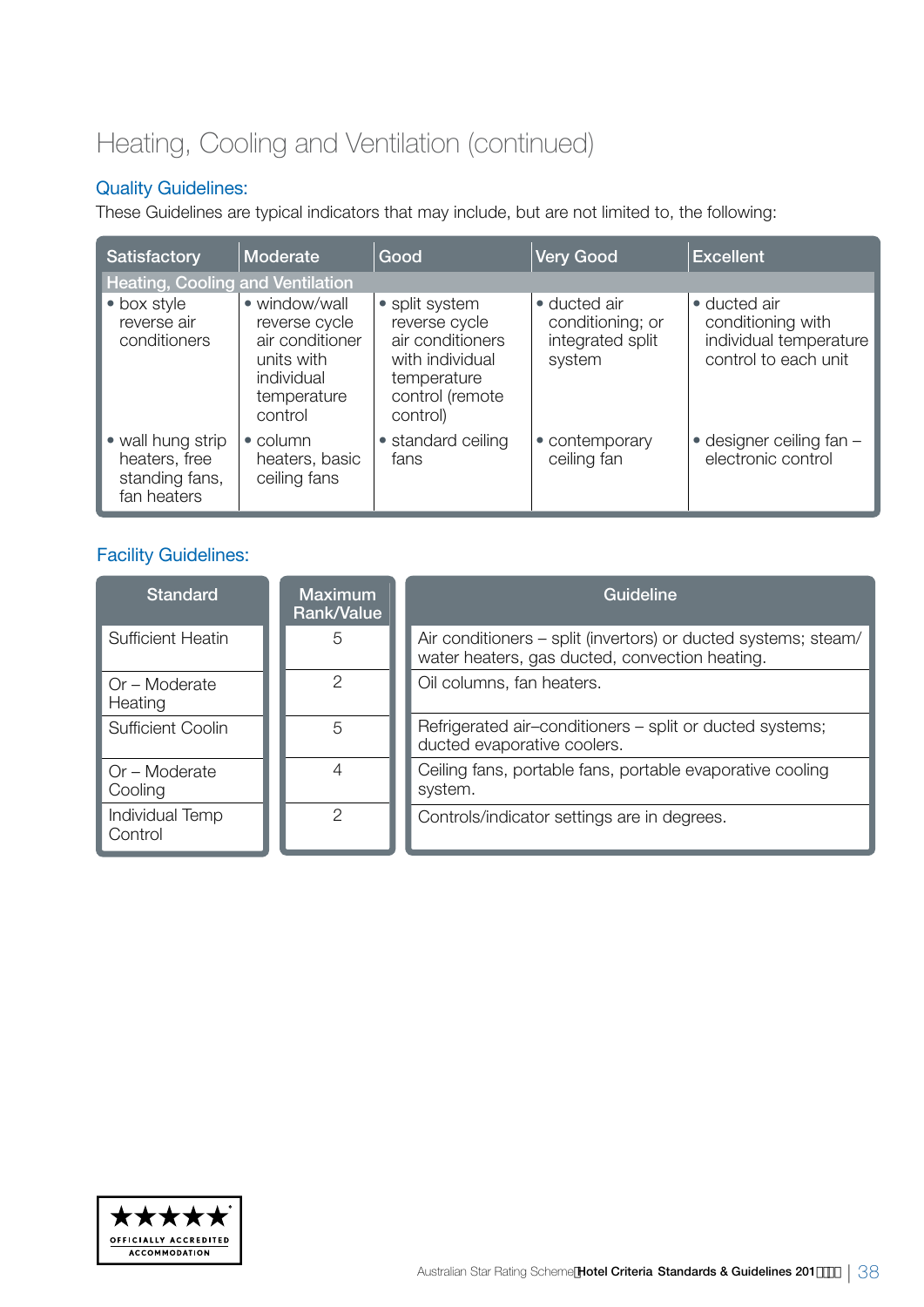### Laundry

### Consumer Importance Weighting Index



### Facility Guidelines:

A tolerance may apply for all measurements (under) and will be confirmed upon assessment

| <b>Standard</b>                                    | <b>Maximum</b><br>Rank/Value | Guideline                                                                         |
|----------------------------------------------------|------------------------------|-----------------------------------------------------------------------------------|
| Iron & Full Size<br>Ironing Board                  | З                            | Full size ironing board -approx 1150mm(L) x 340mm(W)<br>and iron located in-room. |
| Or $-$ Iron & 3/4 Size<br>Ironing Board            | 2                            | 3/4 size ironing board and iron located in-room.                                  |
| $Or - Iron$ & Ironing<br><b>Board Upon Request</b> |                              | Ironing board and iron available from reception or in<br>communal laundry.        |
| <b>Full Laundry</b><br>Service                     | 3                            | Laundry & dry cleaning available $-7$ days.                                       |
| Or - Full Laundry<br>Service                       | 2                            | As above $-5$ days.                                                               |
| Or - Guest Laundry                                 | $\mathcal{P}$                | Communal laundry facilities available onsite.                                     |
| <b>Express Laundry</b>                             |                              | As above $-3$ hours or less.                                                      |

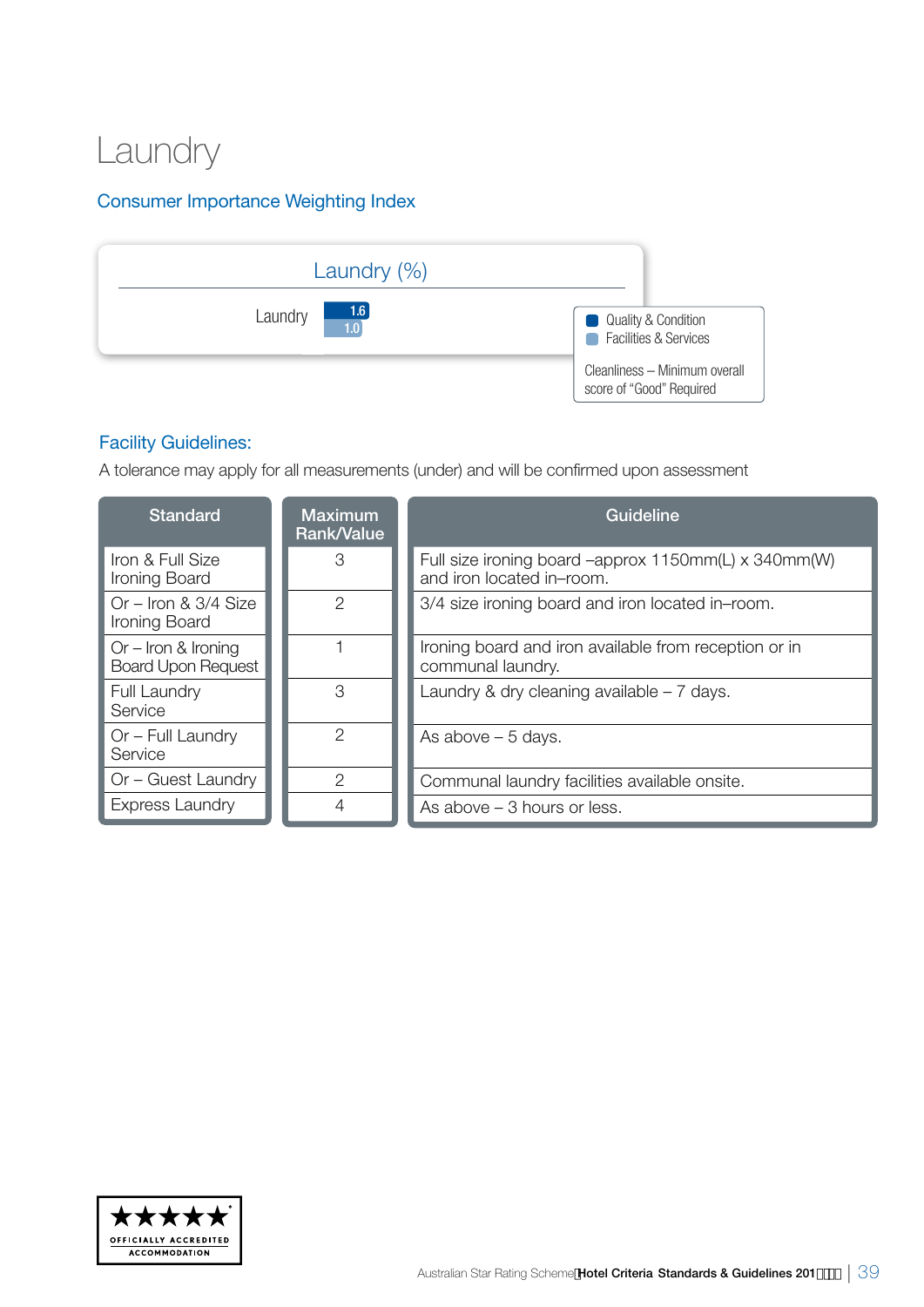### Security and Safety

### Consumer Importance Weighting Index



Condition scores apply in lieu of Quality Guidelines.

| <b>Standard</b>                                            | <b>Maximum</b><br><b>Rank/Value</b> | <b>Guideline</b>                                                       |
|------------------------------------------------------------|-------------------------------------|------------------------------------------------------------------------|
| Electronic Entry                                           | 5                                   | Electronic room entry.                                                 |
| Or – Automated<br>Locking                                  | 4                                   | Entrance door automatically locks to external entry.                   |
| Or – Internal<br>Locking                                   | 3                                   | Entrance door lockable internally by guest.                            |
| <b>Security Floor</b><br>Access                            | $\overline{4}$                      | Access to room floo only available via room 'key'.                     |
| <b>Added Security</b><br>Features                          | $\overline{2}$                      | Viewing hole in front door, security screen door or security<br>chain. |
| In-Room Safe                                               | 2                                   | Purpose built safe provided in room, with operating instructions.      |
| Or - Safety Deposit<br>at Reception                        |                                     | Safety deposit box/services at reception desk.                         |
| Internal Video<br>Surveillance<br>Reception &<br>Corridors | 3                                   | Video surveillance of reception and internal common areas.             |

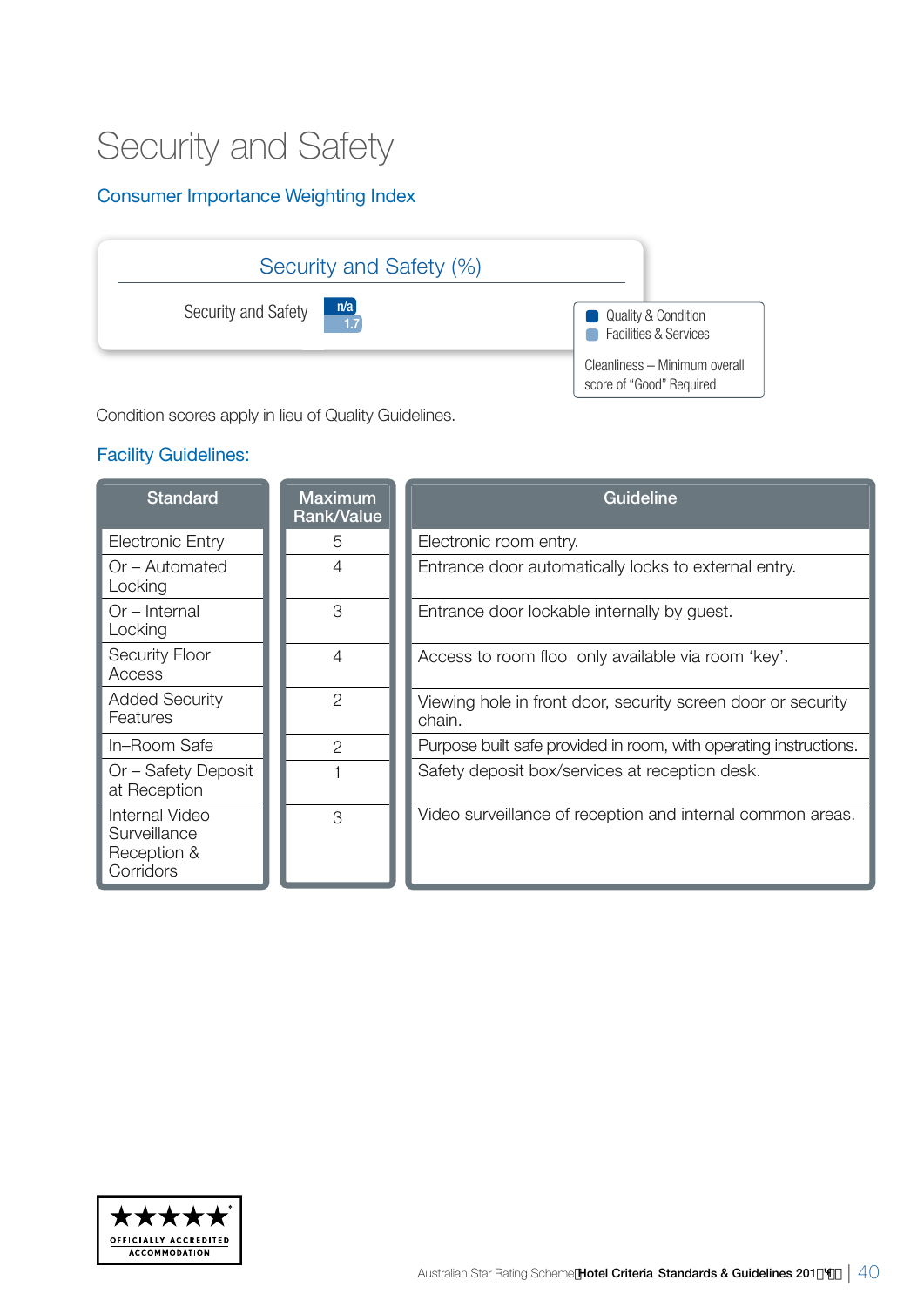### Non-Smoking Rooms

### Consumer Importance Weighting Index



Condition scores apply in lieu of Quality Guidelines.



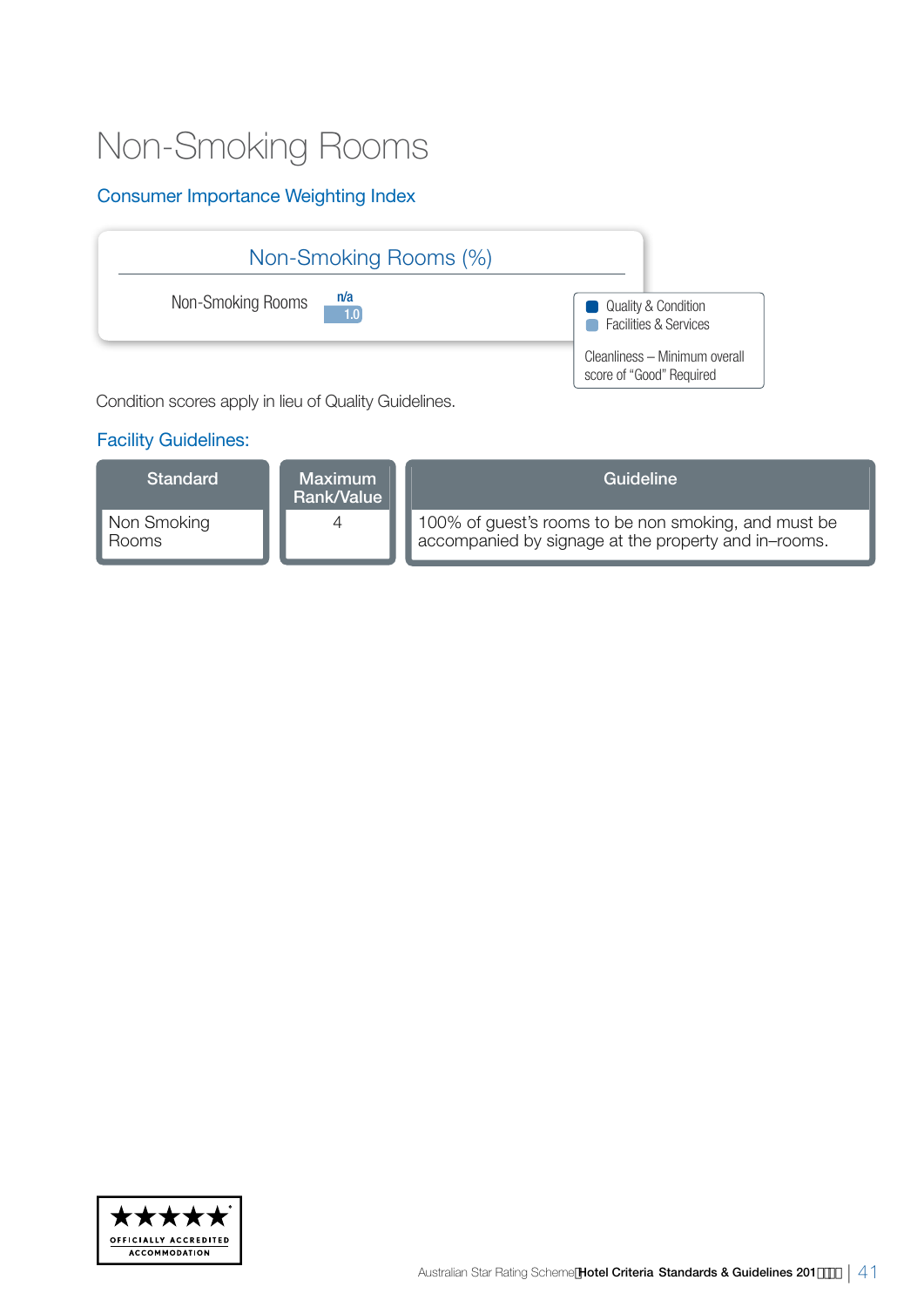## Bathroom

### Consumer Importance Weighting Index



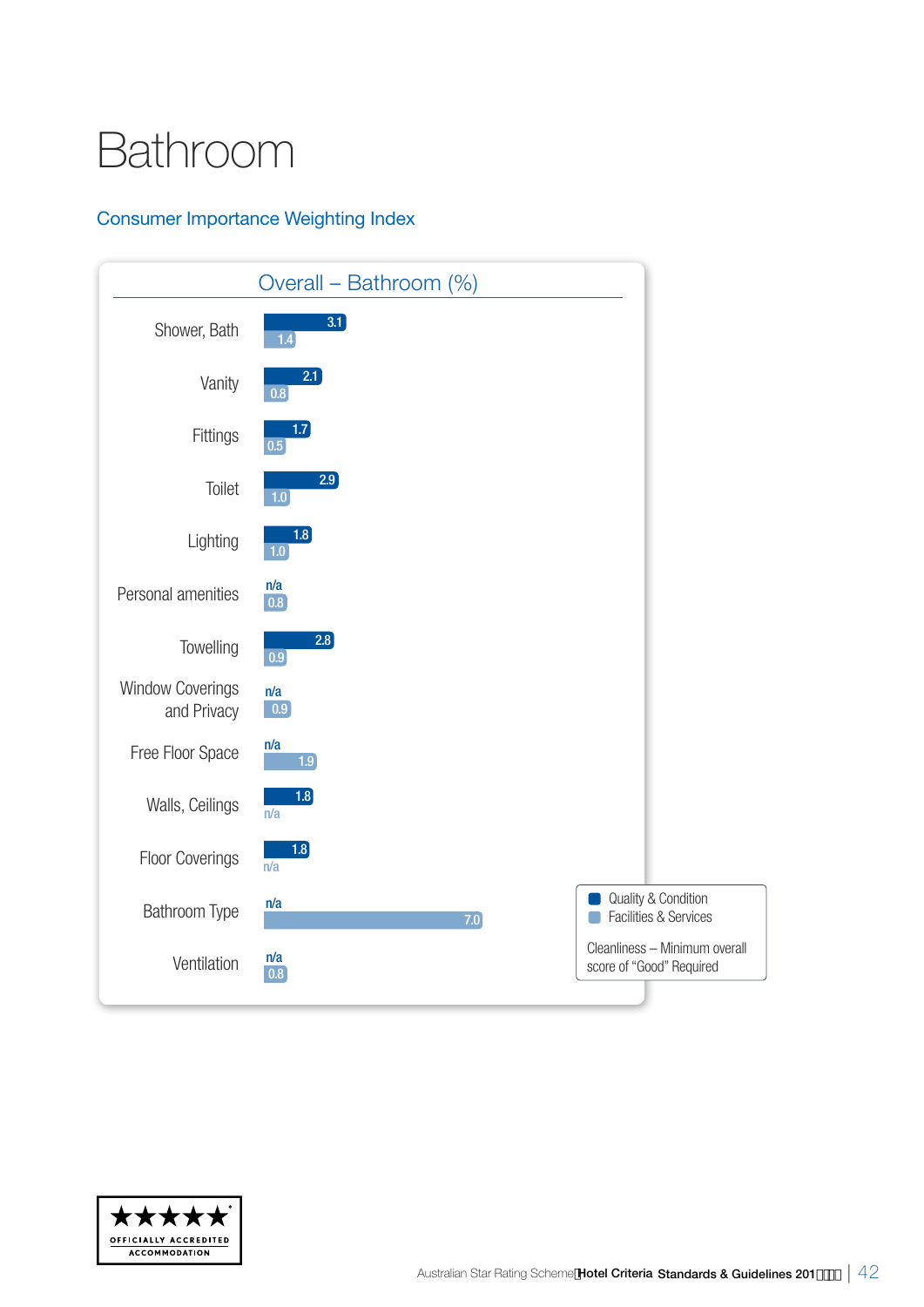### Shower and Bath

### Consumer Importance Weighting Index



#### Quality Guidelines:

This area includes the bath (does not include bath surrounds), shower floor/grate, shower walls, showe screen. Quality Guidelines are typical indicators that may include, but are not limited to, the following:

| <b>Satisfactory</b>                                                                                      | Moderate                                                                            | Good                                                                                             | <b>Very Good</b>                                                                            | <b>Excellent</b>                                                             |
|----------------------------------------------------------------------------------------------------------|-------------------------------------------------------------------------------------|--------------------------------------------------------------------------------------------------|---------------------------------------------------------------------------------------------|------------------------------------------------------------------------------|
| <b>Bath</b>                                                                                              |                                                                                     |                                                                                                  |                                                                                             |                                                                              |
| • plastic bath                                                                                           | · basic acrylic<br>hath                                                             | • standard design<br>acrylic, enamel<br>bath                                                     | • contemporary<br>baths - acrylic,<br>reconstituted<br>stone                                | • designer baths -<br>stone, steel with<br>porcelain finis                   |
| <b>Shower</b>                                                                                            |                                                                                     |                                                                                                  |                                                                                             |                                                                              |
| · walls: dated<br>tiles; 'aged'<br>moulded<br>plastic/<br>fib eglass;<br>panelling with<br>visible joins | · walls: budget<br>tiles; moulded<br>fib eglass;<br>panelling with<br>visible joins | • walls: standard<br>tiles, designer<br>moulded<br>fib eglass;<br>panelling, no<br>visible joins | • walls:<br>contemporary<br>tiles:<br>reconstituted<br>stone; fully tiled;                  | · walls: stone; fully tiled                                                  |
| · base: dated<br>tiles; 'aged'<br>moulded<br>plastic/<br>fib eglass                                      | · base: budget<br>tiles; moulded<br>fib eglass                                      | · base: standard<br>tiles, moulded<br>fib eglass                                                 | · base: hobless;<br>contemporary<br>tiles; reconstituted<br>stone; designer<br>moulded base | · base: hobless; stone                                                       |
| • screen:<br>lightweight<br>plastic curtain;<br>aged shower<br>screen                                    | • screen: shower<br>curtain,<br>segmented<br>glass sliding<br>doors                 | • screen: framed<br>shower screen or<br>designer curtain                                         | • screen: semi<br>frameless glass<br>shower screen                                          | • screen: frameless<br>glass                                                 |
| • grate: plastic                                                                                         | • grate: plastic/<br>chrome<br>shower                                               | • grate: chrome                                                                                  | • grate: designer<br>steel shower; tile<br>insert grate                                     | • grate: designer steel<br>shower                                            |
| $\bullet$ lack of<br>coordination of<br>style or design                                                  | • limited<br>coordination<br>of style or<br>design                                  | • coordinated<br>style/design<br>elements                                                        | • custom design<br>and coordinated<br>with overall room<br>style/ theme                     | • coordinated with<br>obvious use of<br>elements and<br>principles of design |

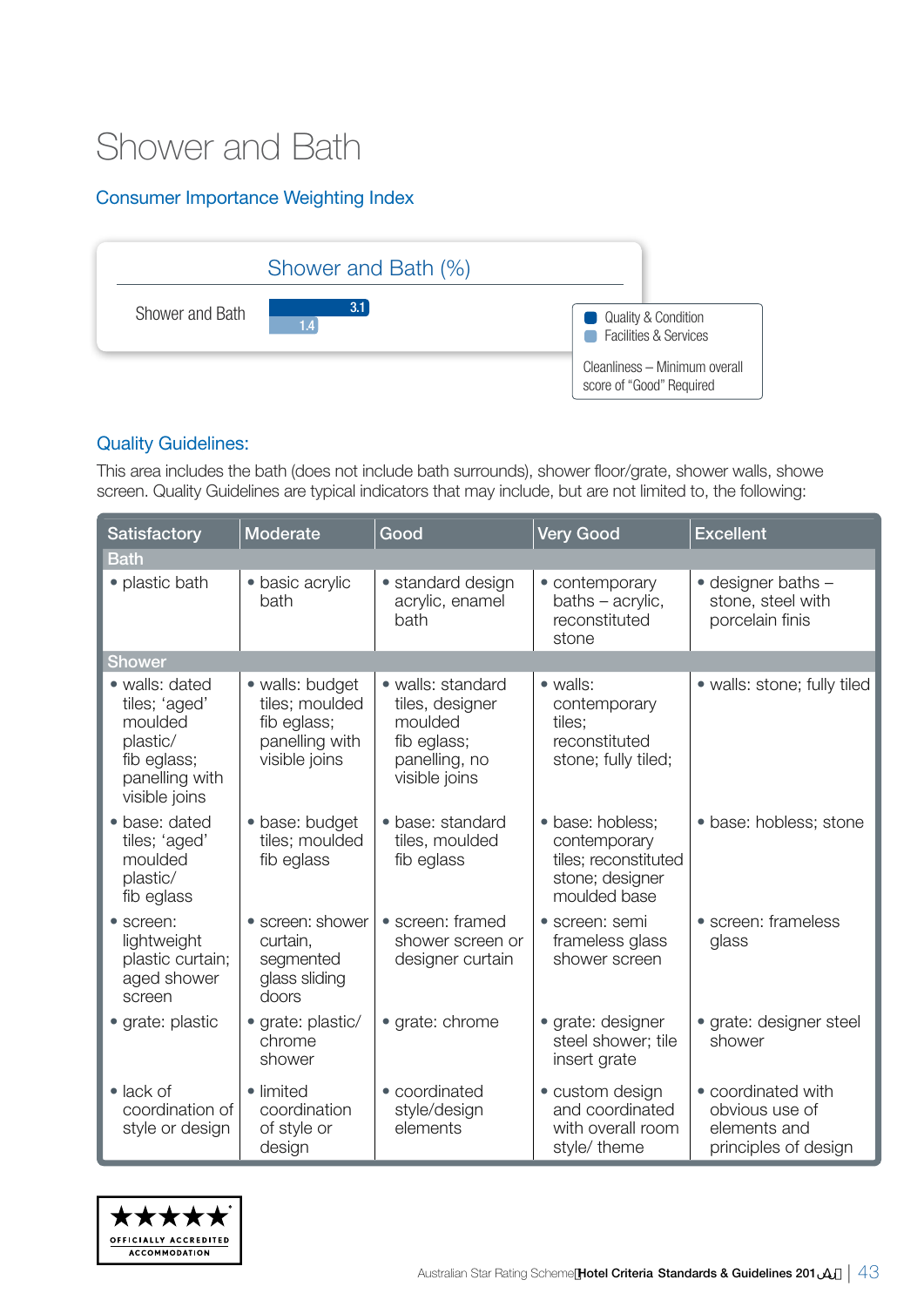### Shower and Bath (continued)

### Facility Guidelines:

A tolerance may apply for all measurements (under) and will be confirmed upon assessment

| <b>Standard</b>                       | <b>Maximum</b><br><b>Rank/Value</b> | <b>Guideline</b>                                                            |
|---------------------------------------|-------------------------------------|-----------------------------------------------------------------------------|
| Separate Shower<br>and Full Size Bath | 5                                   | Separate full size bath (minimum of 1300mm x 600 mm)<br>plus shower recess. |
| Or - Shower Over<br><b>Bath</b>       | 4                                   | Shower over full size bath/spa bath.                                        |
| $Or - Shower$<br>Recess               | 3                                   | Shower recess only.                                                         |
| Large Shower                          | 5                                   | Minimum 1800mm (length plus width).                                         |
| $Or - Adequate$<br>Shower             | 4                                   | Minimum 1500mm (length plus width).                                         |
| Spa Bath or Plunge<br><b>Bath</b>     | $\overline{2}$                      | Spa bath or plunge bath.                                                    |
| Height of Shower<br>Head/Rose         | $\overline{2}$                      | Minimum 1900mm – adjustable arm acceptable to meet<br>dimension.            |
| Soap Holder                           | $\overline{2}$                      | Dedicated soap holder or mounted soap dispenser.                            |
| Toiletries Holder                     | 2                                   | Dedicated shelf/space for guest toiletries.                                 |

### Vanity

### Consumer Importance Weighting Index



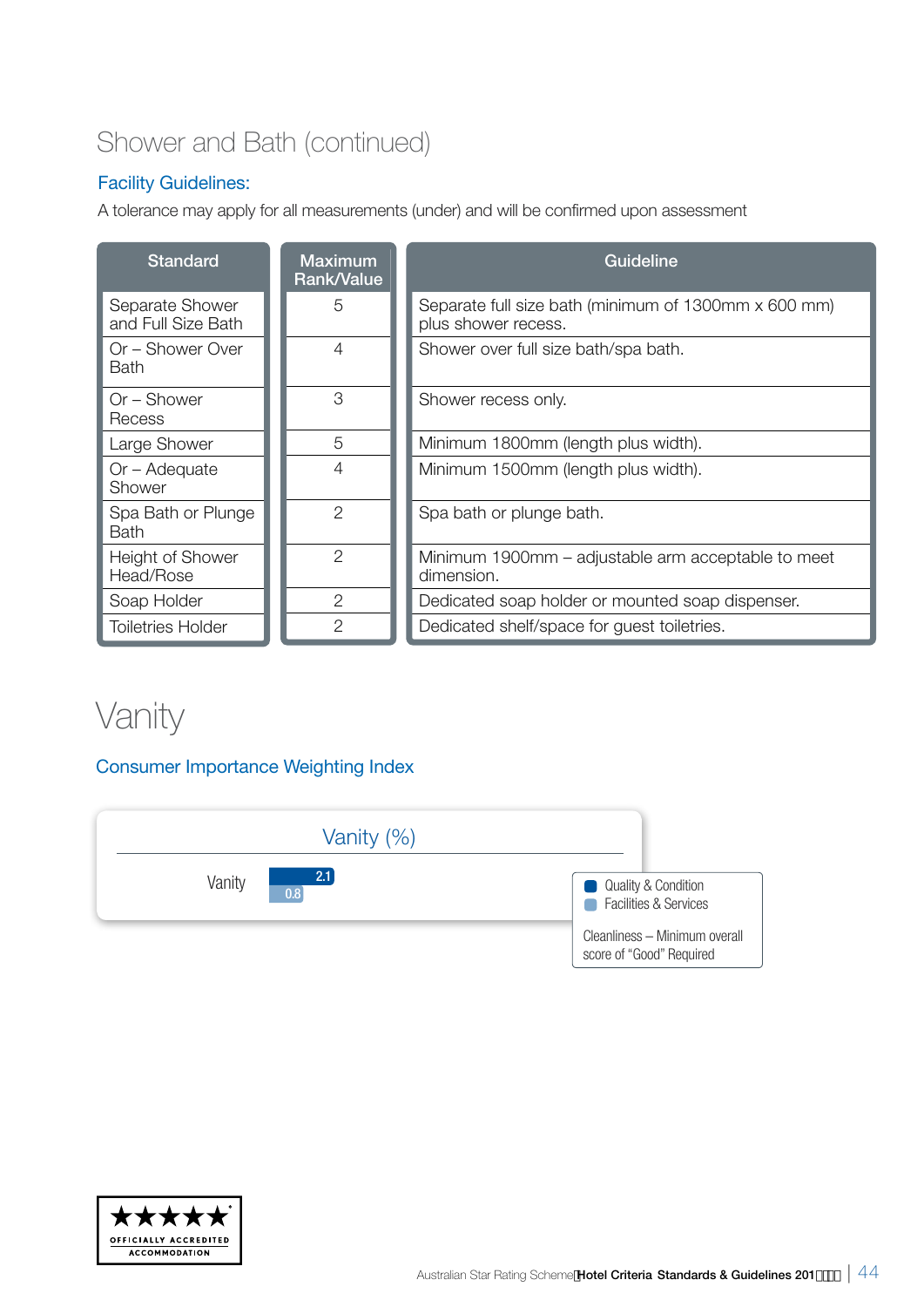### Vanity (continued)

### Quality Guidelines:

Area includes: the hand basin, plugs, bench/shelf space, drawers including handles. These Guidelines are typical indicators that may include, but are not limited to, the following:

| <b>Satisfactory</b>                                       | Moderate                                            | Good                                       | <b>Very Good</b>                                                        | <b>Excellent</b>                                                             |
|-----------------------------------------------------------|-----------------------------------------------------|--------------------------------------------|-------------------------------------------------------------------------|------------------------------------------------------------------------------|
| <b>Handbasin</b>                                          |                                                     |                                            |                                                                         |                                                                              |
| • dated design                                            | • basic design                                      | • standard design                          | • contemporary<br>design                                                | • customised design<br>and style/theme                                       |
| • plastic, aged<br>polymarble                             | $\bullet$ moulded<br>acrylic                        | • polymarble,<br>acrylic                   | • quality finis<br>eg ceramic,<br>reconstituted<br>stone                | • high quality finish e<br>stone, glass, ceramic                             |
| <b>Bench Space</b>                                        |                                                     |                                            |                                                                         |                                                                              |
| • dated laminate<br>sheeting,<br>dated moulded<br>acrylic | • basic laminate<br>sheeting,<br>moulded<br>acrylic | · standard laminate,<br>polymarble         | • reconstituted<br>stone, designer<br>laminate                          | • stone, glass                                                               |
| <b>Splashback</b>                                         |                                                     |                                            |                                                                         |                                                                              |
| • exposed pvc<br>plumbing                                 | • exposed PVC<br>plumbing                           | • plumbing<br>chrome finish o<br>concealed | • concealed or<br>decorative<br>plumbing                                | • all plumbing is<br>concealed or<br>decorative                              |
| $\bullet$ lack of<br>coordination of<br>style or design   | • limited<br>coordination of<br>style or design     | • coordinated style/<br>design elements    | • custom design<br>and coordinated<br>with overall room<br>style/ theme | • coordinated with<br>obvious use of<br>elements and<br>principles of design |

#### Facility Guidelines:

A tolerance may apply for all measurements (under) and will be confirmed upon assessment

| <b>Standard</b>                             | <b>Maximum</b><br>Rank/Value | Guideline                                                                    |
|---------------------------------------------|------------------------------|------------------------------------------------------------------------------|
| <b>Bench/Shelf Space</b>                    | 3                            | Minimum dimensions of 300mm x 200mm.                                         |
| $Or - Adequate$<br><b>Bench Shelf Space</b> | 2                            | Bench/shelf space is less than 300mm x 200mm. Minimum<br>dimension of 150mm. |
| <b>Hand Basin</b>                           | З                            | Minimum size of 400mm x 250mm.                                               |
| Or - Adequate Hand<br><b>Basin</b>          | $\mathcal{P}$                | Less than 400mm x 250mm.                                                     |
| Shelving/Storage<br>Space                   | 2                            | Separate shelving, Minimum measurement of 150mm.                             |

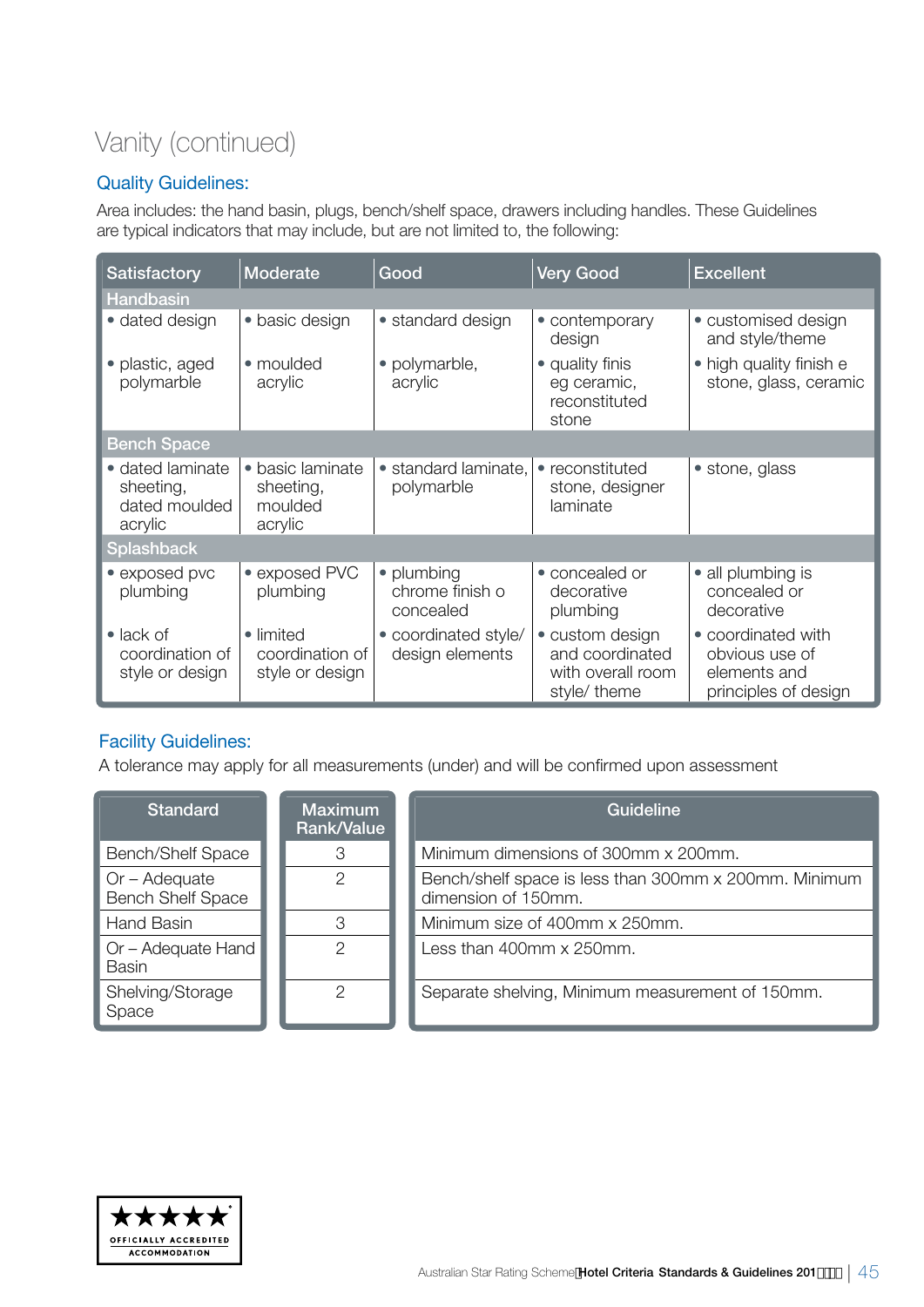### **Fittings**

### Consumer Importance Weighting Index



#### Quality Guidelines:

Areas includes taps, spout, hooks, towel rails, mirror lighting, towel racks, shower head/rose, soap holders & shampoo holder, hooks, toilet roll holder and toilet brush.

| Satisfactory                                                 | Moderate                                             | Good                                                    | <b>Very Good</b>                                                         | <b>Excellent</b>                                                                                |
|--------------------------------------------------------------|------------------------------------------------------|---------------------------------------------------------|--------------------------------------------------------------------------|-------------------------------------------------------------------------------------------------|
| <b>Fittings</b>                                              |                                                      |                                                         |                                                                          |                                                                                                 |
| • dated fitting<br>with plastic<br>finishe                   | • basic fitting<br>with plastic<br>finishe           | • standard<br>range fitting<br>predominately<br>chrome  | • custom designed<br>chrome fitting                                      | • custom designed<br>fittings, stainless stee<br>finis                                          |
| • frameless<br>standard mirror<br>- unpolished<br>edge       | • plastic framed<br>mirror                           | • framed mirrors                                        | • large framed<br>bevel edge mirror<br>or mirror recessed<br>into tiling | · large bevel edge<br>designer mirror with<br>quality framing or mirror<br>recessed into tiling |
| $\bullet$ lack of<br>coordination<br>of fittings<br>fixtu es | • limited<br>coordination<br>of fittings<br>fixtu es | • coordination of<br>fittings & fixt $es -$<br>matching | • coordinated with<br>overall room style/<br>theme                       | • coordinated with<br>obvious use of<br>elements and<br>principles of design                    |

#### Facility Guidelines:

All measurements will be taken from within any frames and a tolerance of 20mm may apply for all measurements (under) and will be confirmed upon assessment

| <b>Standard</b>                       | <b>Maximum</b><br><b>Rank/Value</b> | Guideline                                                                                                  |
|---------------------------------------|-------------------------------------|------------------------------------------------------------------------------------------------------------|
| Mixer Taps                            | 2                                   | Flick mixer or separate tap set with common spout.                                                         |
| Large Mirror                          | З                                   | Minimum 600mm(H) x 450mm(W) required.                                                                      |
| Or - Adequate Mirror                  | 2                                   | Minimum 450mm(H) x 350mm(W).                                                                               |
| Or - Small Mirror                     |                                     | Less than $450mm(H) \times 350mm(W)$ .                                                                     |
| Conveniently<br><b>Located Mirror</b> | 2                                   | Located above hand basin/vanity unit, minimum<br>measurement from floor between 1200mm and 1800mm          |
| <b>Towel Rails</b>                    | 2                                   | Purpose designed towel rails.                                                                              |
| Adequate Towel<br>Rails               | 2                                   | Min 450mm per sleeping position (pull out/portable clothes<br>line acceptable to include in measurements). |
| Adequate Clothes<br><b>Hooks</b>      | 2                                   | Minimum 2 separate hooks or 1 double hook, small plastic<br>adhesive hooks not sufficient                  |

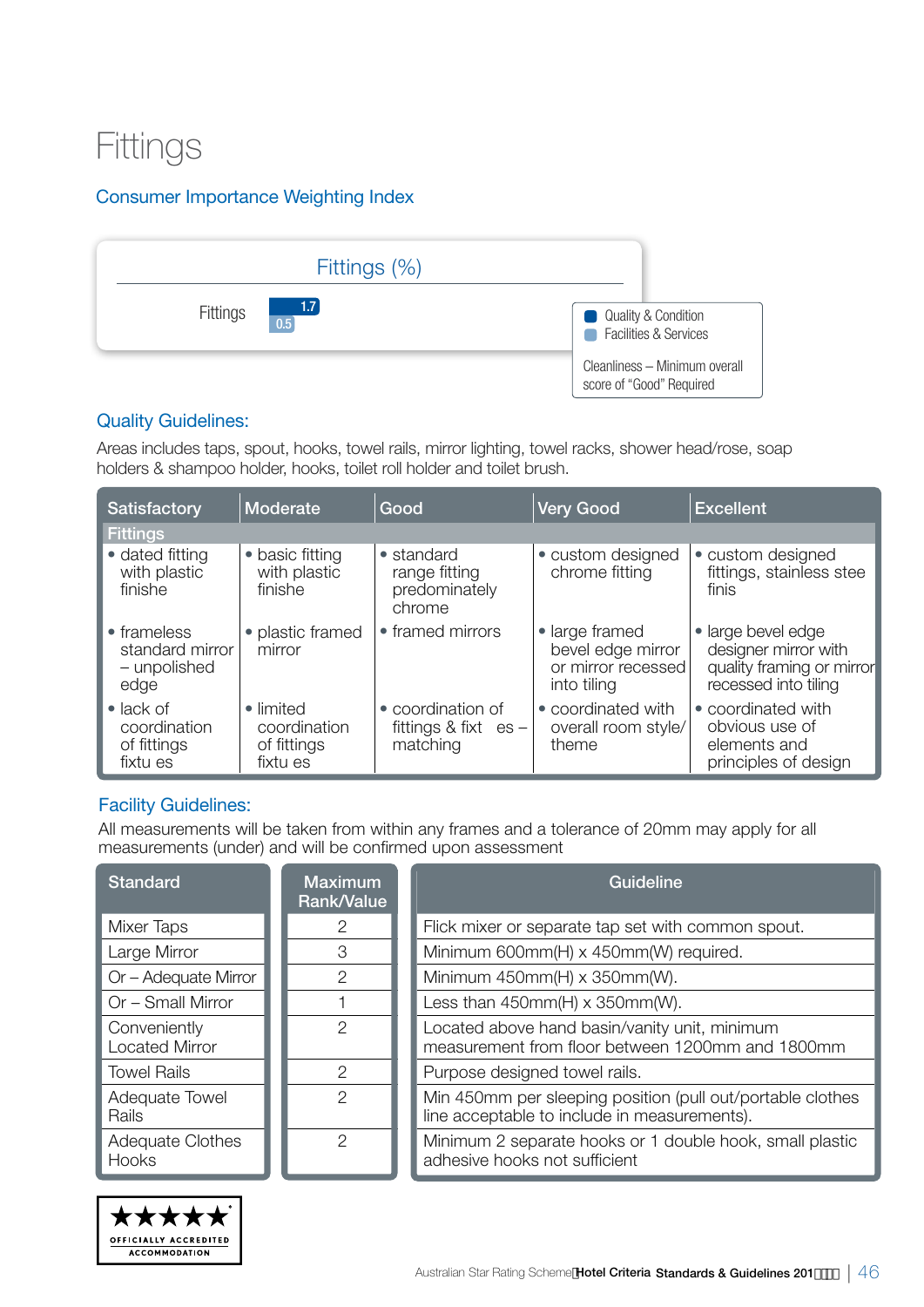### Toilet

### Consumer Importance Weighting Index



#### Quality Guidelines:

This area includes the bath (does not include bath surrounds), shower floor/grate, shower walls, showe screen. Quality Guidelines are typical indicators that may include, but are not limited to, the following:

| <b>Satisfactory</b>                                     | Moderate                                          | Good                                                                                            | <b>Very Good</b>                                                        | <b>Excellent</b>                                                                                                                        |
|---------------------------------------------------------|---------------------------------------------------|-------------------------------------------------------------------------------------------------|-------------------------------------------------------------------------|-----------------------------------------------------------------------------------------------------------------------------------------|
| <b>Toilet</b>                                           |                                                   |                                                                                                 |                                                                         |                                                                                                                                         |
| • two piece<br>toilet suite with<br>exposed 'S'<br>trap | • two piece toilet<br>suite, enclosed<br>'S' trap | • close coupled<br>toilet suite                                                                 | • wall faced/wall<br>hung toilet suite                                  | • high quality porcelain/<br>ceramic finishwal<br>faced/wall hung pan,<br>may have concealed<br>cistern; high quality<br>chrome buttons |
| • aged plastic<br>cistern                               | • basic plastic<br>cistern                        | $\bullet$ mid range $-$<br>combination of<br>ceramic bowl &<br>designer hard<br>plastic cistern | • porcelain/ceramic<br>finis                                            | high quality porcelain/<br>ceramic finish, al<br>plumbing concealed                                                                     |
| $\bullet$ lack of<br>coordination of<br>style or design | • limited<br>coordination of<br>style or design   | • coordinated style/<br>design elements                                                         | • custom design<br>and coordinated<br>with overall room<br>style/ theme | • coordinated with<br>obvious use of<br>elements and<br>principles of design                                                            |

| Standard                  | Maximum<br>Rank/Value | Guideline                                                             |
|---------------------------|-----------------------|-----------------------------------------------------------------------|
| <b>Rubbish Bin</b>        | ⌒                     | Minimum 1 rubbish bin for bathroom.                                   |
| <b>Extra Toilet Rolls</b> |                       | One or more additional toilet rolls.                                  |
| Toilet Brush &<br>Holder  |                       | Toilet brush and holder provided. Allowance for 24hr<br>housekeeping. |

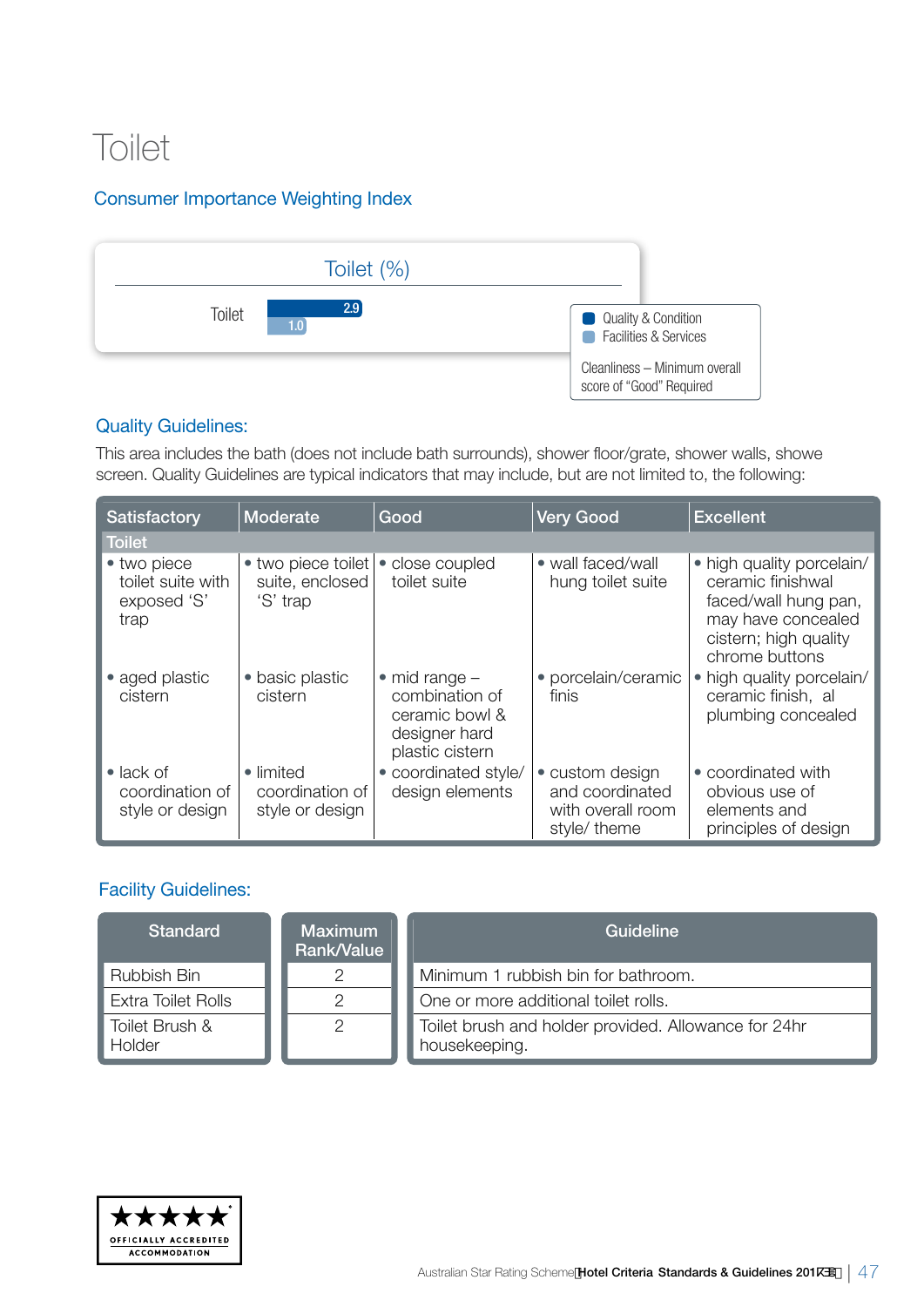### Lighting

### Consumer Importance Weighting Index



#### Quality Guidelines:

Areas considered in this assessment include lighting, light shades, diffusers, power points, switches and heat lamps. These Guidelines are typical indicators that may include, but are not limited to, the following:

| <b>Satisfactory</b>                                     | Moderate                                        | Good                                                | <b>Very Good</b>                                                                            | <b>Excellent</b>                                                                 |
|---------------------------------------------------------|-------------------------------------------------|-----------------------------------------------------|---------------------------------------------------------------------------------------------|----------------------------------------------------------------------------------|
| Lighting                                                |                                                 |                                                     |                                                                                             |                                                                                  |
| • exposed<br>globes or<br>fluo escent<br>tubes          | • fluo escent<br>lighting diffuser<br>panels    | • standard down<br>lights - painted<br>white fittin | • custom design<br>down lights - one<br>piece recessed<br>downlight, round<br>chrome fittin | • architectural design<br>down lights - one<br>piece unit down light             |
| • dated light<br>fixtu es and                           | • basic oyster<br>lighting                      | • oyster fittings wit<br>design element             | • optional lighting<br>illumination                                                         | • optional lighting<br>illumination                                              |
| fitting                                                 |                                                 |                                                     | • custom light<br>shades may be<br>sensor lighting<br>with manual over-<br>ride             | • designer light fittings<br>may have electronic<br>control management<br>system |
| $\bullet$ lack of<br>coordination of<br>style or design | • limited<br>coordination of<br>style or design | • coordinated style/<br>design elements             | • custom design<br>and coordinated<br>with overall room<br>style/ theme                     | • coordinated with<br>obvious use of<br>elements and<br>principles of design     |

| Standard           | <b>Maximum</b><br>Rank/Value | Guideline                                                                                                                                                    |
|--------------------|------------------------------|--------------------------------------------------------------------------------------------------------------------------------------------------------------|
| Sufficien Lighting | 3                            | Lighting positioned so no area of the bathroom lacks<br>efficient light - it must e fectively cover all areas (mirror,<br>shower, bath, vanity, and toilet). |
| Spare Power Points |                              | Spare power point/s provided.                                                                                                                                |

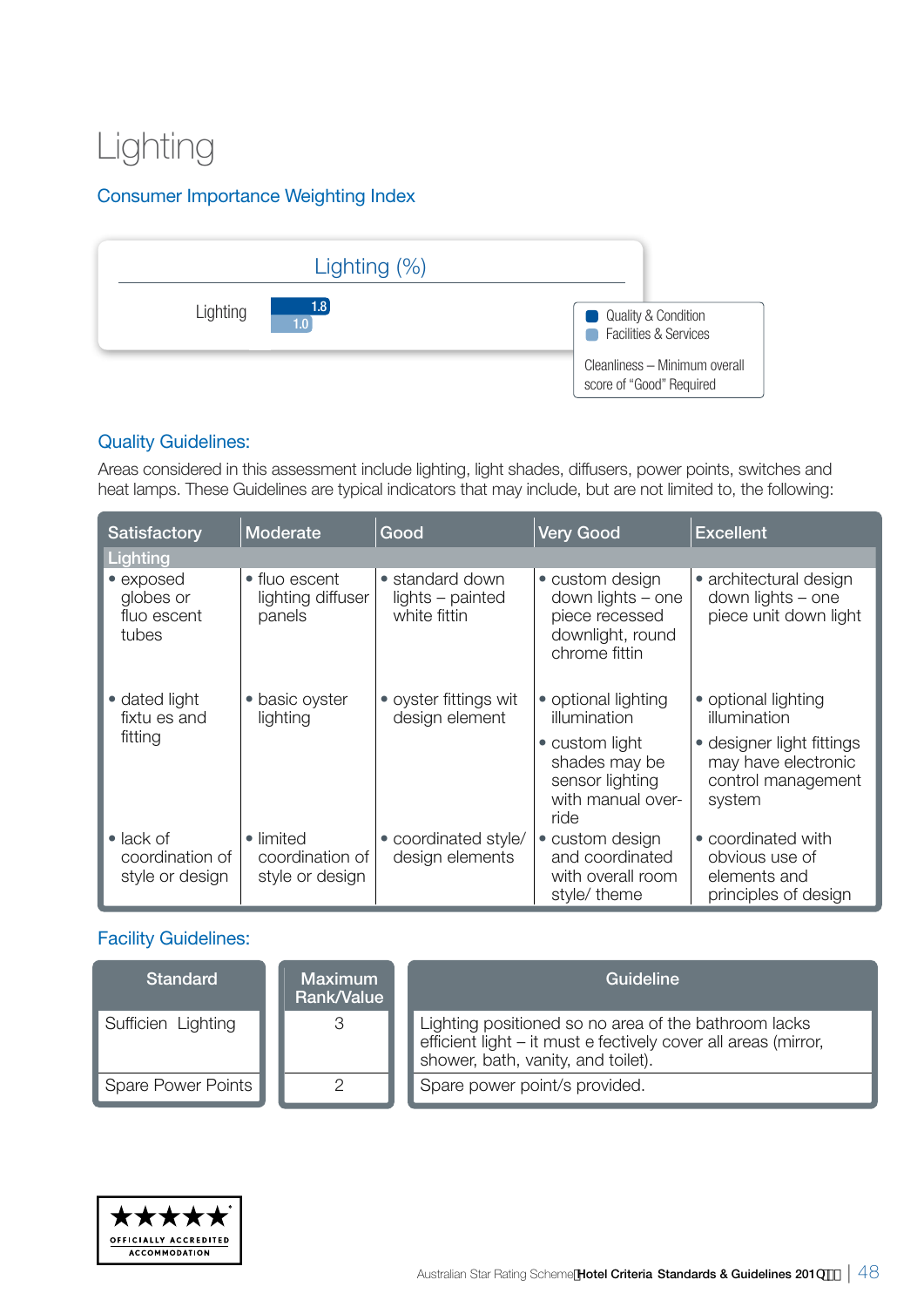### Personal Amenities

### Consumer Importance Weighting Index



Quality Guidelines and Condition scores do not apply.

| <b>Standard</b>                              | <b>Maximum</b><br>Rank/Value | Guideline                                                                                                                                                                                          |
|----------------------------------------------|------------------------------|----------------------------------------------------------------------------------------------------------------------------------------------------------------------------------------------------|
| <b>Personal Amenities</b>                    | 3                            | Minimum 5 items, including separate shampoo, separate<br>conditioner, tissues plus 2 other items such as moisturiser,<br>shower cap - liquid dispensers for shampoo-conditioner<br>are acceptable. |
| $Or - Adequate$<br><b>Personal Amenities</b> | 2                            | Minimum 3 items – shampoo, tissues plus one additional item.                                                                                                                                       |
| Hairdryer                                    |                              | Provided in bathroom/bedroom.                                                                                                                                                                      |

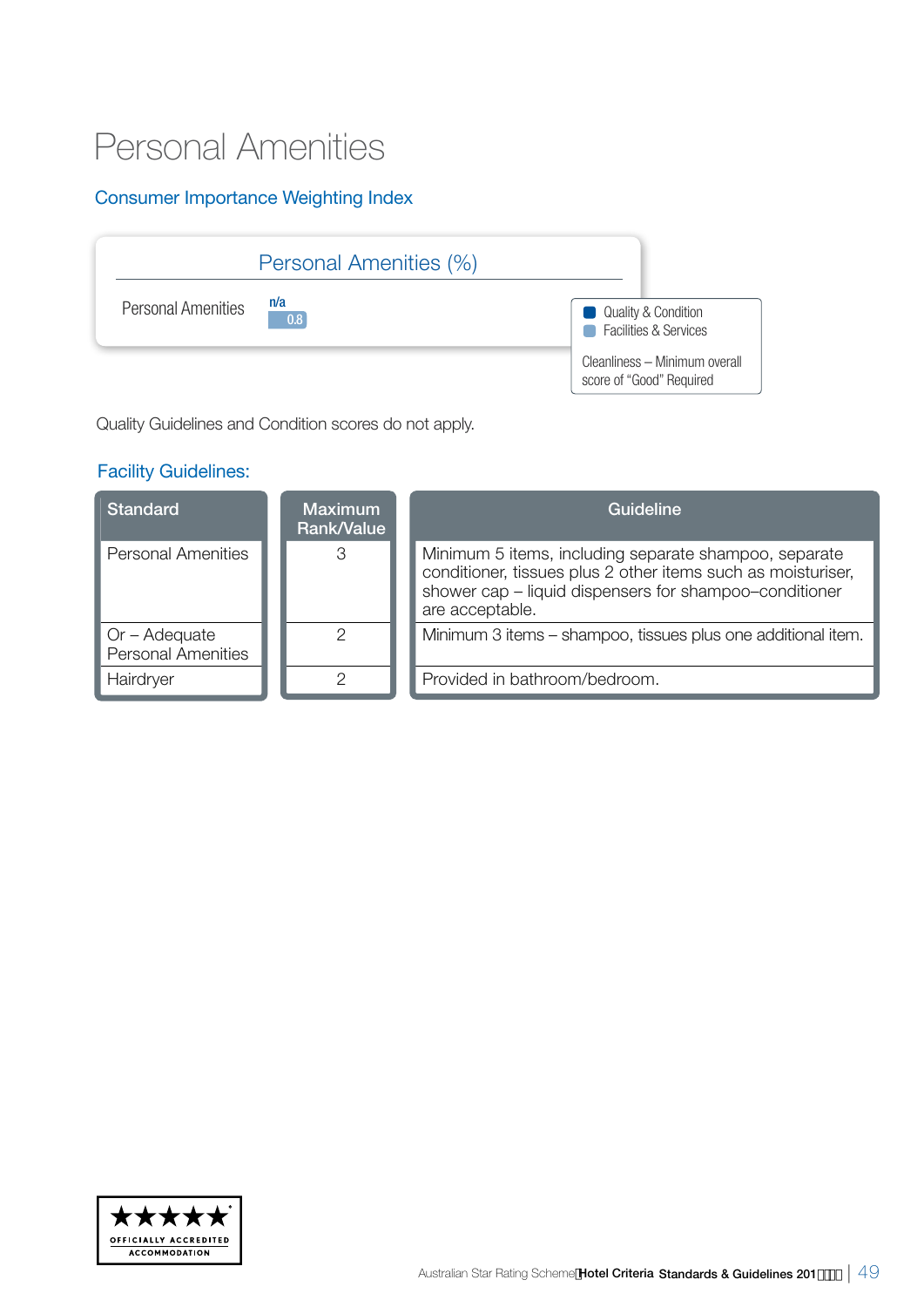### **Towelling**

### Consumer Importance Weighting Index



#### Quality Guidelines:

Areas include towels, face towels, hand towels and bath mat. These Guidelines are typical indicators that may include, but are not limited to, the following:

| <b>Satisfactory</b>                                                                      | Moderate                                                    | Good                                                                                            | <b>Very Good</b>                                    | <b>Excellent</b>                                            |
|------------------------------------------------------------------------------------------|-------------------------------------------------------------|-------------------------------------------------------------------------------------------------|-----------------------------------------------------|-------------------------------------------------------------|
| <b>Towelling</b>                                                                         |                                                             |                                                                                                 |                                                     |                                                             |
| • basic towel<br>(approx 600<br>x1300mm)<br>lightweight<br>cotton; cotton/<br>polyester, | • light weight<br>cotton, cotton/<br>polyester<br>towelling | • standard size<br>towel (approx<br>680 x 1320mm)<br>cotton; cotton rich<br>$(86/14)$ towelling | • cotton towelling                                  | • large towel (approx<br>750 x 1500mm),<br>cotton towelling |
| · min. weight<br>400 gsm for all<br>towelling items                                      | • min. weight<br>425 gsm for all<br>towelling items         | • min. weight<br>475gsm for all<br>towelling items                                              | · min. weight<br>550 gsm for all<br>towelling items | • min. weight 620 gsm<br>for all towelling items            |

#### Facility Guidelines:

A tolerance may apply for all measurements (under) and will be confirmed upon assessment

| <b>Standard</b>          | <b>Maximum</b><br>Rank/Value | Guideline                                                                      |
|--------------------------|------------------------------|--------------------------------------------------------------------------------|
| <b>Additional Towels</b> |                              | An additional towel provided for each sleeping position.                       |
| <b>Bath Sheet</b>        | 2                            | Bath sheet (minimum of 800mm x 1600mm) provided for<br>each sleeping position. |
| Face Cloth               |                              | Minimum of 1 face cloth provided.                                              |
| <b>Hand Towel</b>        |                              | As above.                                                                      |
| <b>Bath Robe</b>         | 2                            | Bath robe provided for each sleeping position.                                 |

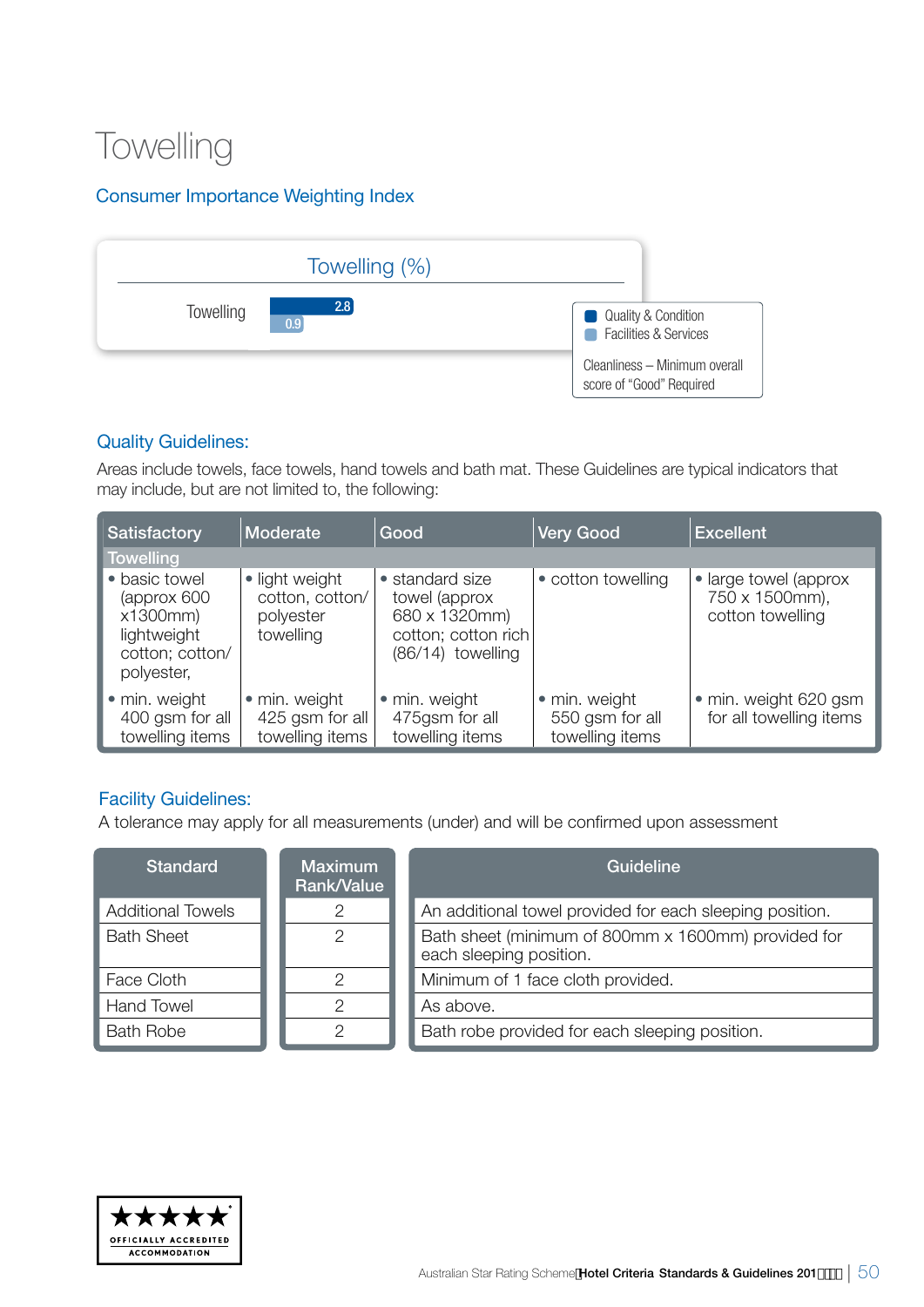### Window Coverings and Privacy

### Consumer Importance Weighting Index



### Facility Guidelines:

| Standard                | <b>Maximum</b><br>Rank/Value | Guideline                                          |
|-------------------------|------------------------------|----------------------------------------------------|
| <b>Bathroom Door</b>    |                              | Provided for privacy.                              |
| <b>Adequate Privacy</b> |                              | Opaque glass, blinds, curtain for bathroom window. |

### Free Floor Space

#### Consumer Importance Weighting Index



Quality Guidelines and Condition scores do not apply.

| <b>Standard</b>                   | <b>Maximum</b><br>Rank/Value | Guideline                                                |
|-----------------------------------|------------------------------|----------------------------------------------------------|
| Spacious Area                     |                              | Minimum 4sqm of free floor space                         |
| $\blacksquare$ Or – Adequate Area |                              | Equal to or greater than 2sqm of free floo space.        |
| $\Box$ Or – Small Area            |                              | Less than 2sqm but greater than 1sqm of free floo space. |

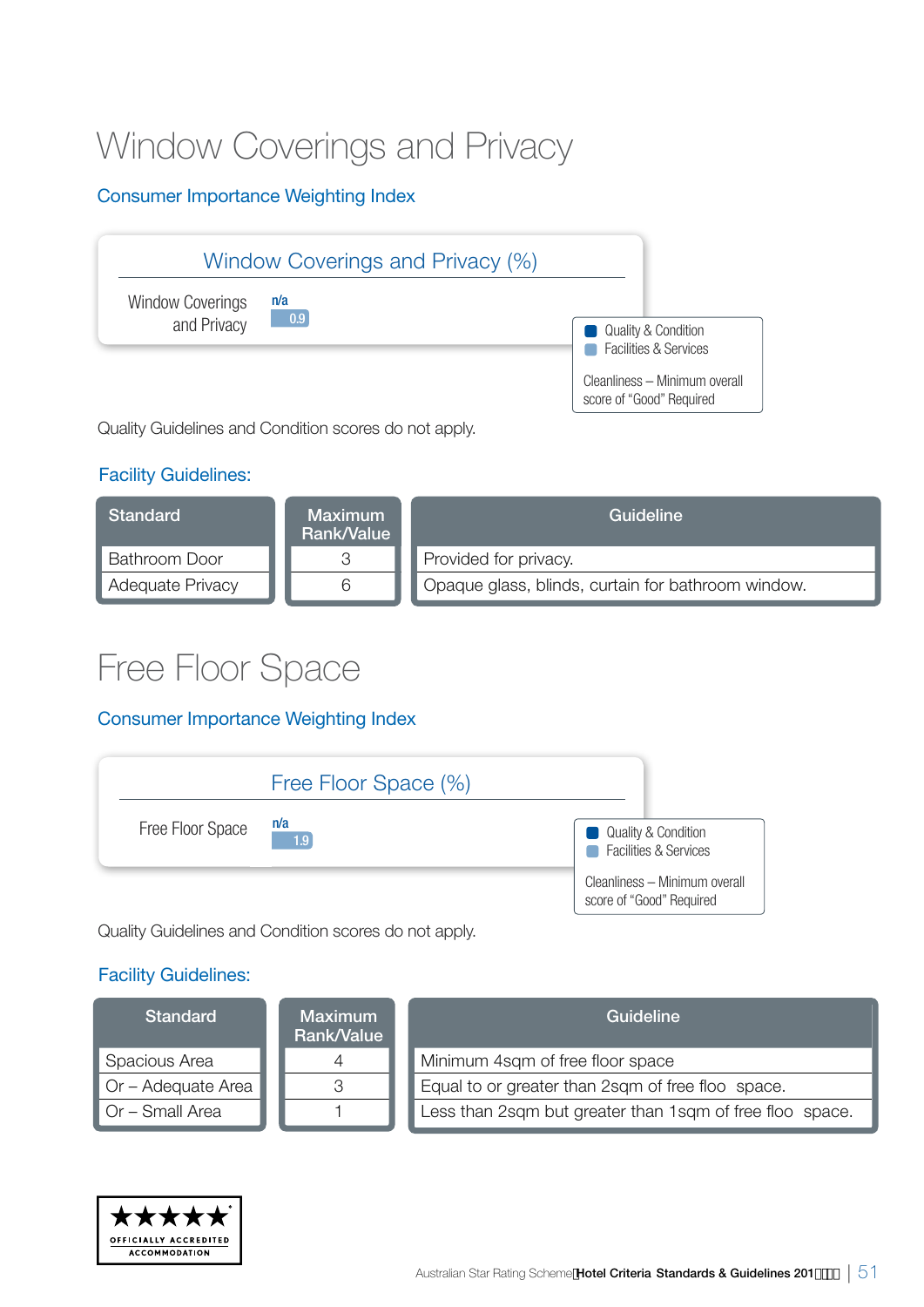### Walls and Ceilings

### Consumer Importance Weighting Index



#### Quality Guidelines:

Areas considered in this assessment include wall/ceiling finish, skirting, doors, a chitraves and door handles. These Guidelines are typical indicators that may include, but are not limited to, the following:

| Satisfactory                                                                       | Moderate                                                                           | Good                                                                                                   | <b>Very Good</b>                                                    | <b>Excellent</b>                                                             |
|------------------------------------------------------------------------------------|------------------------------------------------------------------------------------|--------------------------------------------------------------------------------------------------------|---------------------------------------------------------------------|------------------------------------------------------------------------------|
| <b>Walls and Ceilings</b>                                                          |                                                                                    |                                                                                                        |                                                                     |                                                                              |
| · dated modular,<br>panelling with<br>visible joints                               | · modular,<br>panelling with<br>visible joints                                     | • panelling with no<br>visible joins                                                                   | • contemporary<br>wall tiles may<br>have full wall<br>coverage      | • designer wall tiles, full<br>wall coverage                                 |
| • combination of<br>dated tiles and/<br>or basic brick,<br>concrete block<br>walls | • combination of<br>basic tiles and<br>painted brick<br>or concrete<br>block walls | • combination of<br>standard tiles and<br>plaster/rendered<br>walls. Single tile<br>only skirting area | • reconstituted<br>stone, mirror,<br>glass                          | • natural stone tiles,<br>glass/mirrored walls                               |
| $\bullet$ ceiling $-$<br>panelling with<br>visible joins                           | $\bullet$ ceiling $-$<br>panelling with<br>visible joins,<br>plaster               | • ceiling $-$ plaster,<br>sprayed concrete                                                             | $\bullet$ ceiling – plaster                                         | • ceiling eg plaster with<br>design feature                                  |
| • no use of<br>colour to<br>create theme/<br>harmony                               | • little use of<br>colour to<br>create theme/<br>harmony                           | • colour has been<br>used to create a<br>theme/harmony                                                 | • colour has been<br>used to create<br>coordinated<br>theme/harmony | • coordinated with<br>obvious use of<br>elements and<br>principles of design |

Facility Guidelines do not apply.

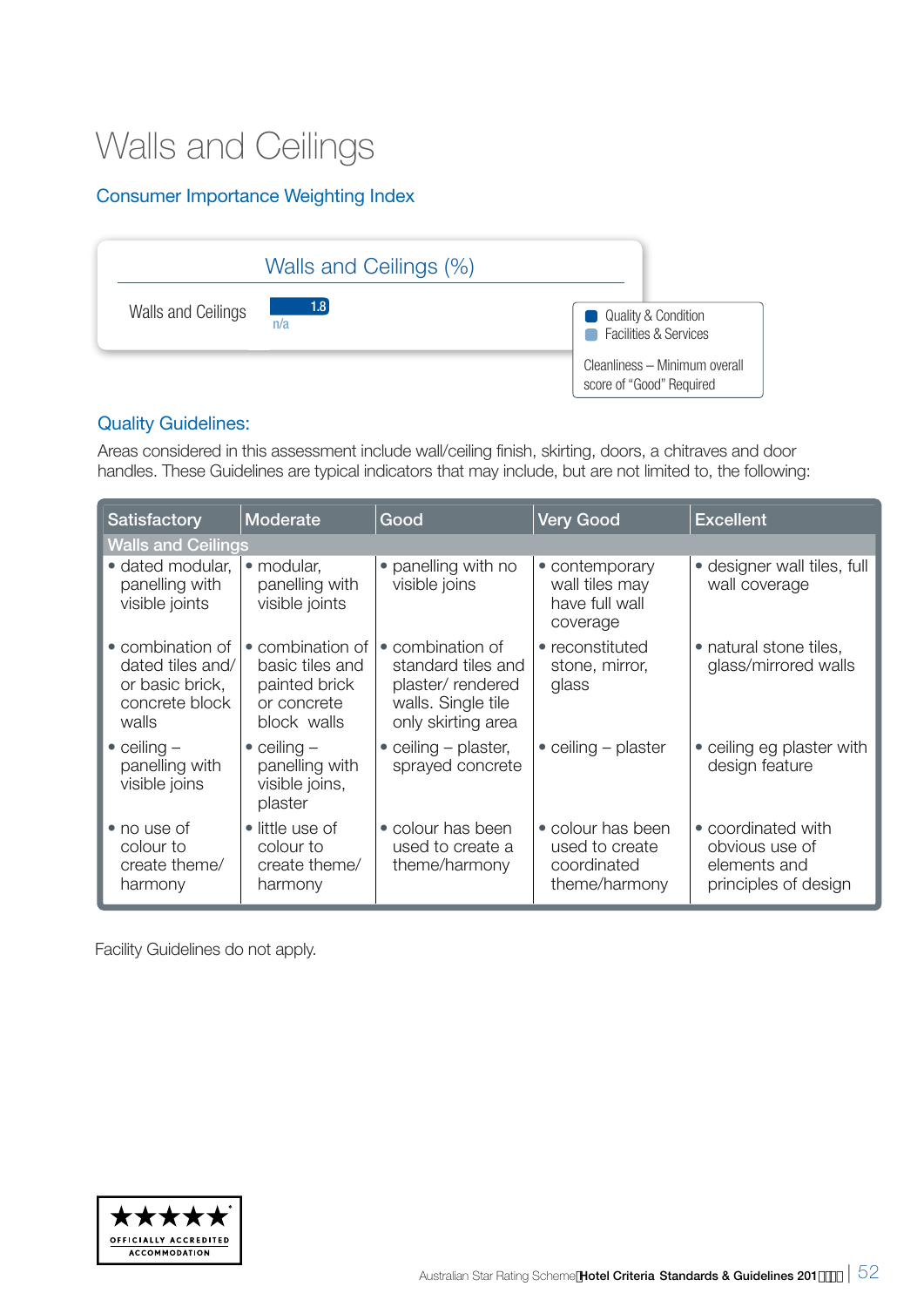### Floor Coverings

### Consumer Importance Weighting Index



### Quality Guidelines:

These Guidelines are typical indicators that may include, but are not limited to, the following:

| <b>Satisfactory</b>                        | Moderate                                        | Good                                    | <b>Very Good</b>                                                        | <b>Excellent</b>                                                             |
|--------------------------------------------|-------------------------------------------------|-----------------------------------------|-------------------------------------------------------------------------|------------------------------------------------------------------------------|
| <b>Floor Coverings</b>                     |                                                 |                                         |                                                                         |                                                                              |
| • dated vinyl<br>sheeting                  | • basic vinyl<br>sheeting                       | • standard vinyl                        | • contemporary<br>tiles                                                 | • natural stone                                                              |
| • dated tiles                              | • basic tiles                                   | • standard tiles                        | • reconstituted<br>stone                                                | • designer tiles                                                             |
| • 'aged' plastic<br>floor grat             | • plastic/chrome<br>floor grat                  | • chrome floo<br>grate                  | • designer steel<br>floor grate; til<br>insert floor grat               | • designer floor grat                                                        |
| • no coordination<br>of style or<br>design | • limited<br>coordination of<br>style or design | • coordinated style/<br>design elements | • custom design<br>and coordinated<br>with overall room<br>style/ theme | • coordinated with<br>obvious use of<br>elements and<br>principles of design |

Facility Guidelines do not apply.

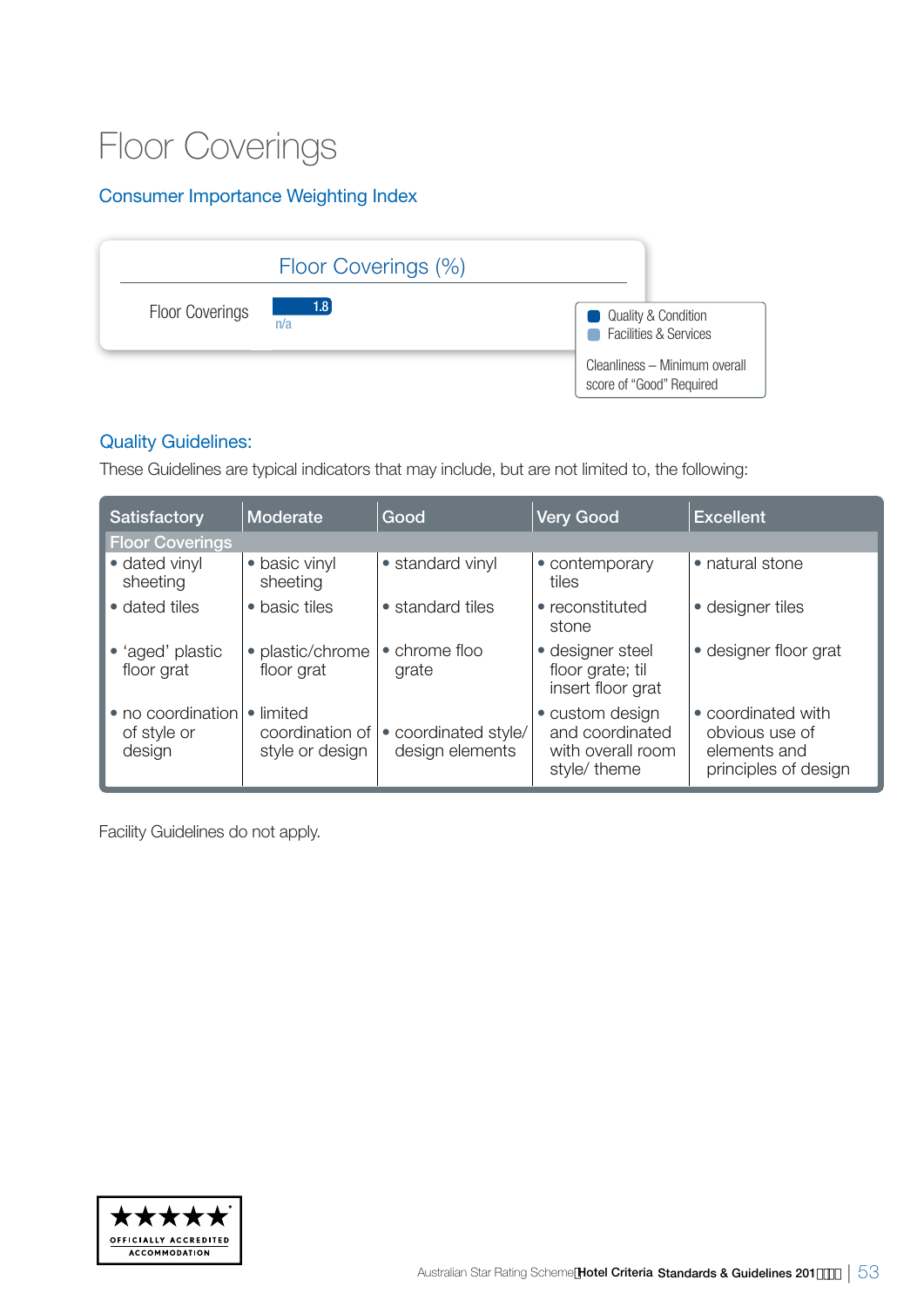### Bathroom Type

### Consumer Importance Weighting Index



Quality Guidelines and Condition scores do not apply.

### Facility Guidelines:

| <b>Standard</b>                         | <b>Maximum</b><br>Rank/Value | Guideline                                     |
|-----------------------------------------|------------------------------|-----------------------------------------------|
| <b>Ensuite Bathroom</b>                 | 5                            | Bathroom has direct access from main bedroom. |
| $\blacksquare$ Or – Private<br>Bathroom | 3                            | Private bathroom provided (external to room). |
| $\Box$ Or – Communal                    |                              | Communal bathroom provided.                   |

### Ventilation

### Consumer Importance Weighting Index



Quality Guidelines and Condition scores do not apply.



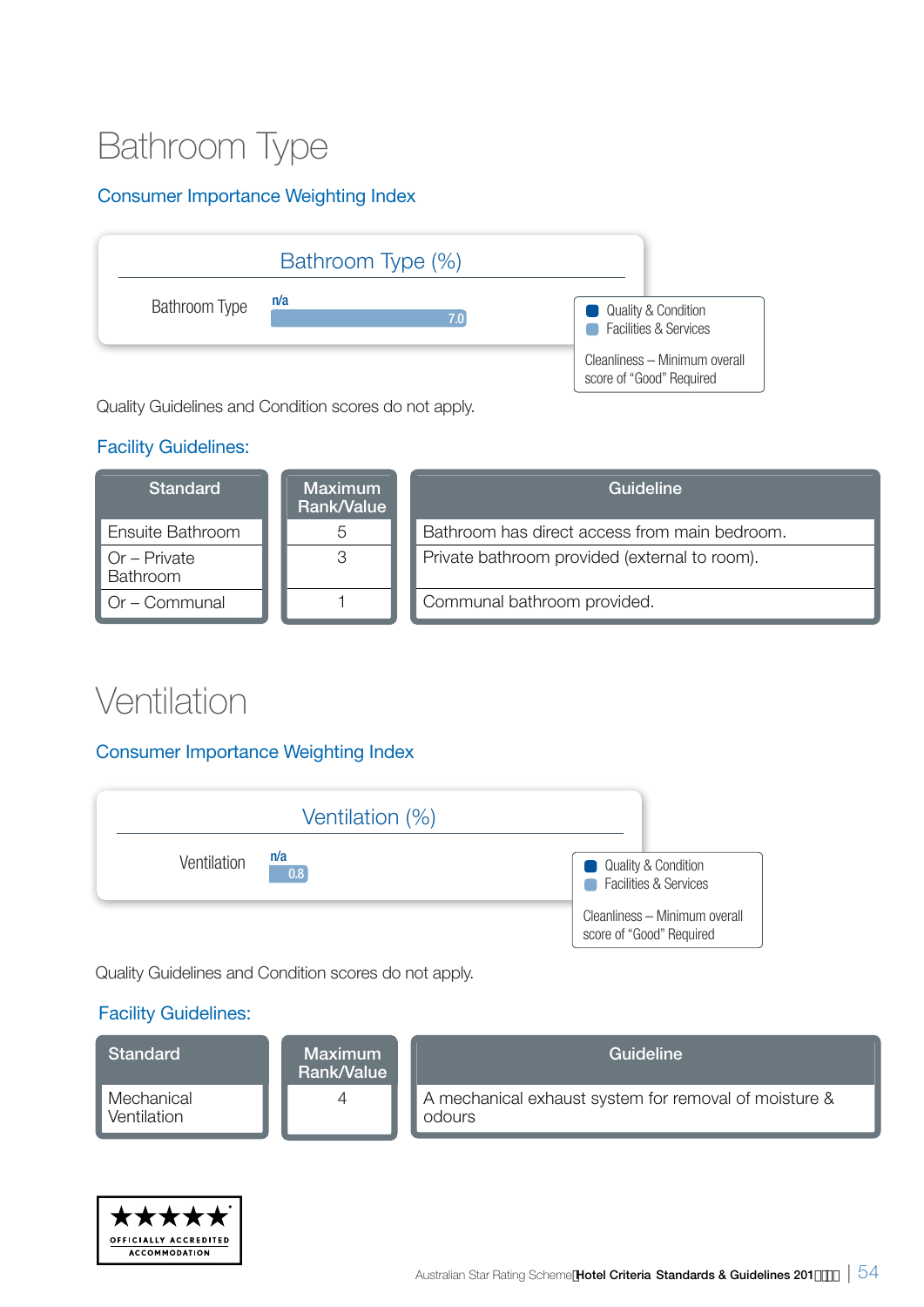## Glossary of Terms

When we developed our guidelines for Quality and Condition we consulted widely with design professionals and commercial operators across the Australian accommodation sector.

An assessment of quality incorporates experiential and functional design elements, material, construction techniques and sustainability. Consumer research also showed that 'modernity' (e.g. the stylishness, freshness, innovativeness, or avant-garde of facilities and design) had a significan influenc on their perception of quality.

The assessment of condition is the most important and influential factor in determining a Star Rating Effective maintenance practices and a commitment to ongoing refurbishments have proven to be highly valuable in managing defective facilities, stress and wear of guest facilities.

| <b>Term</b>                                  | Area of<br>Assessment | <b>Description</b>                                                                                                                                                                                                                                                                                                                                                                                                    |
|----------------------------------------------|-----------------------|-----------------------------------------------------------------------------------------------------------------------------------------------------------------------------------------------------------------------------------------------------------------------------------------------------------------------------------------------------------------------------------------------------------------------|
| Aged                                         | Condition             | Determined by the effects of time or 'wear and tear' on fittings fixtu es<br>and/or furnishings. Ongoing maintenance may address some effects,<br>but the overall impact of sustained guest use has led to the deterioration<br>of quality standards; for example, faded, chipped, worn, and saggy.                                                                                                                   |
|                                              |                       | Please note: antique or collectible furnishings will not be defined a<br>'aged' in the absence of condition issues.                                                                                                                                                                                                                                                                                                   |
| <b>Basic</b>                                 | Quality               | Determined by the practicality and purpose of use as opposed to<br>incorporating or complementing a distinct design element or theme -<br>of plain appearance and functional application. For example, a framed<br>mirror with no additional design element or feature such as bevelled<br>edges or recessed into surrounding tiles.                                                                                  |
| Coordination                                 | Quality               | Determined by the integration of design and decor elements to produce<br>a complementary theme. For example, the coordination of bedding such<br>as throws, cushions/pillows, sheets, valance, sheets and bedcovers that<br>demonstrates an obvious attempt to coordinate each element.                                                                                                                               |
| Contemporary                                 | Quality               | Determined by the functional and modern design elements that are<br>engaged by commercial designers, retailers and hospitality professionals.<br>For example, a 'contemporary' modular lounge suite when compared to<br>a 'dated' cane lounge suit.                                                                                                                                                                   |
| Custom<br>Designed and/<br>or Custom<br>Made | Quality               | Determined by the functional design elements specifi to the overall<br>decor or theme of a property and guest experience. This may include<br>products that have been tailored to satisfy specific equirements. For<br>example, the use of a bed-head that complements an overall decor and<br>theme for the bedroom, or a dining table and chairs that complement<br>the overall decor and theme of the living area. |
| Comfort Layer<br>(Mattress)                  | Quality               | Determined by the types of foams and fib es used in the uppermost<br>layers of a mattress, as well as their overall thickness or density. For<br>example, a standard mattress may have 2 comfort layers while the<br>benchmark for high technology mattresses is a minimum of 5 deep<br>comfort layers.                                                                                                               |